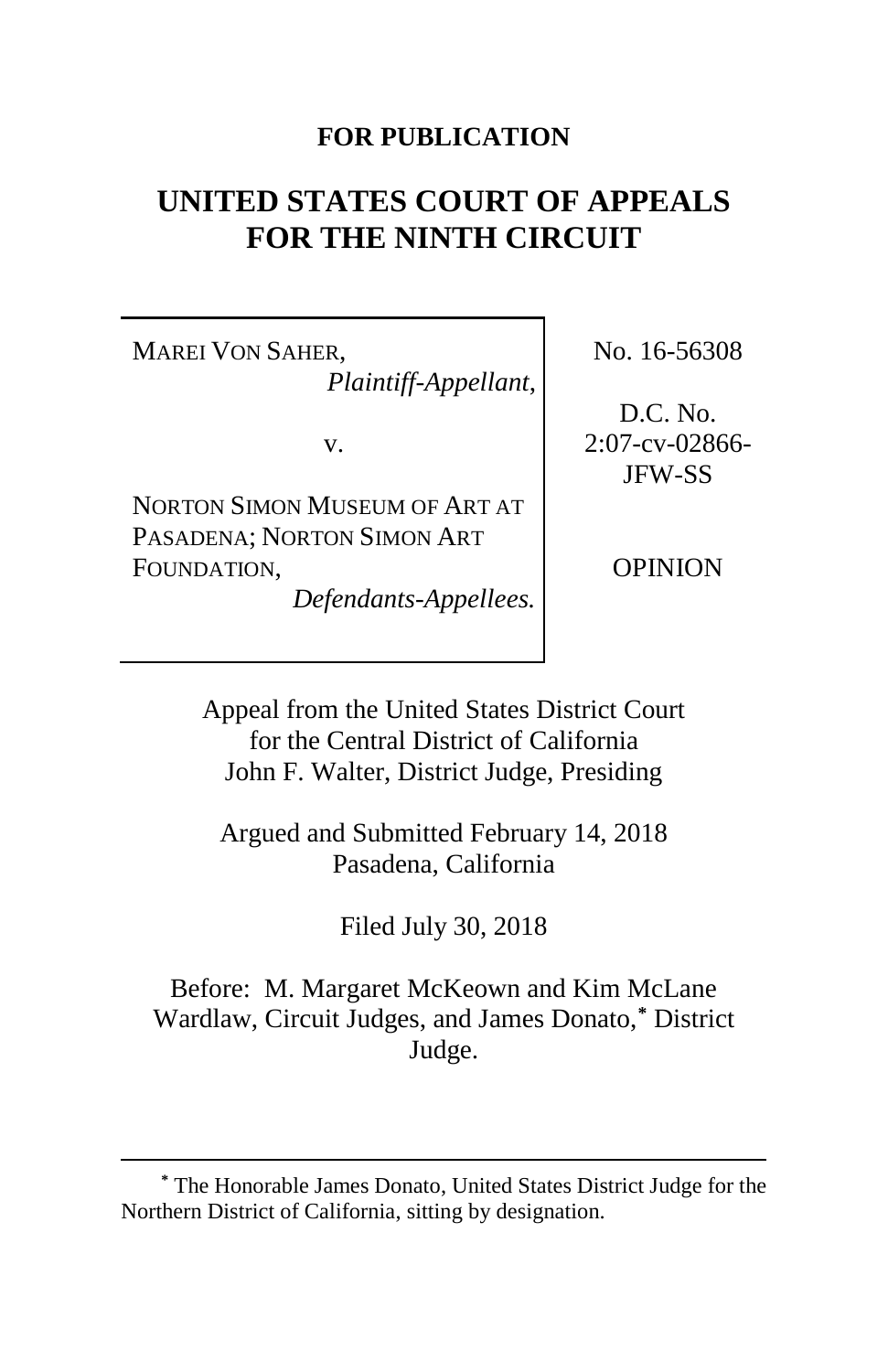Opinion by Judge McKeown; Concurrence by Judge Wardlaw

## **SUMMARY[\\*\\*](#page-1-0)**

## **Act of State Doctrine**

The panel affirmed the district court's summary judgment in favor of the Norton Simon Museum of Art at Pasadena in an action by Marei von Saher to recover two oil paintings that were among a group of artworks taken by Nazis in a forced sale from her father-in-law during World War II.

Following the war, the Allied Forces returned the paintings to the Dutch government. In 1966, the Dutch government sold the paintings to George Stroganoff-Sherbatoff, who in turn sold the paintings to the Norton Simon Museum in 1971. In the late 1990s, von Saher sought to recover the paintings from the Dutch Government. The Dutch Court of Appeals denied von Saher's petition for restoration of rights in the paintings.

The panel applied the act of state doctrine, which requires that the acts of foreign sovereigns taken within their own jurisdictions shall be deemed valid. The panel held that von Saher's theory would require the court to invalidate official acts of the Dutch government. Specifically, for van Saher to succeed: the Dutch government's conveyance of the

<span id="page-1-0"></span>**<sup>\*\*</sup>** This summary constitutes no part of the opinion of the court. It has been prepared by court staff for the convenience of the reader.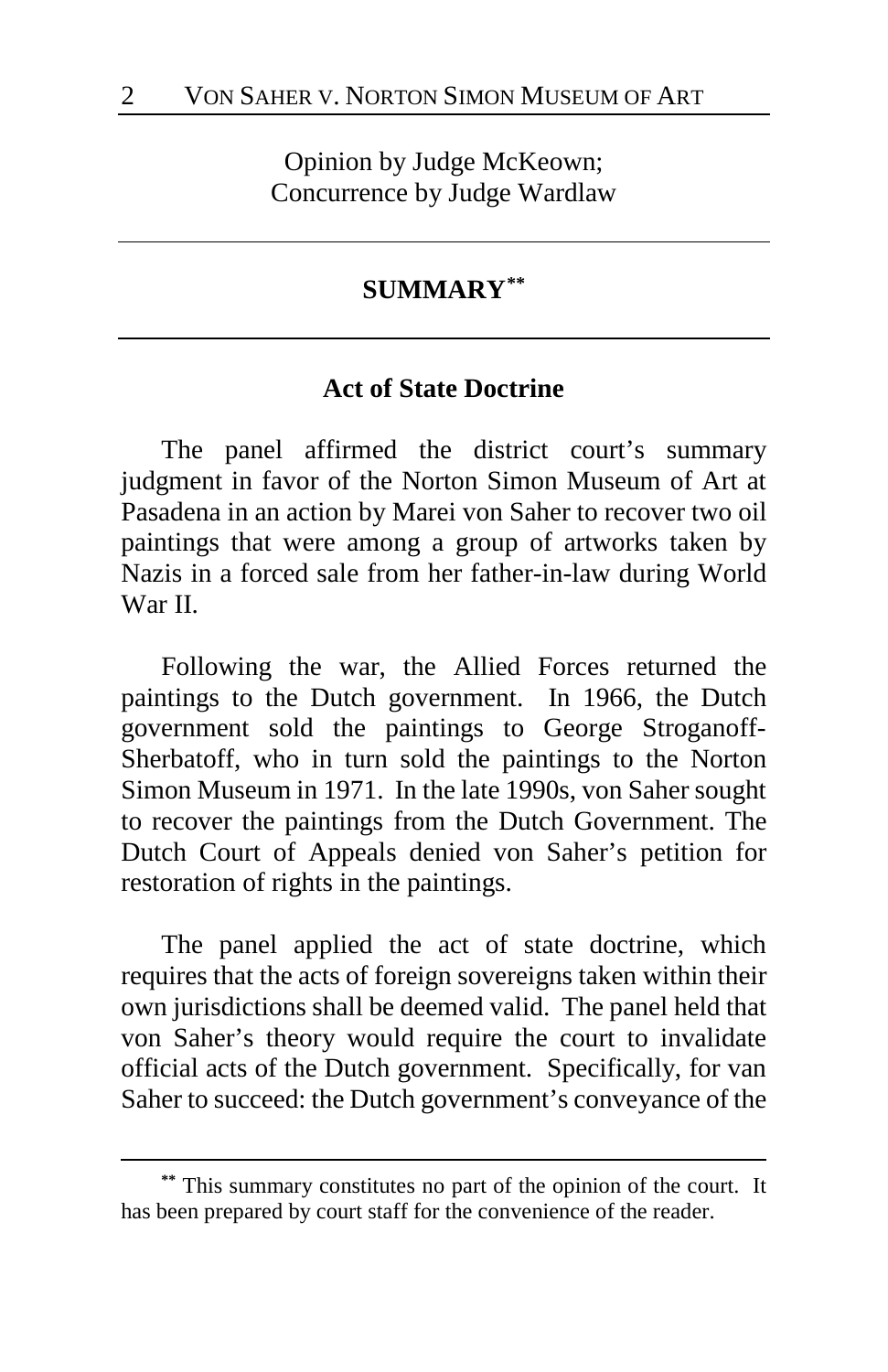paintings to Stroganoff would need to be deemed legally inoperative; and the panel would need to disregard both the Dutch government's 1999 decision not to restore von Saher's rights to the paintings, and its later statement that her claim to the paintings had "been settled." The panel concluded that the Dutch government's transfer of the paintings and its later decisions about the conveyance were "sovereign acts" requiring application of the act of state doctrine.

The panel held that exceptions to the act of state doctrine did not apply. The panel also held that the policies underlying the act of state doctrine supported its application in this case.

Concurring, Judge Wardlaw agreed that the Dutch government's conveyance to Stroganoff was an official act of the Netherlands. Judge Wardlaw wrote that the case should not have been litigated through the summary judgment stage, however, because the district court correctly dismissed the case on preemption grounds in March 2012.

# **COUNSEL**

Lawrence M. Kaye (argued), Howard N. Spiegler, Frank K. Lord IV, and Darlene B. Fairman, Herrick Feinstein LLP, New York, New York, for Plaintiff-Appellant.

Fred Anthony Rowley Jr. (argued), Justin P. Raphael, Eric P. Tuttle, Mark R. Yohalem, Luis Li, and Ronald L. Olson, Munger Tolles & Olson LLP, Los Angeles, California, for Defendants-Appellees.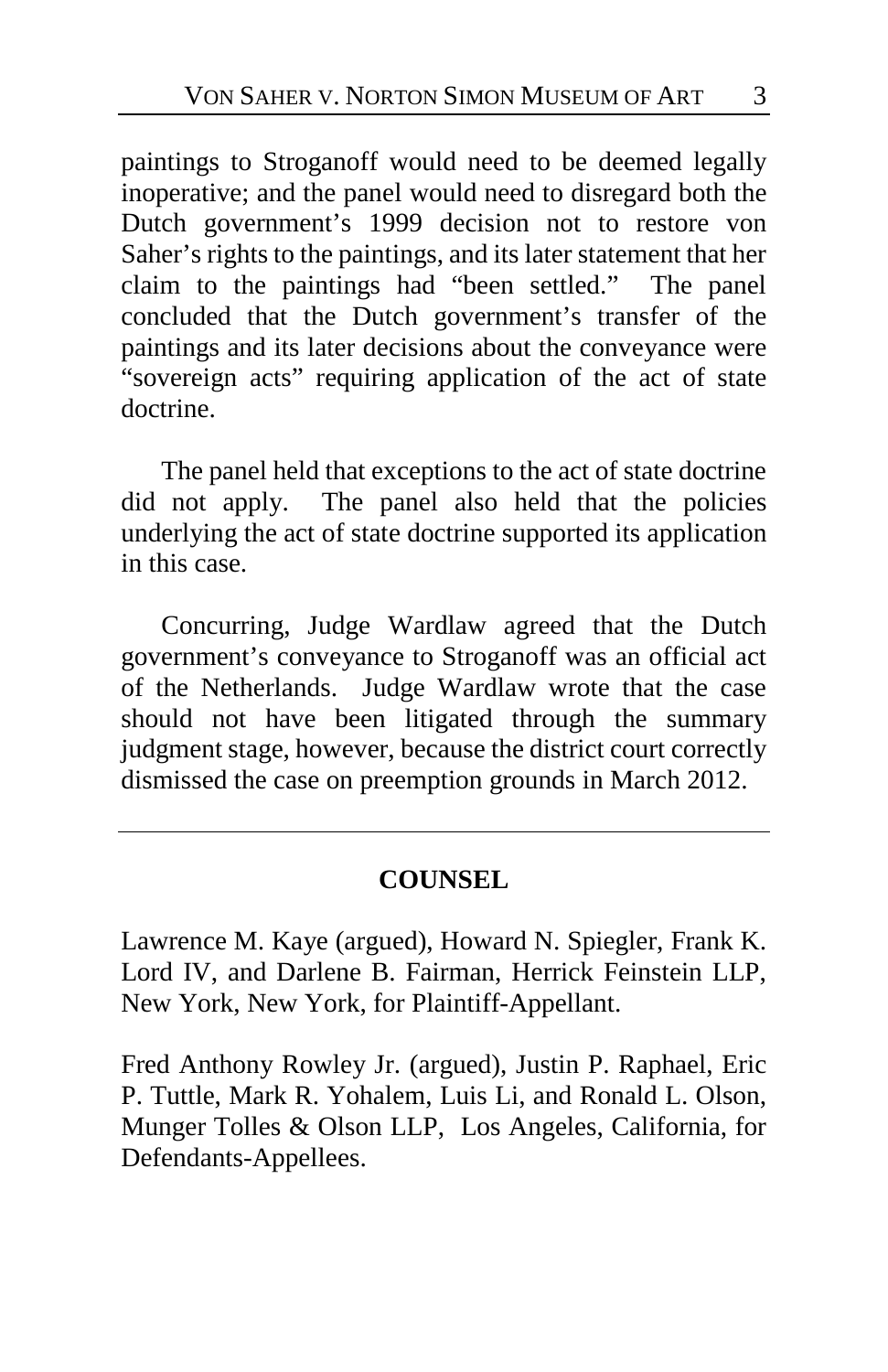Stanley W. Levy, Benjamin G. Shatz, and Connie Lam, Manatt Phelps & Phillips LLP, Los Angeles, California; Michael Bazyler, Dale E. Fowler School of Law, Chapman University, Orange, California; for Amici Curiae The 1939 Society, Bet Tzedek, and Jewish Historical Museum.

Owen C. Pell and Lynn Kaiser, White & Case LLP, New York, New York; Agnes Peresztegi, Of Counsel, Soffer Avocats, Paris, France; for Amicus Curiae Commission for Art Recovery.

Susan J. Kohlmann, Irene M. Ten Cate, and Ava U. McAlpin, Jenner & Block LLP, New York, New York, for Amicus Curiae Professor Leonard F.M. Besselink.

Thomas R. Kline and L. Eden Burgess, Cultural Heritage Partners PLLC, Washington, D.C., for Amici Curiae Members of Congress E. Engel and J. Nadler and Former Members of Congress M. Levine and R. Wexler.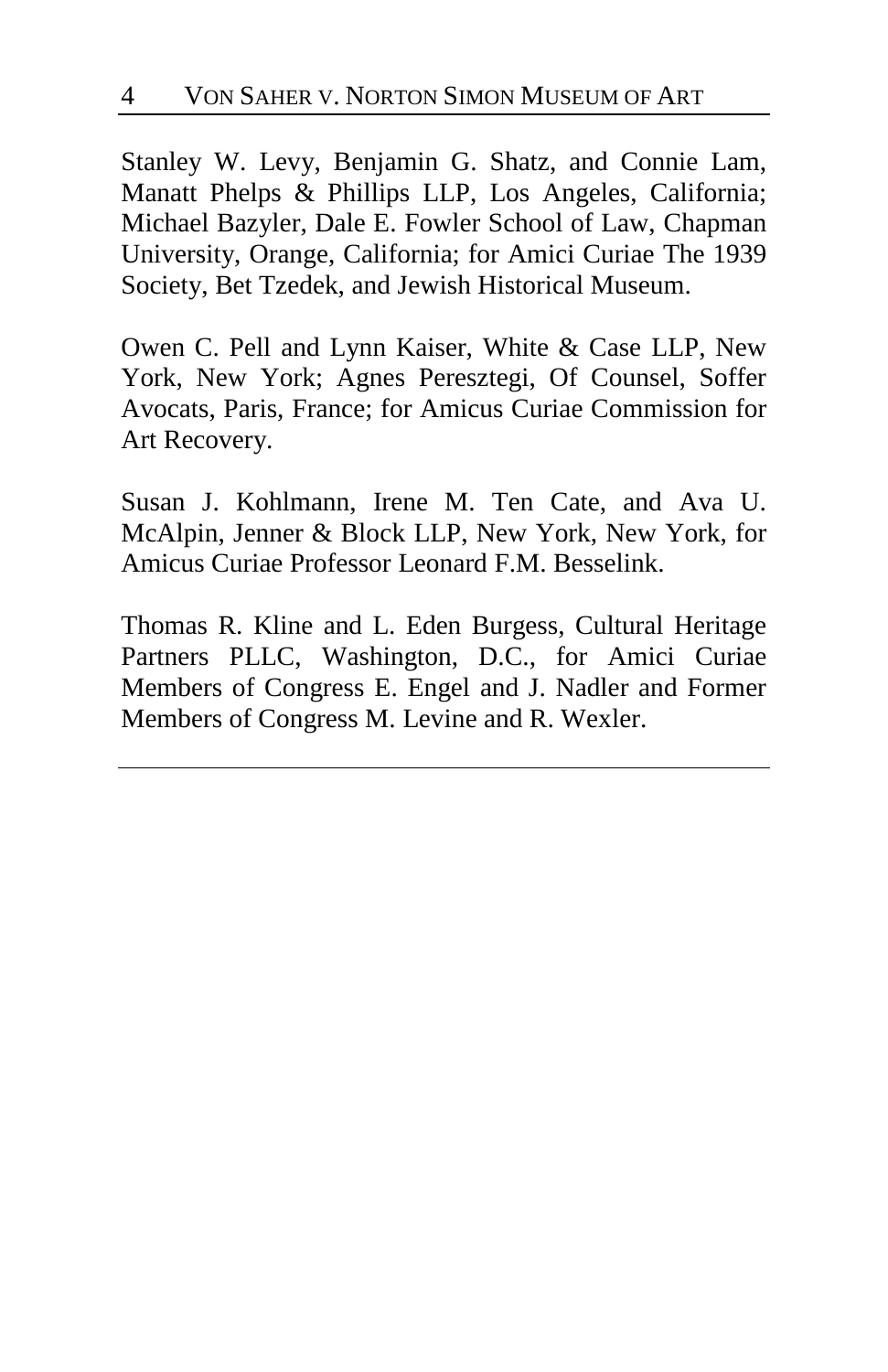## **OPINION**

McKEOWN, Circuit Judge:

Hanging in the balance are Renaissance masterpieces that have been on display in California for nearly half a century. The dispute over their ownership, however, dates back to World War II, when the Nazis invaded the Netherlands.

Marei von Saher ("von Saher") seeks to recover two oil paintings that were among a group of artworks taken by Nazis in a forced sale from her father-in-law. Following the war, the Allied Forces returned the paintings to the Dutch government, which established a claims process for recouping Nazi-looted property. Von Saher's family, on the advice of counsel, chose not to file a claim on the paintings within the allotted time. In 1966, the Dutch government sold the two paintings to George Stroganoff-Sherbatoff ("Stroganoff") after Stroganoff filed a restitution claim alleging that he was the rightful owner. Stroganoff then sold the paintings in 1971 to the Norton Simon Art Foundation and the Norton Simon Museum of Art at Pasadena (collectively, "the Museum"). The paintings have been on display ever since.

In the late 1990s, von Saher tried to recover from the Dutch government all paintings included in the forced sale. The Dutch Court of Appeals issued a final decision, denying von Saher's petition for restoration of rights in the paintings. A few years later, the Dutch government nonetheless decided to return to von Saher the paintings that were still in its possession, but did not return the two paintings it had sold to Stroganoff because they were in California. Von Saher sued the Museum in federal court soon after.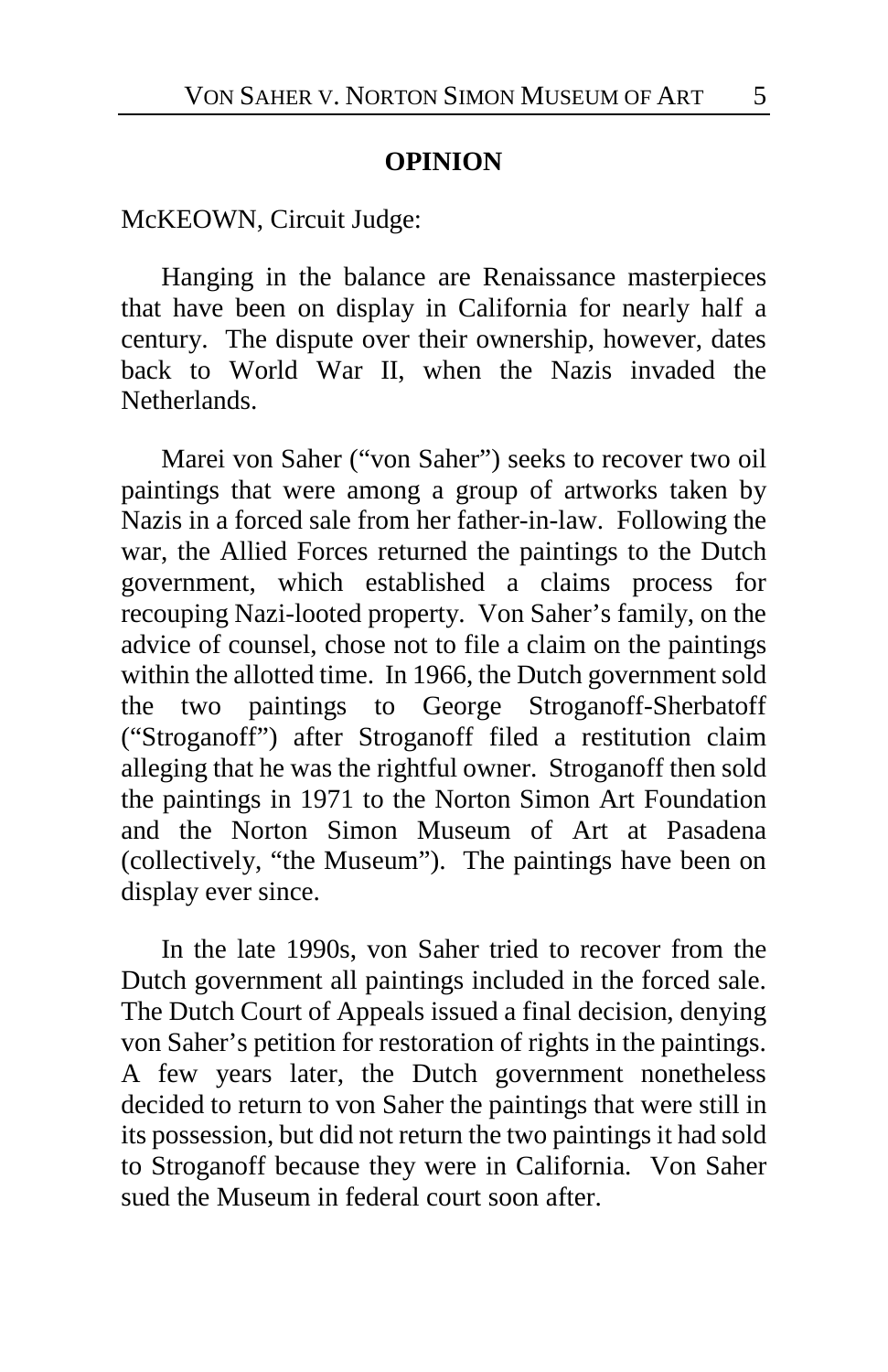This marks the third time that we have considered von Saher's case, having most recently remanded for further factual development. The district court granted summary judgment to the Museum, concluding that the Netherlands possessed good title under Dutch law when it sold the paintings to Stroganoff.

We affirm, but not under Dutch law. Because the act of state doctrine deems valid the Dutch government's conveyance to Stroganoff, the Museum has good title. Holding otherwise would require us to nullify three official acts of the Dutch government—a result the doctrine was designed to avoid.

## **Background**

## **THE PAINTINGS**

 $\overline{a}$ 

At the center of this controversy are two Renaissance masterworks— "Adam" and "Eve"—painted by Lucas Cranach the Elder ("the paintings" or "the Cranachs"). In 1931, Dutch art dealer Jacques Goudstikker purchased the Cranachs from the Soviet Union at an auction in Berlin called "the Stroganoff Collection."**[1](#page-5-0)** The paintings became the property of the art dealership in which Goudstikker was principal shareholder ("the Goudstikker Firm" or "the Firm").

<span id="page-5-0"></span><sup>&</sup>lt;sup>1</sup> The district court found that the Stroganoff family "never owned" the Cranachs, a fact contested by the Museum and muddied by the record evidence. While we need not determine whether the Stroganoff family once owned the Cranachs, the evidence that it even possibly owned the paintings bears on whether Stroganoff's assertion of ownership to the Dutch government in the 1960s presented a colorable restitution claim, and hence prompted an act of state.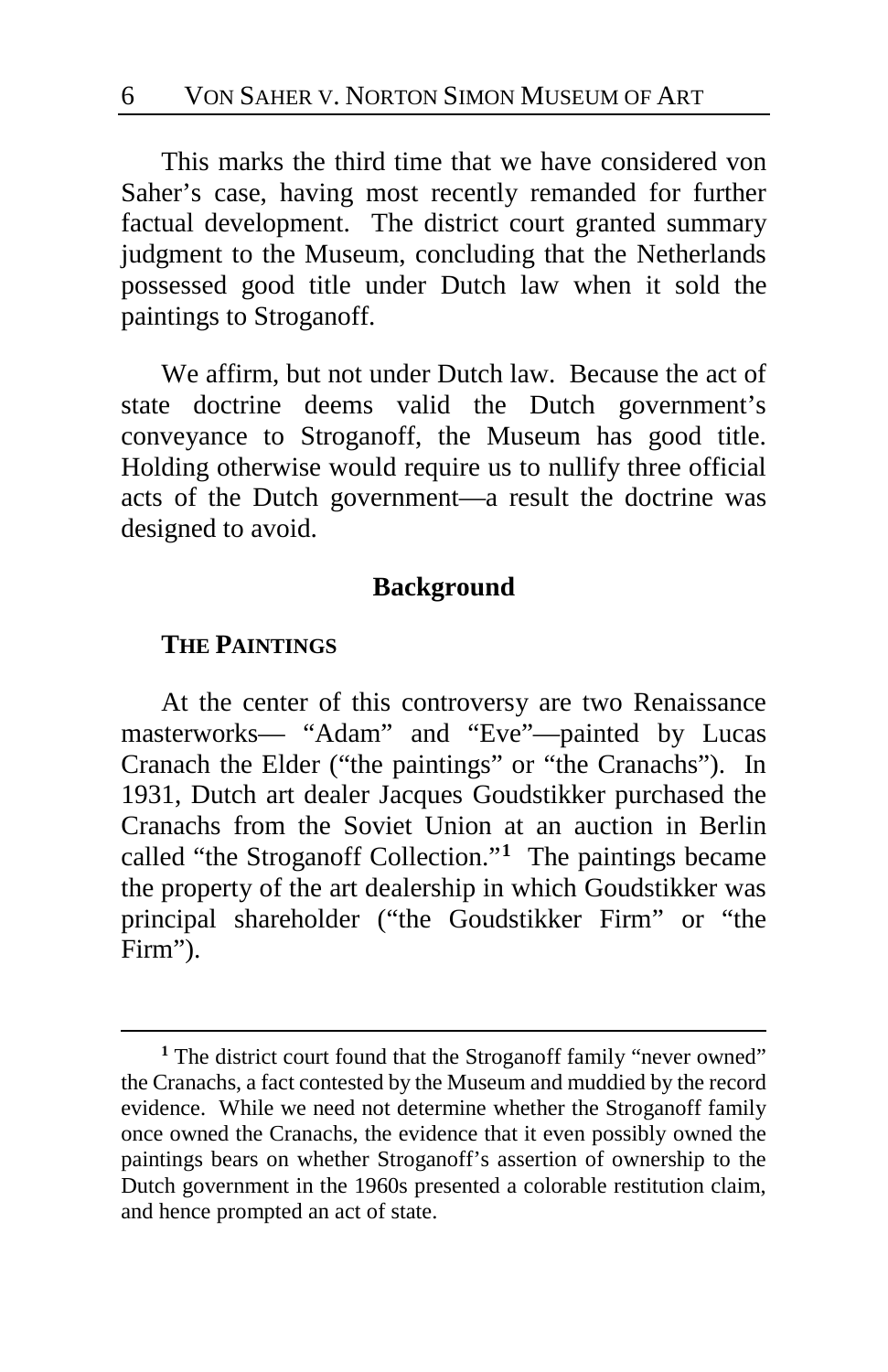In May 1940, as the Nazis invaded the Netherlands, Goudstikker and his family fled to South America, fearing persecution and leaving behind his gallery of over 1,200 artworks. Tragically, Goudstikker died on the boat trip. His wife Desi, who acquired Goudstikker's shares in the Firm, maintained a blackbook listing all the paintings in the gallery, including the Cranachs.

After Goudstikker's death, Nazi Reichsmarschall Hermann Göring and his cohort Alois Miedl "bought" the Goudstikker Firm and its assets through a series of involuntary written agreements with a remaining employee of the Firm.**[2](#page-6-0)** These "forced sales" proceeded in two parts: Miedl acquired the Firm, its showroom, some of its paintings, and the family's villa and castle for 550,000 guilders ("the Miedl transaction"). Göring purchased other artworks, including the Cranachs, for two million guilders the equivalent of over 20 million current U.S. dollars ("the Göring transaction").

After World War II, the Allied Forces in Germany recovered much of the art collection taken from Goudstikker by Göring, including the Cranachs. The Allies turned the paintings over to the Dutch government in 1946.

## **THE DUTCH RESTITUTION SYSTEM**

 $\overline{a}$ 

During and after the war, the Dutch government created systems of restitution and reparations for losses incurred by its citizens at the hands of the Nazis. The pillars of those

<span id="page-6-0"></span>**<sup>2</sup>** At various times until the Netherlands and the Firm reached a settlement agreement in 1952, certain Dutch authorities took the position that the Göring and Miedl transactions were voluntary. That idea has long since been dispelled, and the forced nature of the transaction is uncontested by the parties.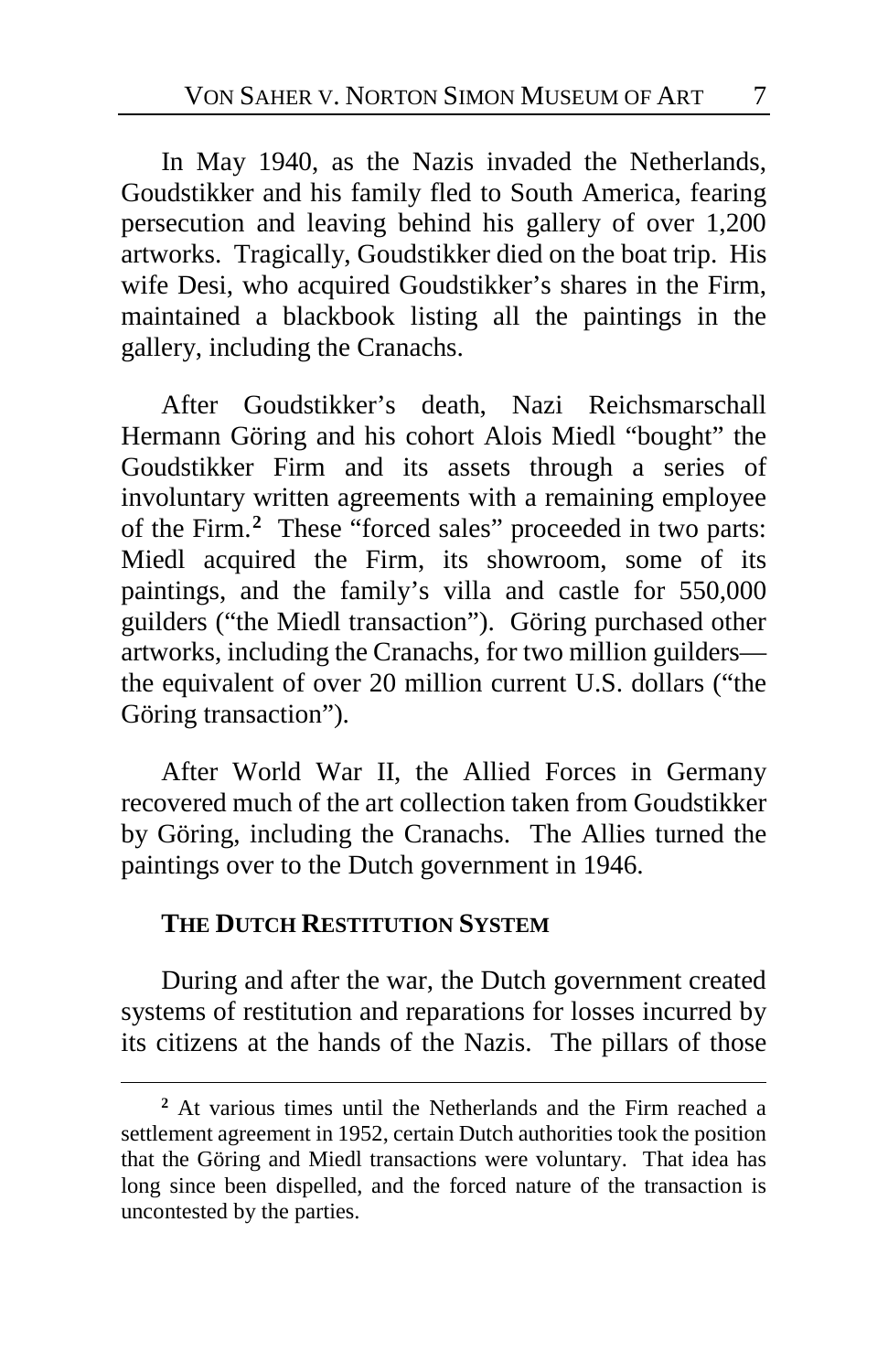systems were established in a series of royal decrees. We provide a sketch of those decrees because they bear on our decision to apply the act of state doctrine.

## **Royal Decree A6 and the 1947 CORVO Decision**

The Dutch government enacted Royal Decree A6 in June 1940, shortly after the Nazis invaded the Netherlands. The decree prohibited and automatically nullified agreements with the enemy. A6 vested authority in a special committee (*Commissie Rechtsverkeer in Oorlogstijd* or "CORVO") to "revoke the invalidity" of such transactions "by declaring the agreement or act still effective."

In 1947, CORVO revoked the automatic invalidity of agreements with the enemy for property that was recuperated to the Netherlands by the Allies. As CORVO explained, A6 was enacted to protect Dutch property interests from the Nazis. But once property was returned to the Dutch government, "the initial interest of such nullity is eliminated." After property was returned to the Netherlands, the original Dutch owners could petition for a restoration of rights in the property under Royal Decree E100.

## **Royal Decree E100**

The Dutch government enacted Royal Decree E100 in 1944. The decree established a Council for Restoration of Rights ("the Council"), with broad and exclusive authority to declare null and void, modify, or revive "any legal relations that originated or were modified during enemy occupation of the [Netherlands]."

The Council had the exclusive power to order the return of property and to restore property rights to the original Dutch owners. The Council consisted of several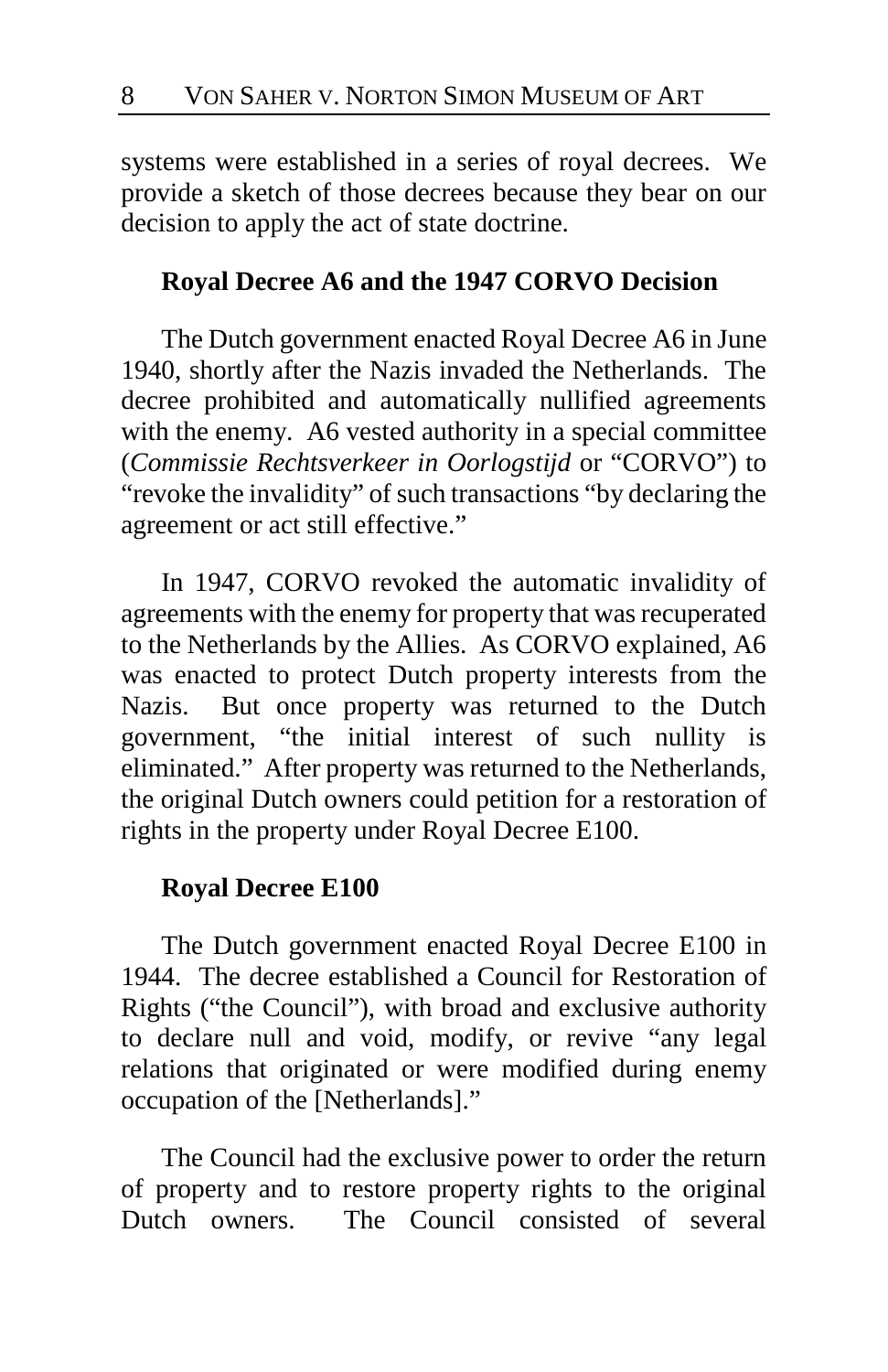departments, including a Judicial Division. The restitution decisions of the other departments were appealable to the Judicial Division, whose judgments were final and nonappealable, and carried the force of a court judgment. Petitioners could bring claims for restoration of rights directly to the Judicial Division, or bring claims to other departments and appeal adverse decisions to the Judicial Division. Upon enactment of E100, the Council supplanted the Dutch common-law courts as the venue for adjudging wartime property rights, as those courts became "incompetent to hear and decide on claims or requests that the Council is competent to handle by virtue of this Decree."

The Dutch government set a July 1, 1951 deadline for claimants to file E100 restoration-of-rights petitions with the Council. After that deadline, the Council could still order restoration of rights of its own accord, but claimants were no longer entitled to demand restitution. Usually, if an original owner received money or other consideration in exchange for property taken by the Nazis, the original owner was required to return the sale price to the Dutch government in order to obtain restitution.

Decree E100 also authorized the Council to dispose of property of "unknown owners": "If the owner has not come forward within a period to be further determined by Us, items that have not yet been sold shall be sold . . . ." The Dutch government set the deadline for owners "com[ing] forward" at September 30, 1950.

## **Royal Decree E133**

The Dutch government enacted Royal Decree E133 in 1944 to expropriate enemy assets in order to compensate the Netherlands for losses it suffered during World War II. Article 3 of E133 provided that within the Netherlands, all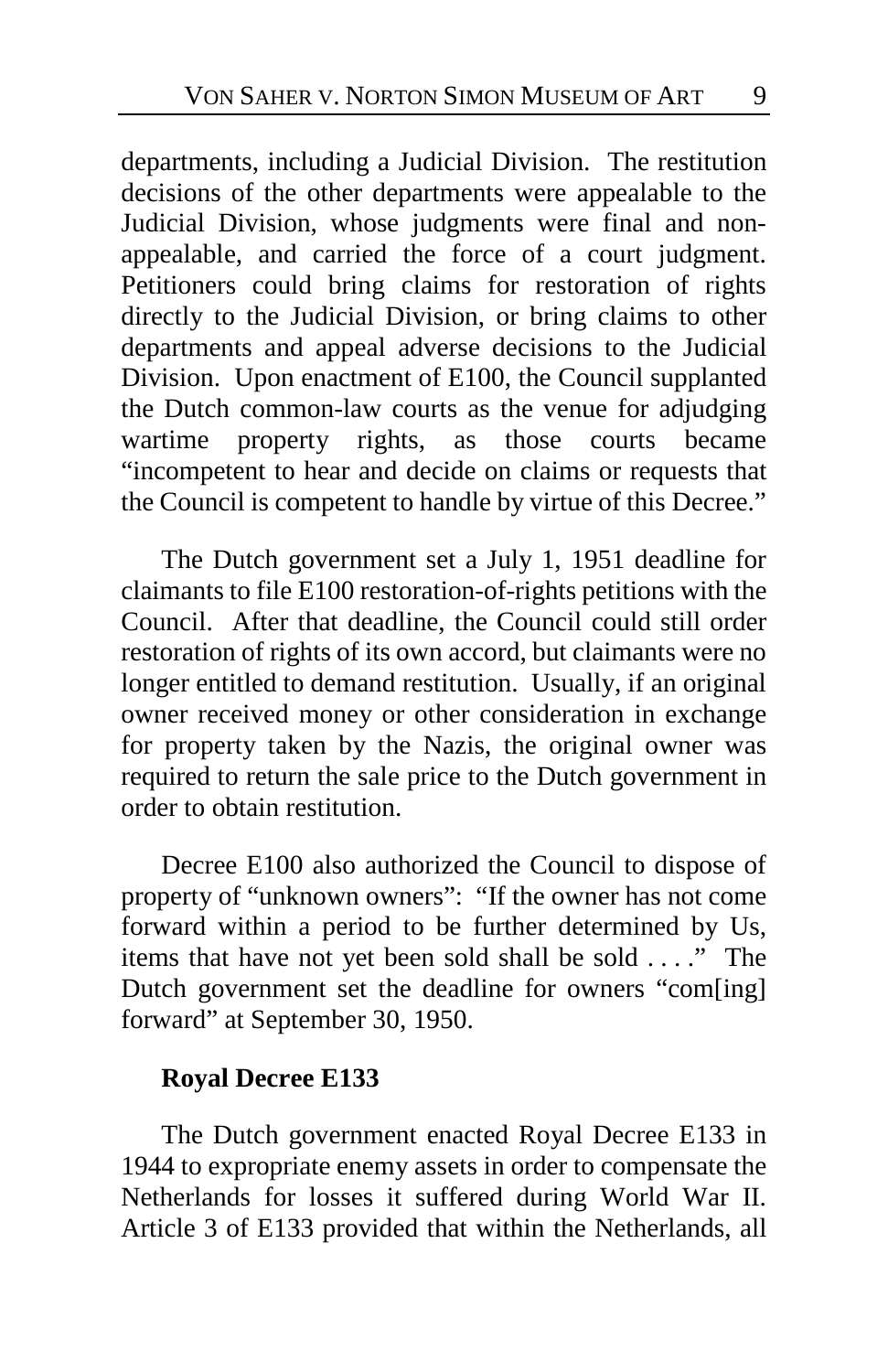"[p]roperty, belonging to an enemy state or to an enemy national, automatically passes in ownership to the State with the entering into force of this decree . . . ." The expropriation of enemy property was automatic and continued until July 1951, when the Netherlands ceased hostilities with Germany.

# **VON SAHER'S FAMILY DECLINED TO SEEK RESTORATION OF RIGHTS IN THE CRANACHS**

After the war, the Dutch government seized what previously had been the Goudstikker Firm (now the Miedl Firm) as an enemy asset and appointed new administrators. Goudstikker's widow (and von Saher's mother-in-law) Desi returned to the Netherlands to pursue restitution.

With Desi and new leadership in place, on the strategic advice of its business advisers and legal counsel, the Goudstikker Firm decided not to pursue restitution for the Göring transaction. Specifically, the Firm believed that seeking restitution would have "left [the business] with a large number of works of art that are difficult to sell"; "led to the revival of an art dealership with all pertinent negative consequences," including "find[ing] a suitable person to run such a business"; and "led to a considerable reduction in the [business's] liquid assets." The Firm's attorney Max Meyer laid out his advice in a memorandum to the Firm. A.E.D. von Saher, who later married Desi, confirmed that "the shareholders still considered to also conduct legal redress with respect to the Goering contract. Mr. Meyer and Mr. Lemberger strongly advised against this."

In 1949, Meyer wrote to the Dutch agency holding the Göring artworks to express that the Firm was releasing any claim it had to those pieces: "I would also like to take this opportunity to confirm that the Art Trade J. Goudstikker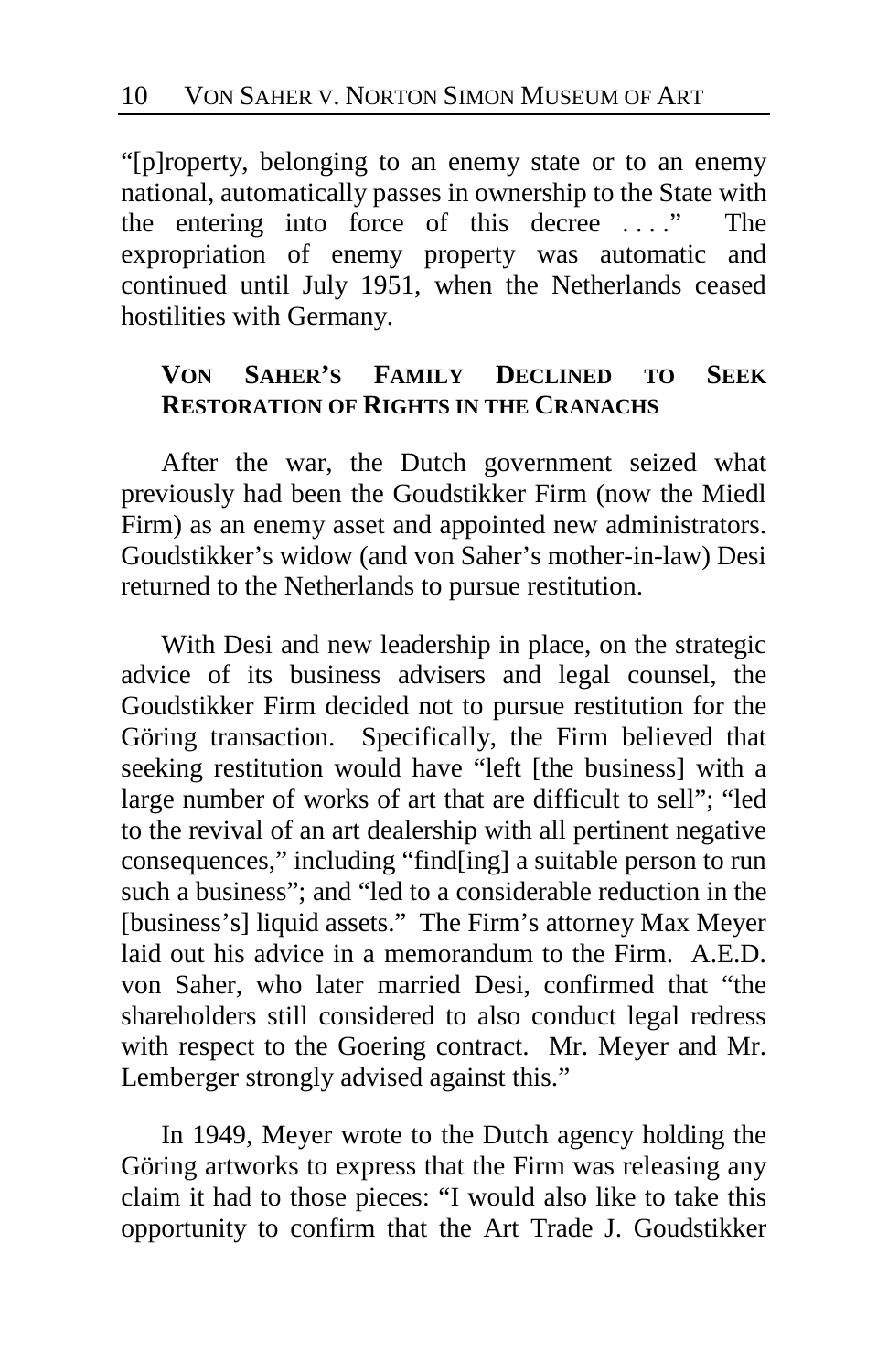LLC waives the right to file for restoration of rights regarding goods acquired by Goering . . . ." The memorandum accompanying that letter showed that Meyer was aware that he could have filed a claim to restore rights in both the Göring and Miedl transactions, because they would have been voidable under E100. In proceedings before the modern Dutch Restitution Committee, Marei von Saher conceded that "Goudstikker made a deliberate and well-considered decision not to seek restoration of rights with respect to the goods that had been acquired by Göring."

By contrast, the Firm decided to pursue restitution for the Miedl transaction, including other artworks and real estate. Just shy of the July 1, 1951 E100 deadline, the Firm filed with the Council a petition for restoration of rights concerning the Miedl transaction only. In August 1952, the Firm and the Dutch government settled the Firm's restitution claims.**[3](#page-10-0)**

# **The Dutch Government Sold the Cranachs to Stroganoff, Who Sold Them to the Museum**

In the 1960s, Stroganoff petitioned the Dutch government, asserting that he was the rightful owner of the Cranachs because the Soviet government had stolen them from him. In 1966, the parties reached an amicable settlement in which Stroganoff bought "back" the paintings from the Netherlands in exchange for dropping his restitution claims.

<span id="page-10-0"></span>**<sup>3</sup>** The parties dispute whether the 1952 settlement released claims involving *both* the Miedl and the Göring transactions. The district court did not make a factual finding on the issue, and the answer does not affect our resolution of this appeal.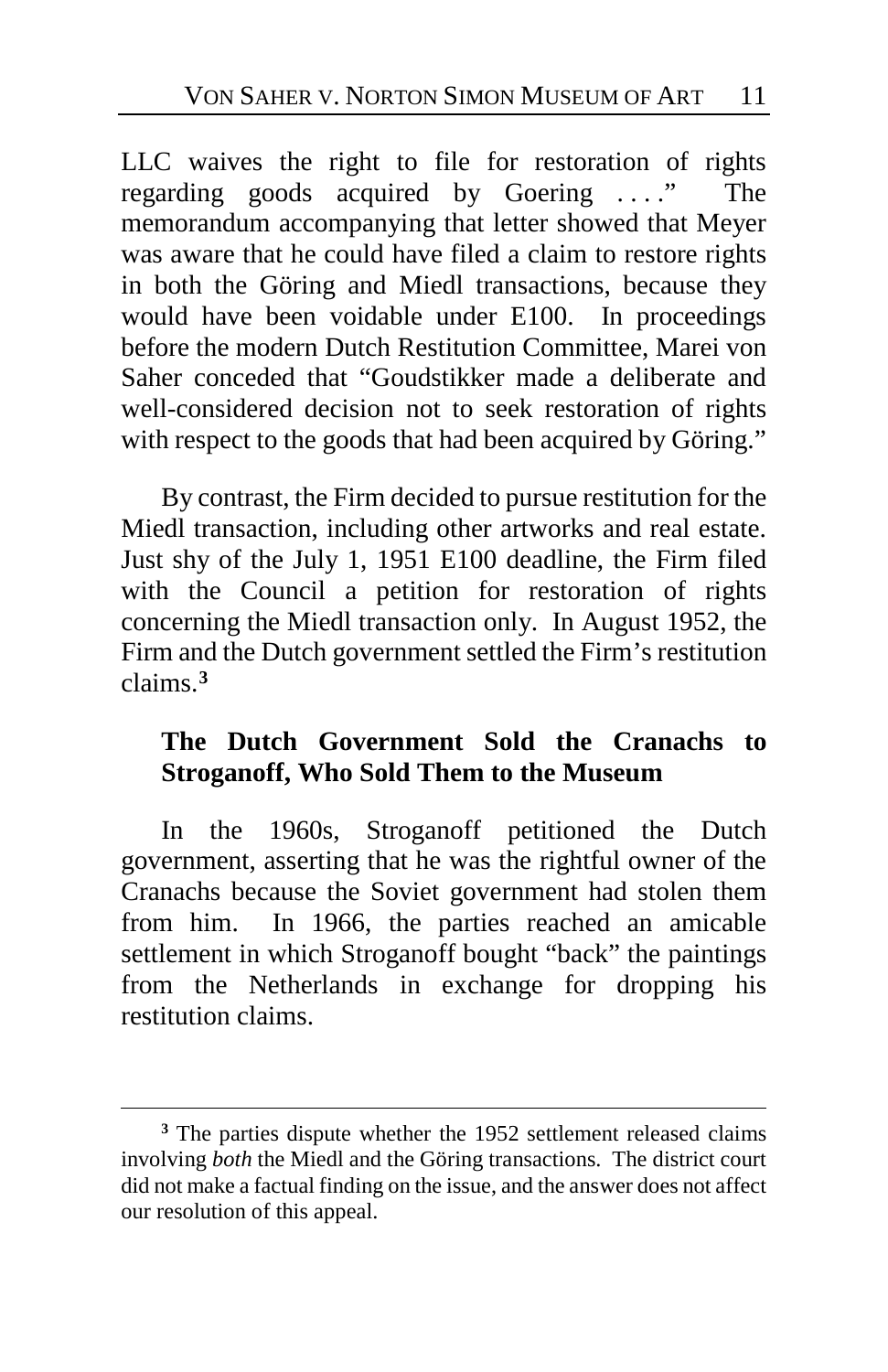Through his agent, in 1971 Stroganoff sold the Cranachs to the Museum for \$800,000. The Cranachs have been on public display since that time.

# **VON SAHER PURSUED RESTITUTION FROM THE DUTCH GOVERNMENT**

In the 1990s, Marei von Saher—the only living heir of Jacques and Desi Goudstikker—began seeking restitution for artworks that the Firm "sold" to Göring. As part of those efforts, von Saher filed an E100 petition for restoration of rights in the Dutch Court of Appeals (the legal successor to the Council for Restoration of Rights) for all paintings acquired by Göring, including the Cranachs. The Court of Appeals denied the petition, concluding that the Firm "made a conscious and well considered decision to refrain from asking for restoration of rights with respect to the Göring transaction." Von Saher appeared to be at a dead end.

But in 2001, the Netherlands reevaluated its "bureaucratic" restitution process, transforming its mission from a "purely legal approach" to "a more moral policy approach." In doing so, the Dutch government created a new Restitution Committee, to advise the State Secretary of Education, Culture and Science on restitution claims for property that was still in the possession of the Dutch government. Embracing the change in forum, von Saher petitioned the State Secretary for over 200 artworks that the Firm "sold" to Göring and that were still held by the Dutch government. Her claim did not include the Cranachs.

After receiving a non-binding recommendation from the Restitution Committee, the State Secretary ruled that von Saher's claim for the artworks in the Göring transaction had already been "settled" in the 1950s and in the 1999 Dutch Court of Appeals decision. The State Secretary nonetheless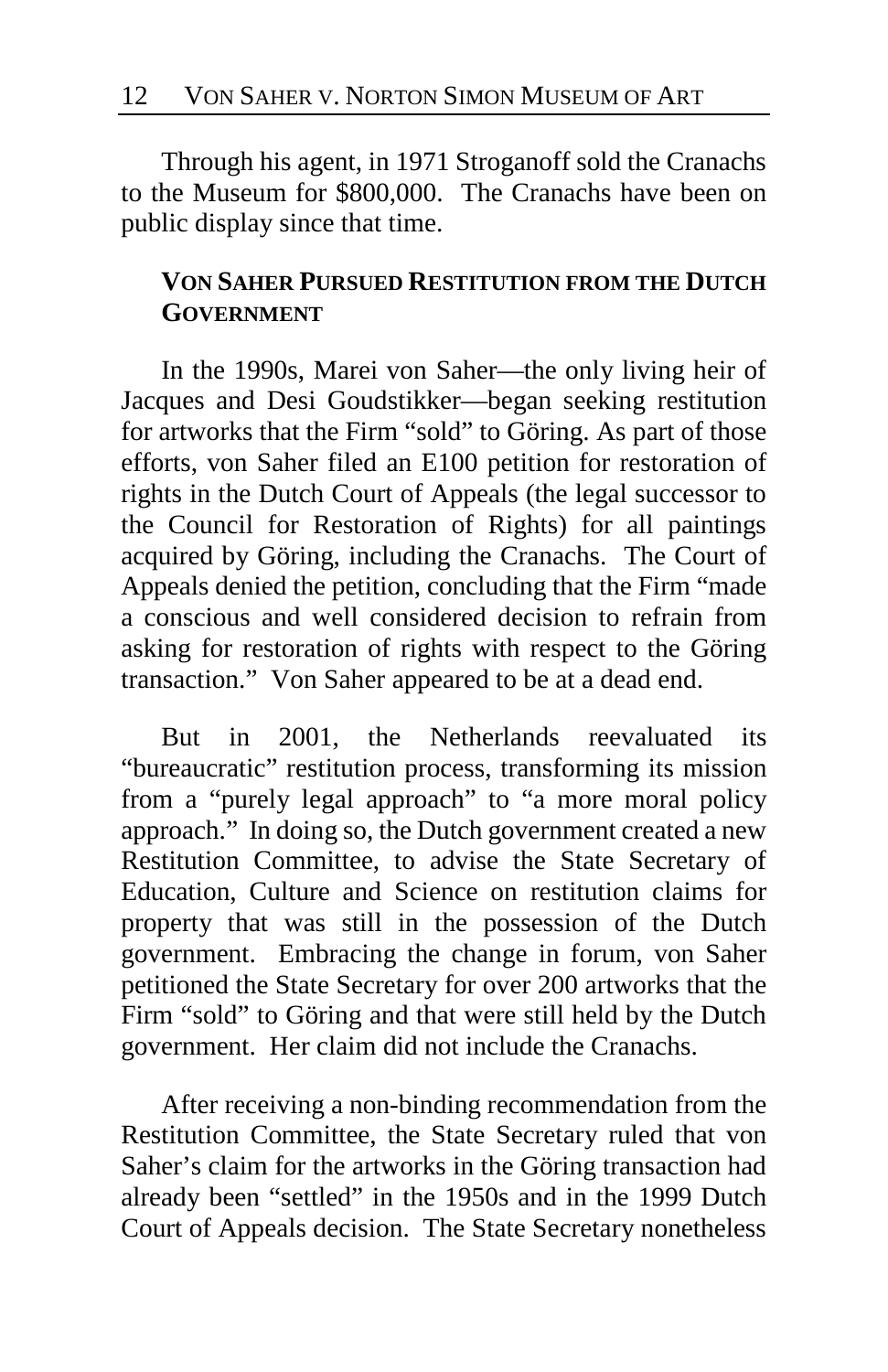decided to return to von Saher all the paintings from the Göring transaction still in possession of the Dutch government. The State Secretary expressly stated that the decision to return the other paintings did not concern the Cranachs.

# *VON SAHER I*

Out of options with the Dutch government, in 2007 von Saher filed a federal diversity action against the Museum in the Central District of California, seeking to recover the paintings. The suit alleged state-law claims for replevin, conversion, damages under California Penal Code § 496, quiet title, and declaratory relief. The action alleged timeliness under a California civil-procedure statute that allowed the rightful owners of confiscated Holocaust-era artwork to recover their items from museums or galleries and set a filing deadline of December 31, 2010. Cal. Civ. Proc. Code § 354.3(b), (c).

The district court dismissed the action, finding von Saher's claims untimely and concluding that California's special statute of limitations was unconstitutional. We affirmed, holding the California statute unconstitutional on field preemption grounds as the state was attempting to engage in foreign affairs. *See Von Saher v. Norton Simon Museum of Art at Pasadena*, 592 F.3d 954, 965**–**68 (9th Cir. 2010) ("*Von Saher I*"). But we provided von Saher leave to amend her complaint in case she could allege that she lacked notice such that her claims were timely under California's generic statute of limitations for property actions. *Id.* at 968– 70; *see* Cal. Civ. Proc. Code § 338.Von Saher's petition for certiorari to the U.S. Supreme Court was denied. 564 U.S. 1037 (2011).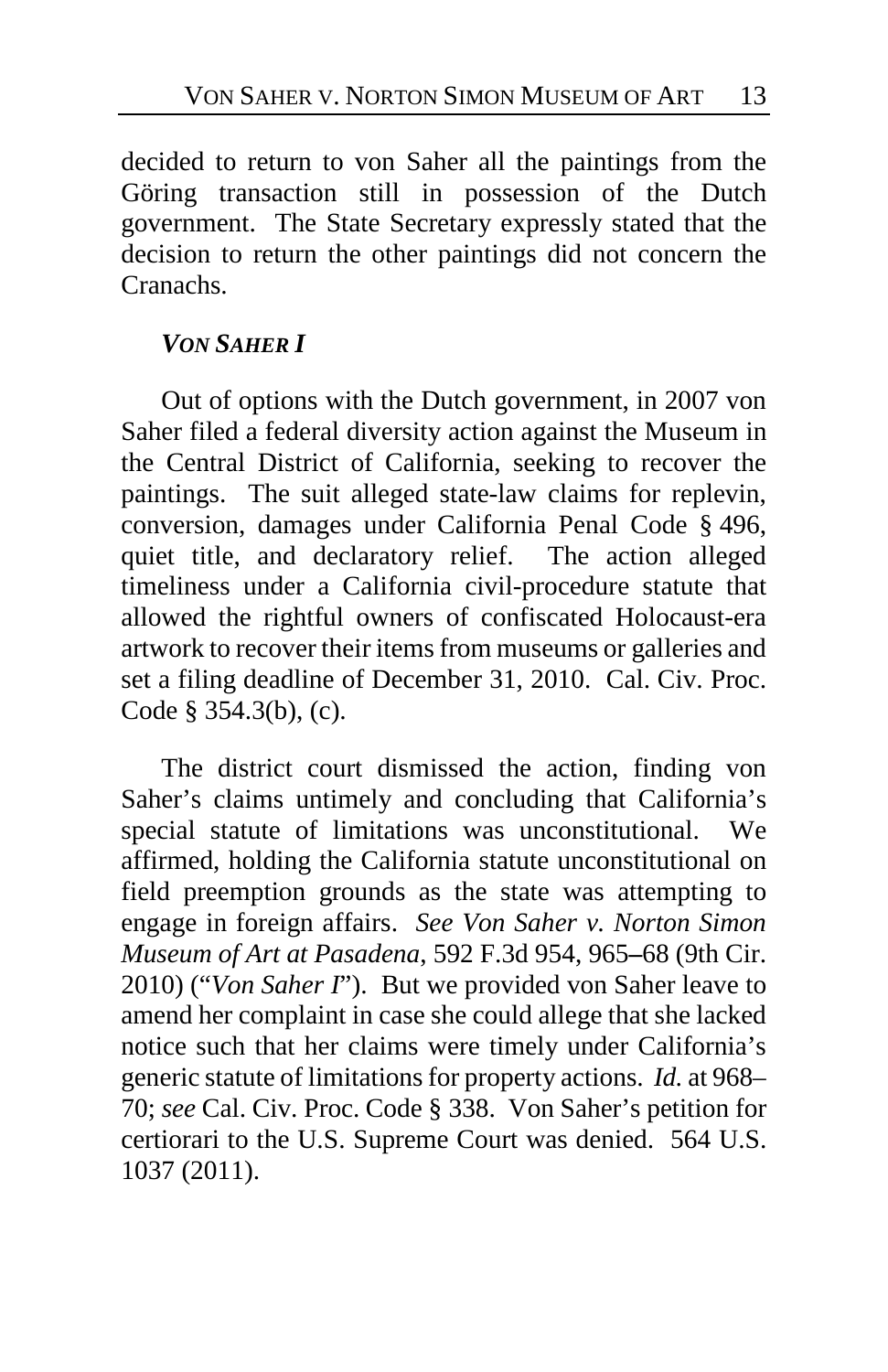## *VON SAHER II*

 $\overline{a}$ 

Soon after our decision in *Von Saher I*, the California legislature amended its statute of limitations for actions "for the specific recovery of a work of fine art brought against a museum, ... in the case of an unlawful taking or theft ... within six years of the actual discovery by the claimant or his or her agent." Cal. Civ. Proc. Code § 338. The legislature made the amendment retroactive and von Saher amended her complaint accordingly.

The Museum again moved to dismiss, this time arguing that von Saher's claims conflicted with federal foreign policy. The district court granted the motion. On appeal, we reversed and remanded, over a dissent from Judge Wardlaw. *See Von Saher v. Norton Simon Museum of Art at Pasadena*, 754 F.3d 712 (9th Cir. 2014) ("*Von Saher II*").

The panel majority held that von Saher's state-law claims did not conflict with federal policy concerning Nazistolen art "because the Cranachs were never subject to postwar internal restitution proceedings in the Netherlands." *Id.* at 721. More specifically, von Saher's complaint alleged that "(1) Desi chose not to participate in the initial postwar restitution process, (2) the Dutch government transferred the Cranachs to Stroganoff before Desi or her heirs could make another claim and (3) Stroganoff's claim likely was not one of internal restitution." *Id.* at 723.**[4](#page-13-0)**

The panel majority refused to afford "serious weight" to an amicus brief filed in the Supreme Court by the U.S.

<span id="page-13-0"></span>**<sup>4</sup>** Importantly, the decision in *Von Saher II* was at the motion-todismiss stage, and so von Saher's allegations were assumed to be true. 754 F.3d at 714. As analyzed below, the record on remand does not bear out these allegations.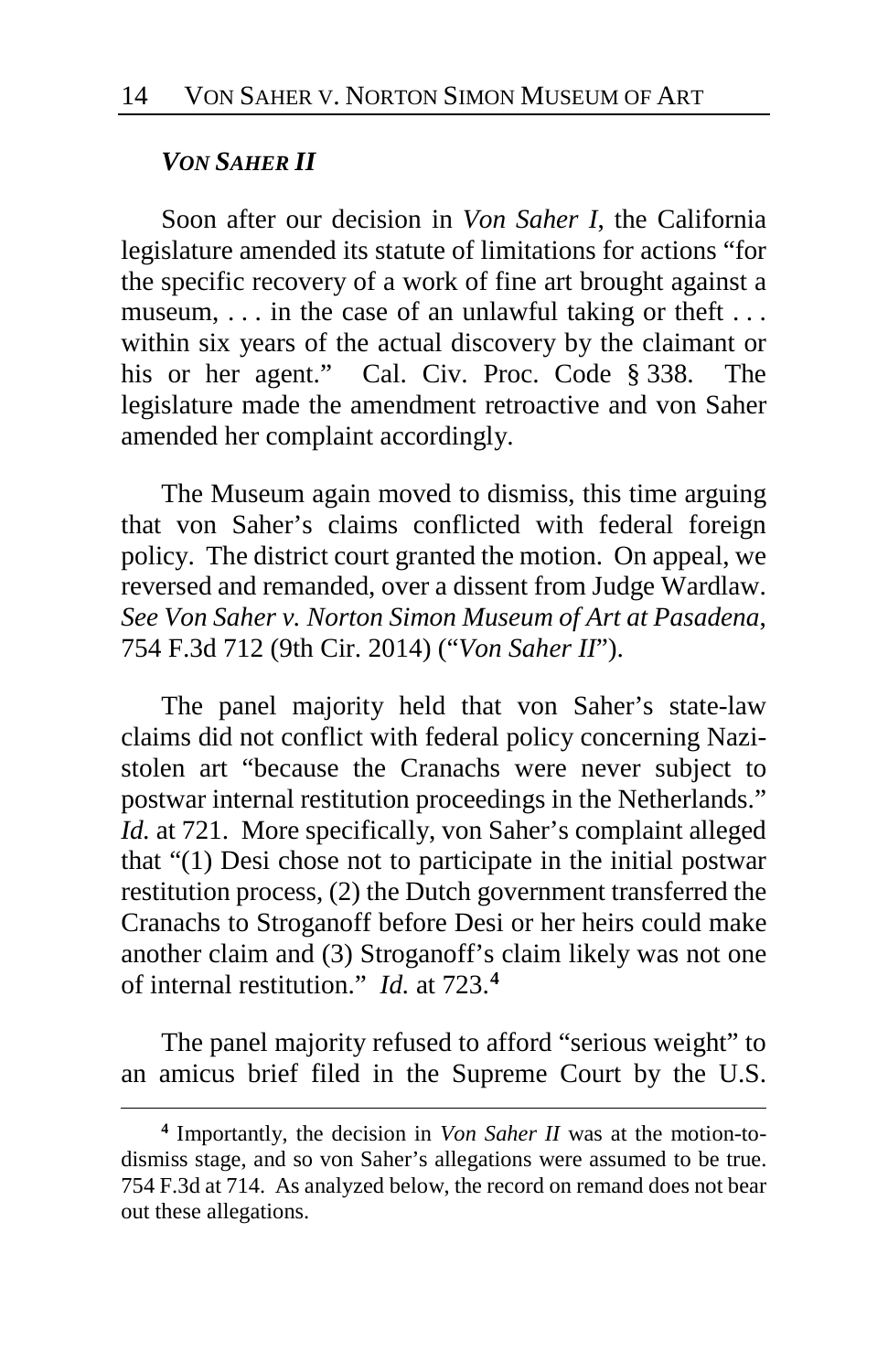Department of State and the Office of the Solicitor General in *Von Saher I*. *Id.* at 724. The panel noted that the brief went "beyond explaining federal foreign policy and appear[ed] to make factual determinations." *Id.* Namely, the brief suggested that the Cranachs had "been subject (or potentially subject to) bona fide restitution proceedings in the Netherlands," which contradicted the allegations in von Saher's amended complaint. *Id.*

Although the panel posited that this was "a dispute between private parties," it was "mindful that the litigation of this case may implicate the act of state doctrine." *Id.* at 725. The case was remanded for further factual development and to determine whether the doctrine applies to von Saher's claims. *Id.* at 727.

Judge Wardlaw dissented. In her view, the United States, through the amicus brief submitted by the Solicitor General's Office and the State Department, had articulated the foreign policy applicable to conflicts like this one. *Id.* at 728 (Wardlaw, J., dissenting). The brief conveyed that "World War II property claims may not be litigated in U.S. courts if the property was 'subject' or '*potentially subject*' to an adequate internal restitution process in its country of origin." *Id.* The brief further explained that the paintings at issue in this appeal "have already been the subject of both external and internal restitution proceedings, including recent proceedings by the Netherlands." *Id.* Those proceedings were "bona fide," according to the brief, and so "their finality must be respected." *Id.* Judge Wardlaw determined that "Von Saher's attempt to recover the Cranachs in U.S. courts directly thwarts the central objective of U.S. foreign policy in this area: to avoid entanglement in ownership disputes over externally restituted property if the victim had an adequate opportunity to recover it in the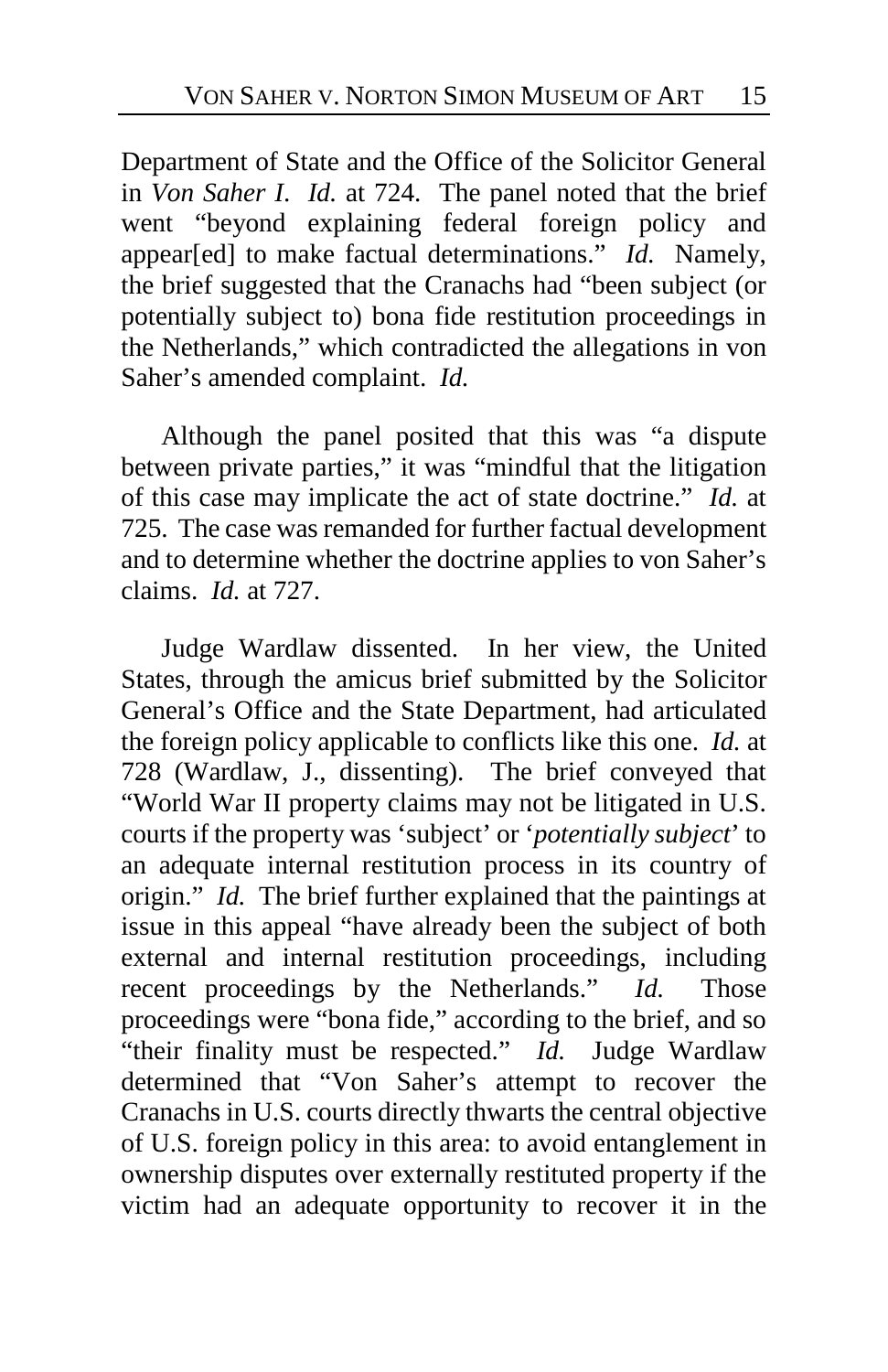country of origin." *Id.* at 729. Although Judge Wardlaw did not reach the issue because she concluded the case should be resolved on preemption grounds, she noted that the act of state doctrine may apply. *Id.* at 730 n.2.

The Supreme Court denied the Museum's certiorari petition. 135 S. Ct. 1158 (2015).

## **SUMMARY JUDGMENT TO THE MUSEUM ON REMAND**

On remand, after denying the Museum's motion to dismiss on timeliness grounds, the district court conducted over a year of discovery and considered the parties' crossmotions for summary judgment. Applying Dutch law, the district court granted summary judgment to the Museum, concluding that:

> (1) because CORVO revoked the automatic invalidity of the Göring transaction in 1947, that transaction was "effective" and the Cranachs were considered to be the property of Göring; (2) because Göring was an "enemy" within the meaning of Royal Decree E133, his property located in the Netherlands, including the Cranachs, automatically passed in ownership to the Dutch State pursuant to Article 3 of Royal Decree E133; (3) unless and until the Council annulled the Göring transaction under Royal Decree E100, the Cranachs remained the property of the Dutch State; and (4) because the Göring transaction was never annulled under Royal Decree E100, the Dutch State owned the Cranachs when it transferred the paintings to Stroganoff in 1966.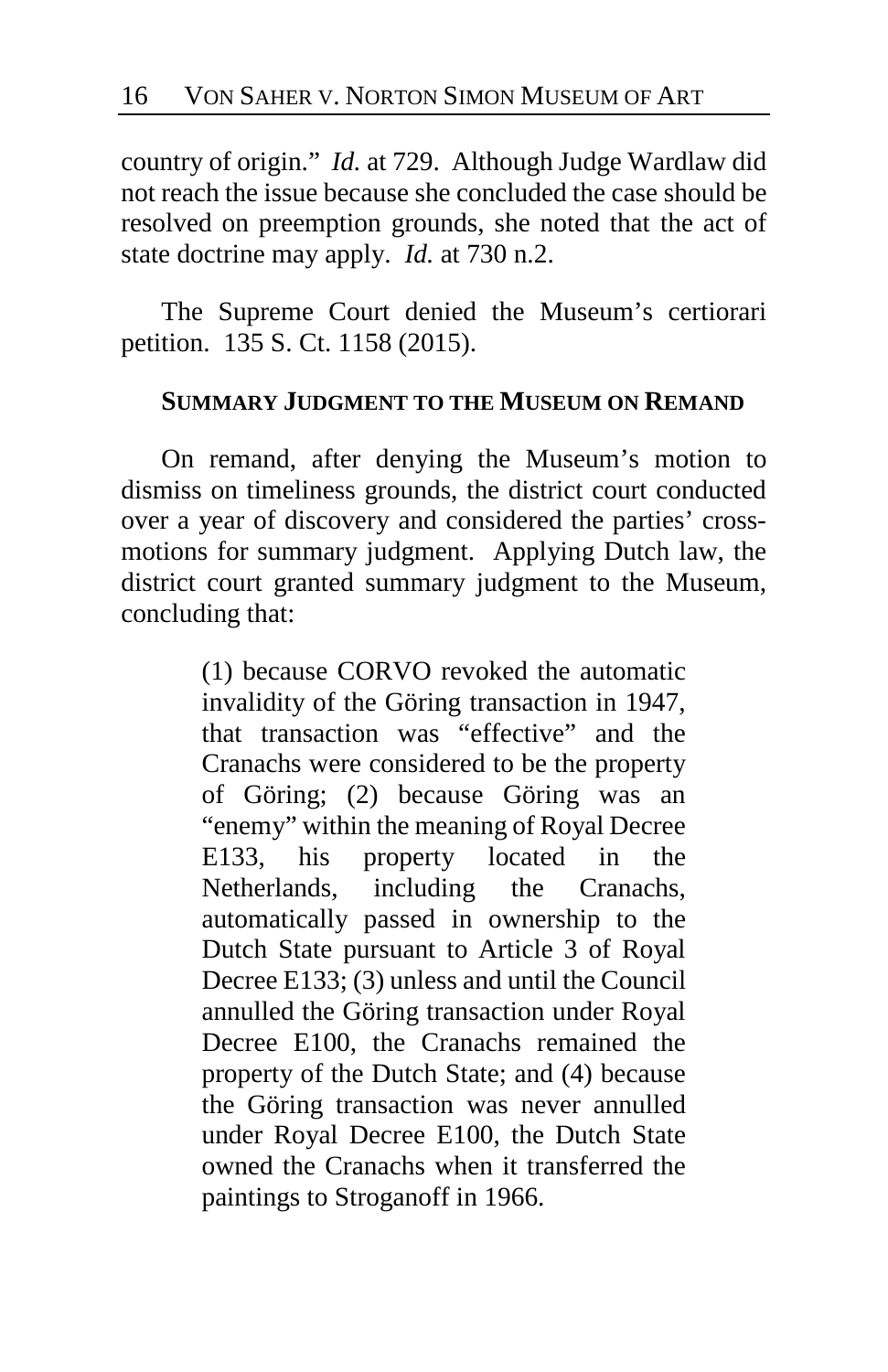Hence, the Dutch government possessed good title to the paintings when it sold them to Stroganoff, who then conveyed good title to the Museum.

## **Analysis**

We review de novo summary judgment rulings and questions of foreign law, including whether to apply the act of state doctrine. *See Brunozzi v. Cable Commc'ns, Inc.*, 851 F.3d 990, 995 (9th Cir. 2017); *De Fontbrune v. Wofsy*, 838 F.3d 992, 1000 (9th Cir. 2016); *Liu v. Republic of China*, 892 F.2d 1419, 1424 (9th Cir. 1989).

The act of state doctrine is a "rule of decision" requiring that "the acts of foreign sovereigns taken within their own jurisdictions shall be deemed valid." *W.S. Kirkpatrick Co. v. Environ. Tectonics Corp., Int'l*, 493 U.S. 400, 405, 409 (1990); *see generally* Born and Rutledge, *International Civil Litigation in United States Courts* 751–55 (2007). "The doctrine reflects the concern that the judiciary, by questioning the validity of sovereign acts taken by foreign states, may interfere with the executive branch's conduct of foreign policy." *Provincial Gov't of Marinduque v. Placer Dome, Inc.*, 582 F.3d 1083, 1089 (9th Cir. 2009). We apply the doctrine only when we are "require[d] . . . to declare invalid, and thus ineffective . . . , the official act of a foreign sovereign." *W.S. Kirkpatrick*, 493 U.S. at 405. Hence, we apply the doctrine here, because "the relief sought" by von Saher would necessitate our "declar[ing] invalid" at least three "official act[s] of" the Dutch government "performed within its own territory." *Id.*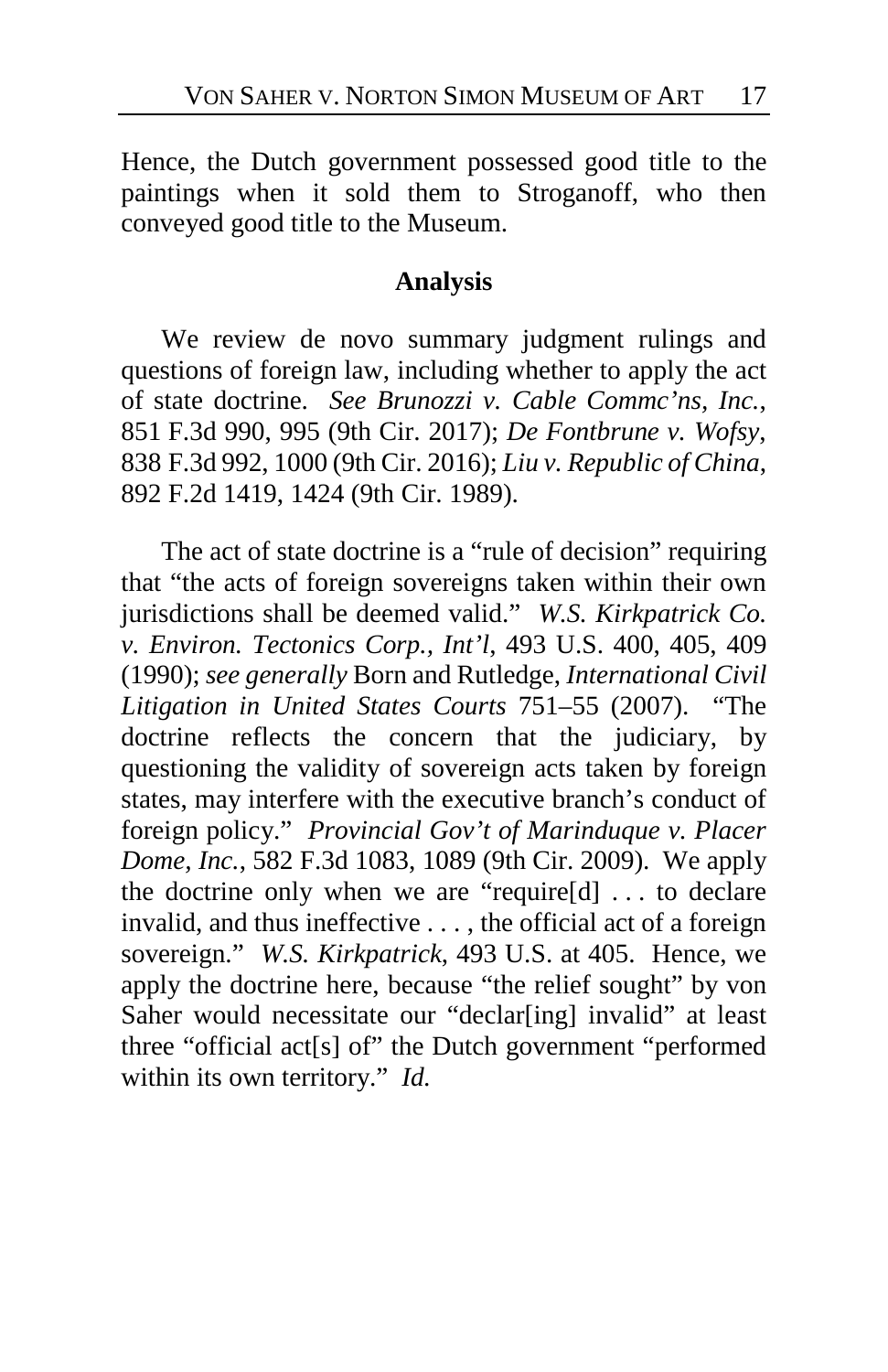# **I. VON SAHER'S THEORY WOULD REQUIRE THE COURT TO INVALIDATE OFFICIAL ACTS OF THE DUTCH GOVERNMENT**

Von Saher's recovery hinges on whether she—not the Museum—holds good title to the paintings. The Museum's defense, in turn, depends on its having received good title from Stroganoff, who forfeited his own restitution claim to the paintings when he bought them from the Netherlands in 1966. It is therefore a necessary condition of von Saher's success that the Dutch government's conveyance of the paintings to Stroganoff be deemed legally inoperative. For von Saher to succeed, we would also need to disregard both the Dutch government's 1999 decision not to restore von Saher's rights in the Cranachs and its later statement that her claim to the Cranachs had been "settled." Because it is "essential to" von Saher's cause of action that these three official actions of the Dutch government be held invalid, the act of state doctrine applies. *See Marinduque*, 582 F.3d at 1085.**[5](#page-17-0)** We examine these three acts in turn.

# **A. THE DUTCH GOVERNMENT'S CONVEYANCE TO STROGANOFF**

As we acknowledged in *Von Saher II*, the act of state doctrine may apply to quiet title actions like von Saher's that would require a court to nullify a foreign nation's conveyances. 754 F.3d at 725–26 (citing *Oetjen v. Central Leather Co.*, 246 U.S. 297, 303–04 (1918); *Ricaud v. Am. Metal Co.*, 246 U.S. 304, 310 (1918)). What matters is "whether the conveyance . . . constituted an official act of

<span id="page-17-0"></span>**<sup>5</sup>** Because the act of state doctrine provides a rule of decision that deems valid the Stroganoff conveyance, we do not conduct a choice-oflaw analysis.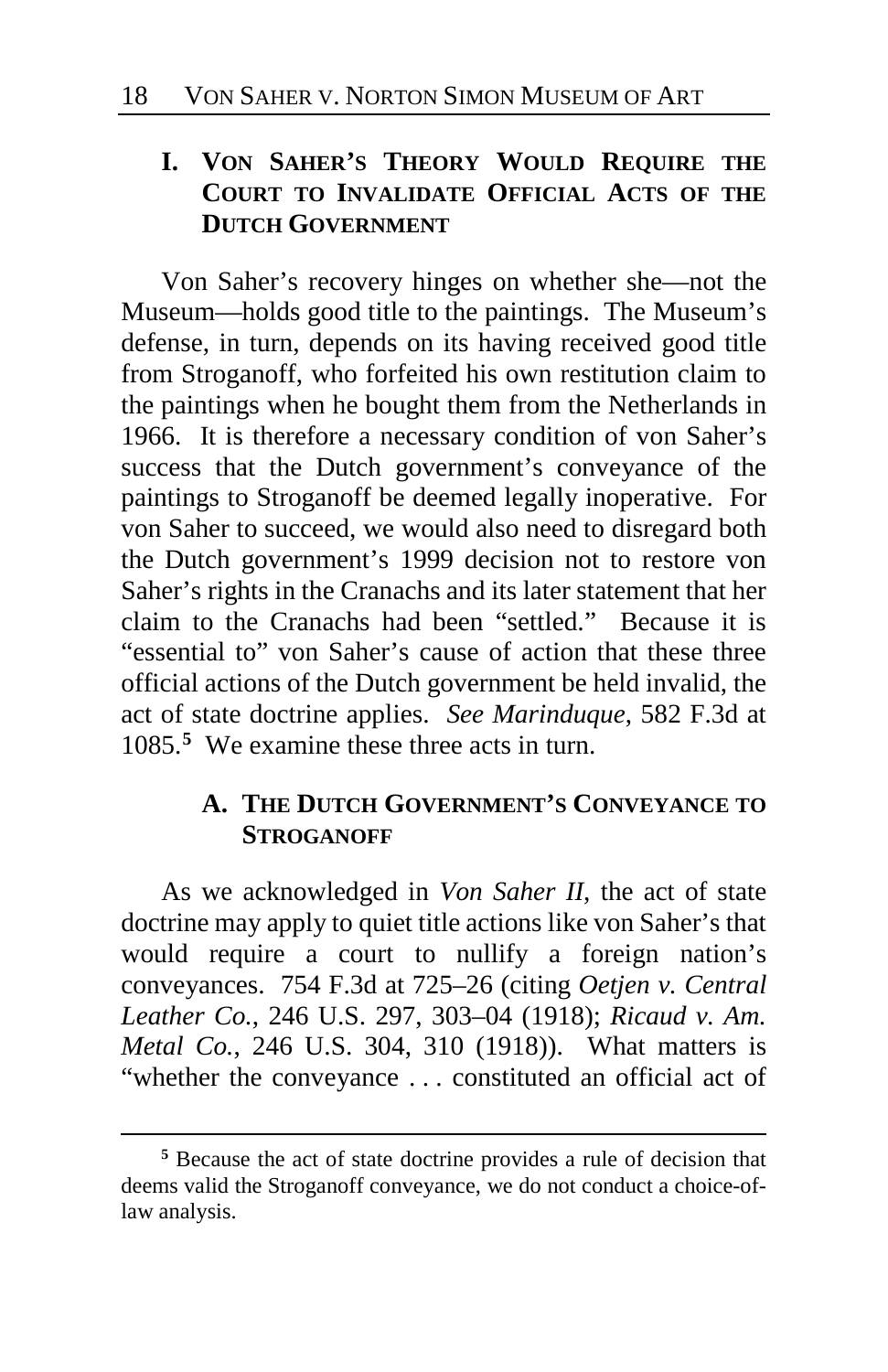<span id="page-18-2"></span>[the] sovereign." *Von Saher II*, 754 F.3d at 726. There is little doubt that the Dutch government's conveyance to Stroganoff qualifies as an official act of the Netherlands.

We view the conveyance not as a one-off commercial sale, but as the product of the Dutch government's sovereign internal restitution process.**[6](#page-18-0)** Under that process, the Netherlands passed Royal Decrees E133, to expropriate enemy property, and E100, to administer a system through which Dutch nationals filed claims to restore title to lost or looted artworks. Whatever the exact legal effect of those decrees—and irrespective of whether the district court correctly interpreted their meaning under Dutch law—we cannot avoid the conclusion that the post-war Dutch system adjudicated property rights by expropriating certain items from the Nazis and restoring rights to dispossessed Dutch citizens.**[7](#page-18-1)** No one disputes, for example, that the Firm successfully availed itself of the post-war system by petitioning for restoration of rights in the artworks it had sold to Miedl.

 $\overline{a}$ 

<span id="page-18-1"></span>**<sup>7</sup>** The Museum submitted a compendium of post-war cases in which the Council for Restoration of Rights held that, under E133, the Dutch government expropriated ships and artwork that Dutch nationals had sold to the Germans during the war but were later recuperated. Although we do not rely on these cases for their substantive holdings, they underscore that the post-war Dutch system fixed rights in Nazi-looted property pursuant to official governmental policy—not as purely commercial acts.

<span id="page-18-0"></span>**<sup>6</sup>** The post-war governmental processes here contrast sharply with, for example, an employee of a city museum purchasing artworks on the open market like any art dealer could do. *See Malewicz v. City of Amsterdam*, 517 F. Supp. 2d 322, 339 (D.D.C. 2007) (finding that the act of state doctrine does not apply in such a case because "there was nothing sovereign about the City's acquisition of the . . . paintings, other than that it was performed by a sovereign entity.").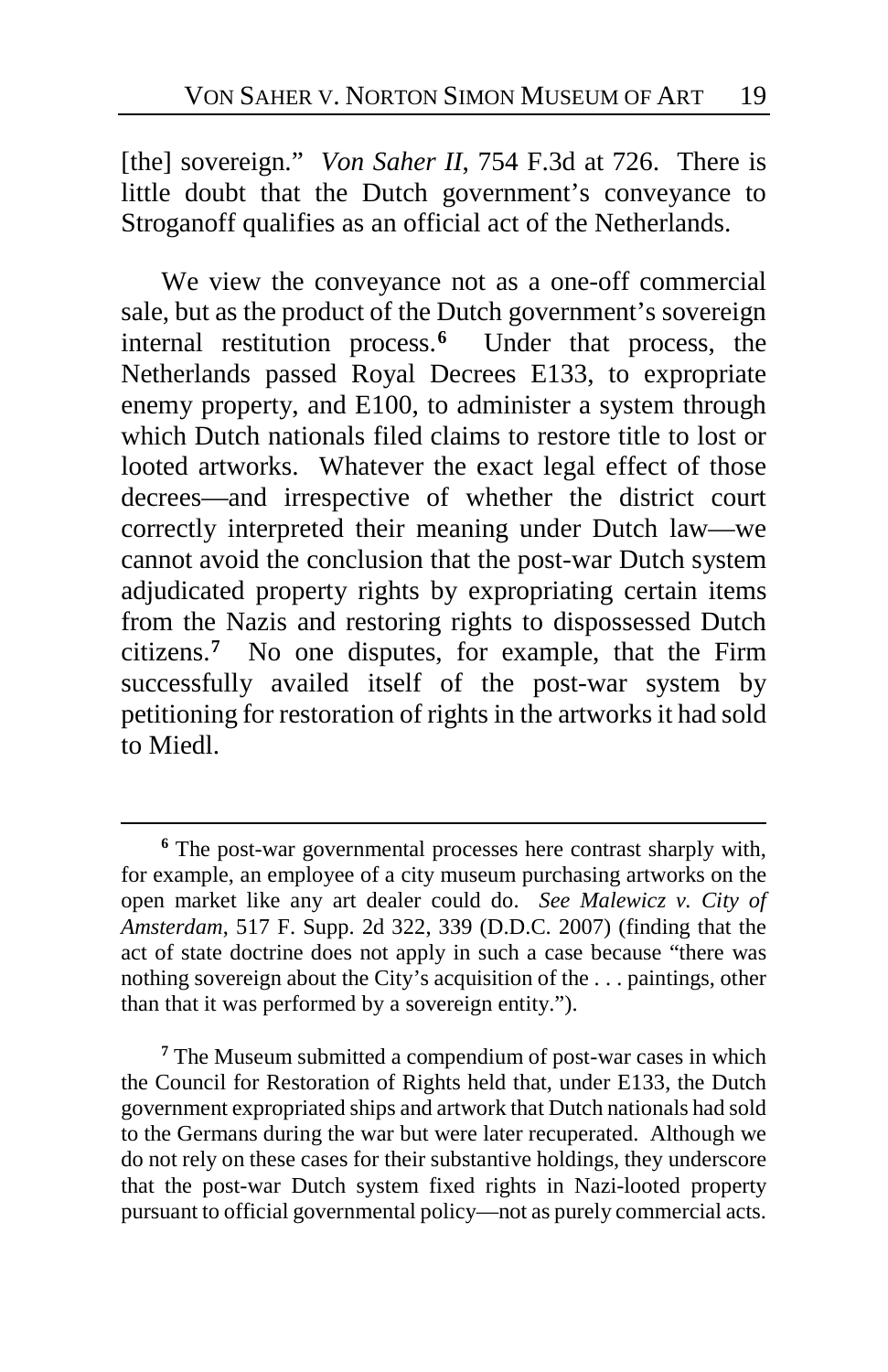Expropriation of private property is a uniquely sovereign act. *See, e.g.*, *Oetjen*, 246 U.S. at 303 (applying the act of state doctrine to governmental seizures of property); U.S. Const. amend. V. Whether or not the Netherlands effected an expropriation of the Cranachs under Dutch law, the Dutch government *acted* with authority to convey the paintings after von Saher's predecessors failed to file a claim under E100. Von Saher's expert conceded that the "Netherlands considered itself the lawful owner of the works sold to Goering" and "acted as the[ir] true owner." The Dutch government then unquestionably acted as the owner of the paintings by agreeing to convey them to Stroganoff in exchange for his dropping certain restitution claims. Under the act of state doctrine, "title to the property in this case must be determin[e]d by the result of the action taken by the [Netherlands]." *Ricaud*, 246 U.S. at 309.

In *Von Saher II*, we reasoned that if "the Museum can show that the Netherlands returned the [paintings] to Stroganoff to satisfy some sort of restitution claim, that act could 'constitute a considered policy decision by a government to give effect to its political and public interests . . . and so [would be] . . . the type of sovereign activity that would be of substantial concern to the executive branch in its conduct of international affairs.'" 754 F.3d at 726 (citing *Clayco Petroleum Corp. v. Occidental Petroleum Corp.*, 712 F.2d 404, 406–07 (9th Cir. 1983)).

But we see no reason why the Museum cannot likewise show that the Netherlands transferred the paintings to Stroganoff as part of a decades-long "considered policy decision" that was inextricably linked to its rightsrestoration proceedings under the royal decrees. In order to sell to Stroganoff, the Dutch government must have concluded that its proceedings with respect to the Cranachs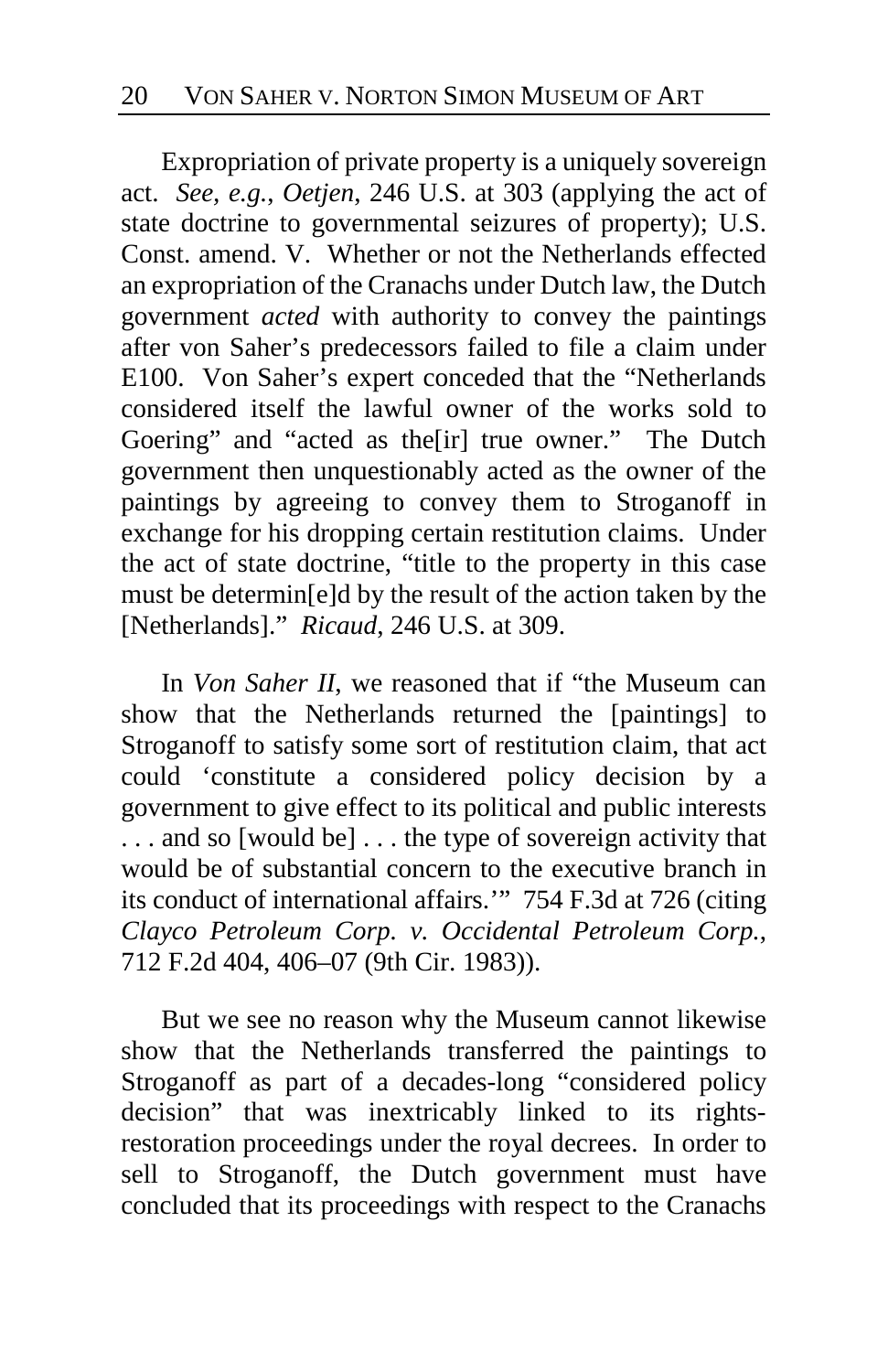and von Saher's family were final. That interpretation is consistent with the position of von Saher's predecessors, who wrote to the Dutch government that they "waive[d] the right to file for restoration of rights regarding [the Cranachs]," and made a strategic, counseled decision not to file a claim on the Göring transaction in order to keep the substantial sale price.<sup>[8](#page-20-0)</sup> The Dutch government clearly understood the Firm to mean what it said; the government began selling unclaimed artworks shortly after the E100 filing deadline, including other works from the Göring transaction. The record on remand is clear.

The Museum also made the showing specifically requested in *Von Saher II*—that the conveyance to Stroganoff was a sovereign act made in consideration of a restitution claim. Stroganoff served a formal petition on the Dutch government, asserting rightful ownership of the Cranachs and a Rembrandt based on a claim that the Soviet government had stolen the artworks. Stroganoff's writ of summons to the Dutch Ministers asserted that "he [wa]s the owner of these paintings," requested that the Dutch government inform him whether it was "willing to return the paintings," and if not, "to inform [him] of the reasons for [its] refusal." At the time, the Dutch government "was not in the business of selling national artworks [such as the paintings] considered to be part of the Dutch cultural patrimony."

<span id="page-20-0"></span>**<sup>8</sup>** Despite that unequivocal waiver, von Saher argues that the Dutch government nonetheless should have kept the paintings on the off chance one of Goudstikker's legal heirs had a change of heart seventy (or more) years later. That position is based on wishful thinking rather than law or fact and, of course, runs counter to the expectation that post-war restitution systems should "achieve *expeditious*, just and fair outcomes." *Von Saher II*, 754 F.3d at 721 (emphasis added).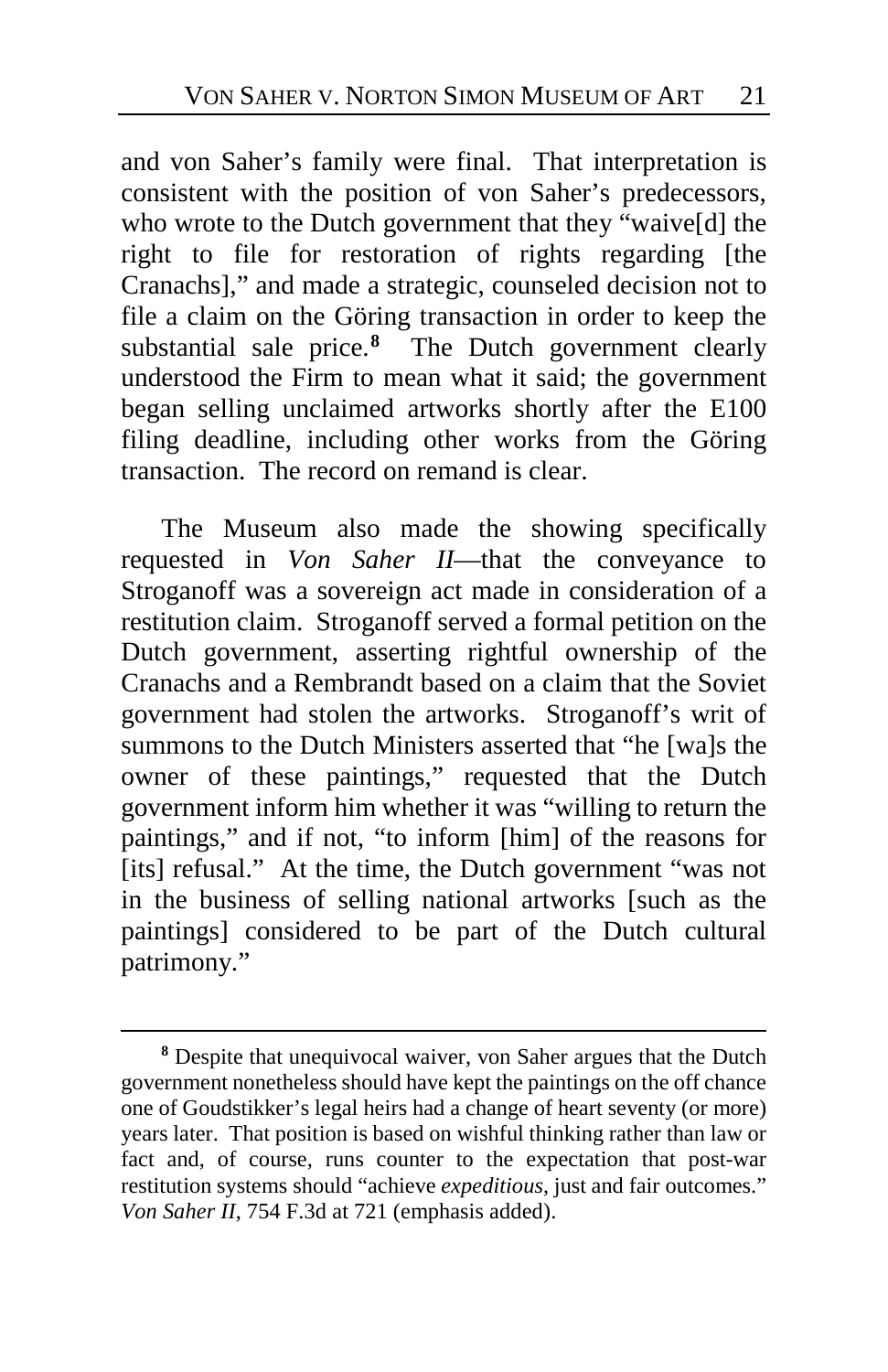After years of negotiations, the Netherlands and Stroganoff decided to "settle the case by means of an amicable arrangement": Stroganoff offered to "buy back" the paintings in exchange for dropping his restitution claims<br>for both the Cranachs and the Rembrandt. The Dutch for both the Cranachs and the Rembrandt. government entered into the agreement only after carefully considering the public policy ramifications of doing so—the Dutch Minister of Culture initially opposed the proposal because "the two Cranachs are especially important for the Dutch cultural collection." Ultimately, however, the Dutch Minister of Culture considered the settlement to be in "the interest[s] of the country." The Dutch Minister of Finance likewise signed off on the settlement, reinforcing our understanding that the Netherlands entered into the agreement with the careful consideration of high-ranking officials.

Considered holistically, the administration of E100 and E133, the settlement with von Saher's family, and the conveyance of the Cranachs to Stroganoff in consideration of his restitution claim constitute an official act of state that gives effect to the Dutch government's "public interests." *Von Saher II*, 754 F.3d at 726.

# **B. THE DUTCH COURT OF APPEALS DECISION NOT TO RESTORE VON SAHER'S RIGHTS TO THE PAINTINGS**

Von Saher's theory also would require us to disregard the 1999 Dutch Court of Appeals decision denying the restoration of von Saher's rights in the paintings. This ruling is a second act of state authorizing the transfer of the Cranachs to Stroganoff.

In 1998, von Saher petitioned the Dutch government to surrender all property from the "Goudstikker collection"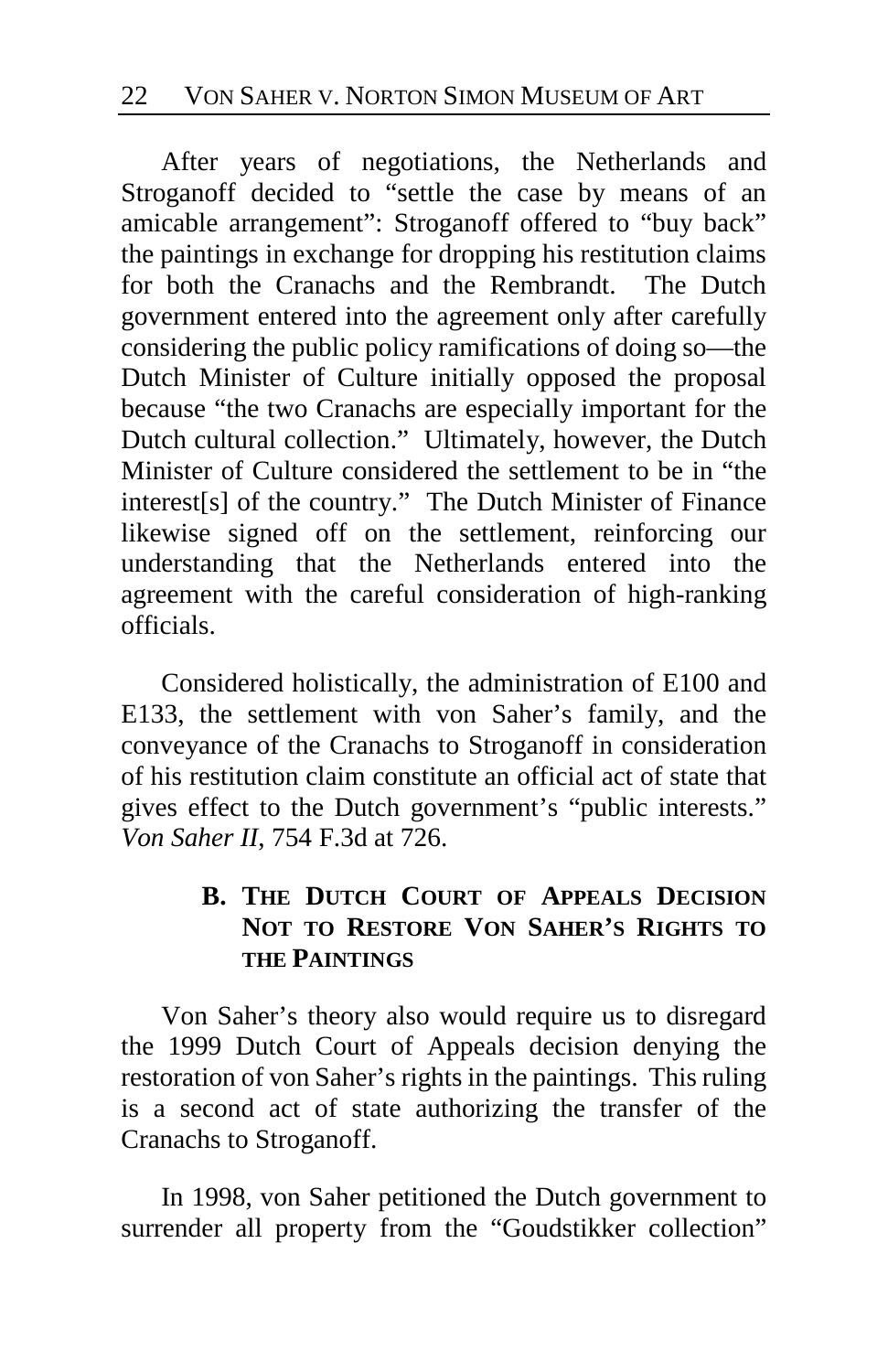over which the State had gained control. The Dutch State Secretary rejected the request, advising that "[i]n my opinion, directly after the war—even under present standards—the restoration of rights was conducted carefully."

Von Saher then filed an E100 petition for restoration of rights in the Dutch Court of Appeals (the legal successor to the Council for Restoration of Rights). Von Saher's petition sought relief for all artworks involved in the Göring transaction, including the Cranachs. The Court of Appeals denied the restoration of von Saher's rights in the paintings, noting that "[f]rom the documents submitted it appears that [the Firm] at the time made a conscious and well considered decision to refrain from asking for restoration of rights with respect to the Goring transaction." The Firm had access to legal advisors and was "free . . . to have submitted an application for [E100] restoration of rights with the Council," but "neglected to do so for well-founded reasons." The Court of Appeals also offered an opinion on the process, concluding that "[t]he Netherlands created an adequately guaranteed procedure for handling applications for the restoration of rights," which was not "in conflict with international law."**[9](#page-22-0)**

Under E100, the Dutch Court of Appeals (succeeding the Council) was the only venue through which von Saher could have received restitution for, and restoration of rights in, the

<span id="page-22-0"></span>**<sup>9</sup>** During oral argument, von Saher argued for the first time that the 1999 Dutch Court of Appeals decision is inapposite because it was a "procedural" rather than a "substantive" ruling. Whatever the import of that distinction, it is inaccurate. The record explicitly notes that the Court of Appeals weighed the "substantive" evidence and arguments—many of which were presented here—and found "no serious cause to grant ex oficio restoration of rights."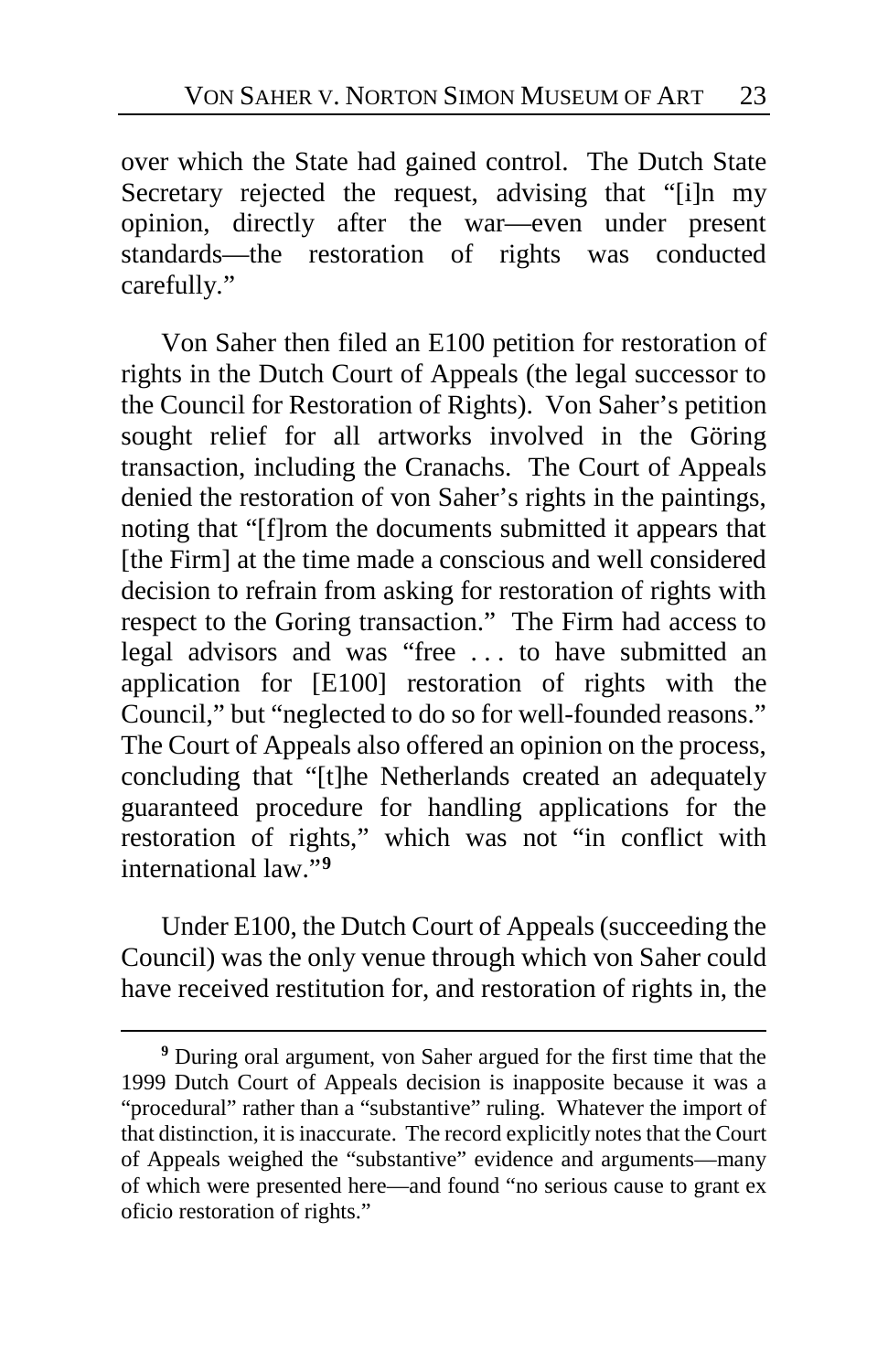Cranachs. By administering the exclusive postwar remedial scheme for artwork taken by the Nazis, and refusing von Saher's restoration of rights in the paintings, the Dutch Court of Appeals carried out an official action that is particular to sovereigns. *See Clayco*, 712 F.2d at 406. Even if we consider the Court of Appeals decision to be a "foreign court judgment" rather than an agency adjudication, such judgments are treated as acts of state when they "g[i]ve effect to the public interest" of the government. *See In re Philippine Nat'l Bank*, 397 F.3d 768, 773 (9th Cir. 2005); *accord* Restatement (Second) of Foreign Relations of the United States § 41 cmt. d (1965)) ("A judgment of a court may be an act of state."). The Dutch ruling provides an additional act of state that deems valid the transfer to Stroganoff.

# **C. THE DUTCH GOVERNMENT'S DECISION THAT THE RIGHTS TO THE CRANACHS HAD BEEN "SETTLED"**

Based on government activities after the 1999 Dutch Court of Appeals decision, von Saher contends that the act of state doctrine either does not apply or should operate on her behalf.**[10](#page-23-0)** But rather than aid von Saher, those later activities provide a third official act supporting the legality of the Stroganoff transfer.

Inspired by the 1998 Washington Conference Principles on Nazi-Confiscated Art, the Netherlands departed in 2001 from a "purely legal approach" to restitution in favor of "a

<span id="page-23-0"></span>**<sup>10</sup>** In her opening brief, von Saher appeared to argue that the act of state doctrine is applicable and should deem *invalid* the transfer to Stroganoff. In her reply, she shifted to arguing that the doctrine is "inapplicable."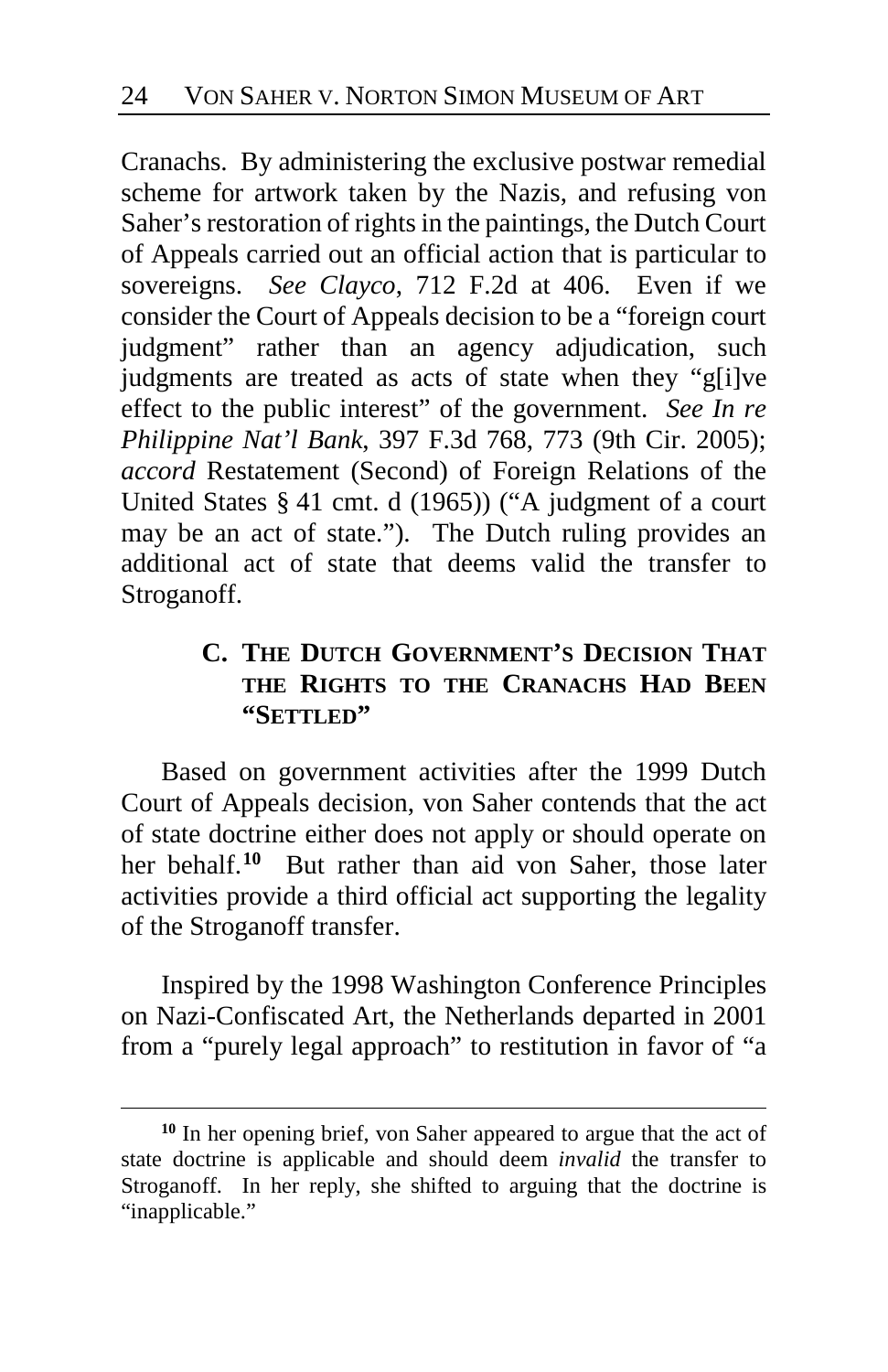more moral policy approach." The Dutch government shifted its paradigm at the recommendation of the "Ekkart Committee," which investigated "a great number of post-war claims" and found that one Dutch restitution agency had been "legalistic, bureaucratic, cold and often even callous" in conducting operations.

The new restitution policy was not an official pronouncement that the previous Dutch policy was invalid, however. <sup>[11](#page-24-0)</sup> Nor was the new policy established to reexamine old cases. Far from it, the new policy categorically did not apply to "settled case[s]," defined as those in which "either the claim for restitution resulted in a conscious and deliberate settlement or the claimant expressly renounced his claim for restitution."

To help administer the new policy, in 2001 the Dutch State Secretary of Education, Culture and Science established a "Restitution Committee" charged with considering new restitution applications. The "main task of the Committee" was to advise the State Secretary on "applications for the restitution of items of cultural value of which the original owners involuntarily lost possession due to circumstances directly related to the Nazi regime *and which are currently in the possession of the State of the Netherlands*." (Emphasis added).

With a new system in place, in 2004 von Saher filed a claim for 267 artworks looted by the Nazis from the Goudstikker Gallery that were still in the possession of the Dutch government. Crucially, the claim did not include the Cranachs. Indeed, von Saher could not have filed a

<span id="page-24-0"></span>**<sup>11</sup>** Von Saher's expert expressed "no doubt" that the prior restitution policy was administered "in good faith."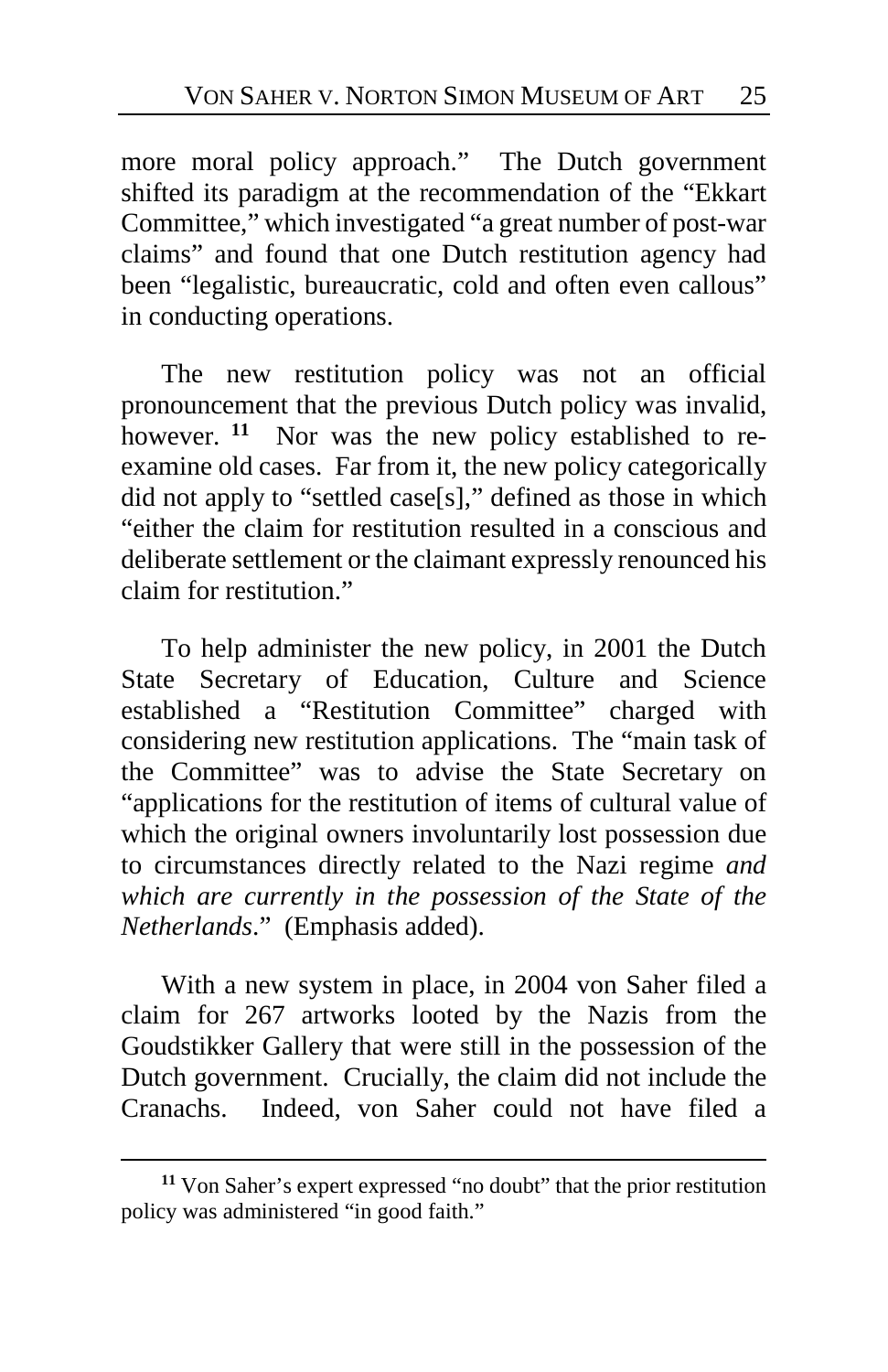successful claim on the Cranachs without the consent of the Museum: the Restitution Committee only has authority to hear disputes involving property not currently possessed by the Netherlands when both the putative original owner and the current possessor request an opinion. The Dutch State Secretary referred the claim to the Restitution Committee, which issued a non-binding recommendation to the Secretary that the Dutch government return certain of the works to von Saher.

Von Saher asserts that the Restitution Committee's nonbinding recommendation to the Secretary was itself an act of state—establishing that von Saher's family "did not abandon its rights in the artworks taken by Goring" by failing to file a timely E100 claim. But that interpretation is incorrect. Advisory recommendations that cannot bind the sovereign are not acts of state. *See In re Estate of Ferdinand Marcos, Human Rights Litig.*, 25 F.3d 1467, 1471 (9th Cir. 1994); *see also Sharon v. Time, Inc.*, 599 F. Supp. 538, 545 (S.D.N.Y. 1984) (concluding that an advisory commission's findings are not acts of state). The Restitution Committee's recommendation and findings were purely advisory. Within the recommendation, the Committee itself stated that its "job" was "to provide advice in such a way that, *if the State Secretary accepts the advice*, a situation is achieved that as closely as possible approximates the former situation" before the forced sales. (Emphasis added).**[12](#page-25-0)**

The Dutch State Secretary then issued a *binding* decision on von Saher's restitution claim that accepted in part and rejected in part the Committee's advice. Importantly, the

<span id="page-25-0"></span>**<sup>12</sup>** Nonetheless, the nonbinding recommendations do not support von Saher because they concerned only the specific paintings in her claim, which did not include the Cranachs.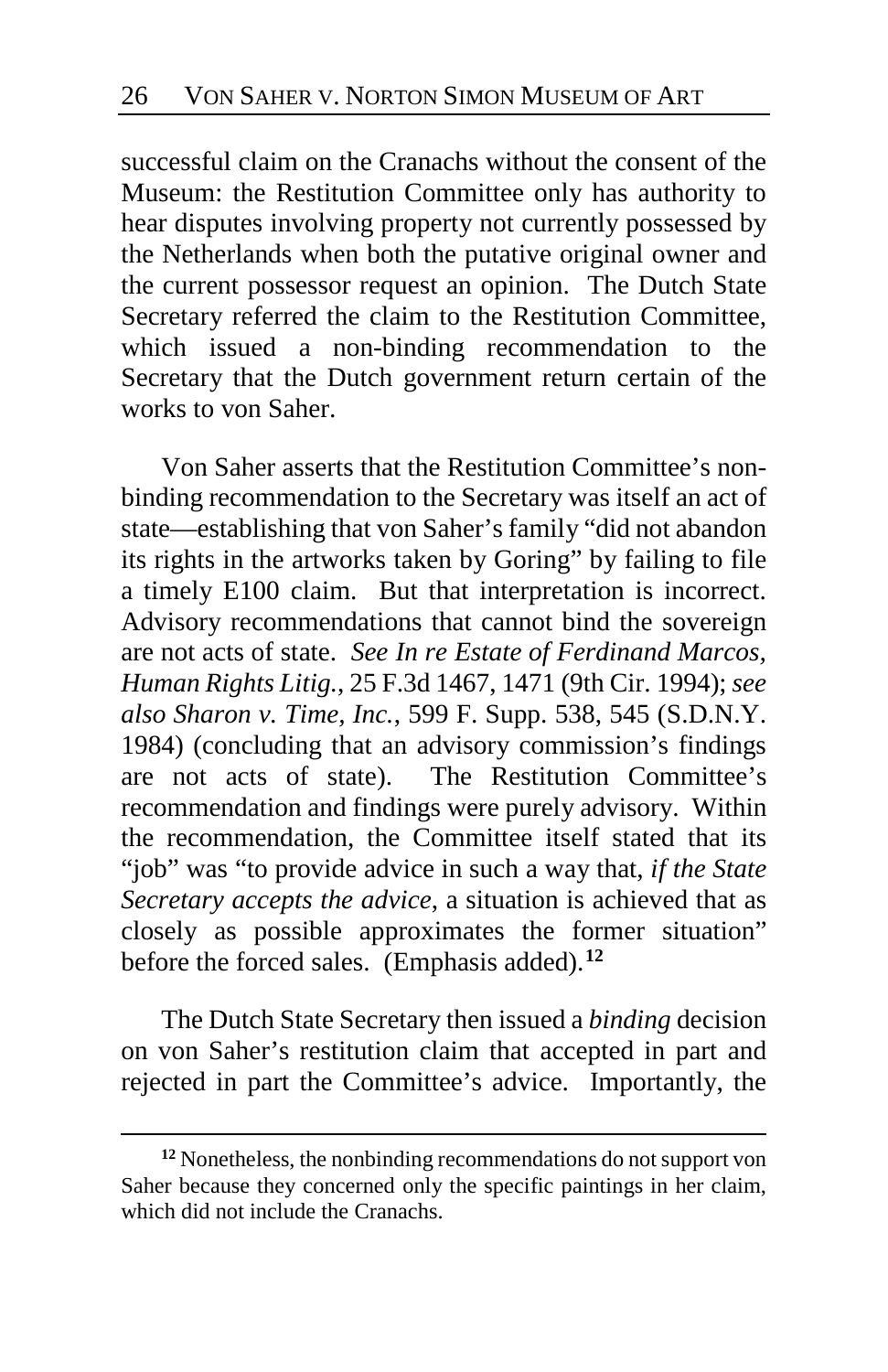Secretary disavowed the Committee's findings that von Saher's predecessors had not waived their rights to restoration under E100 in the 1950s: "Unlike the Restitution Committee I am of the opinion that in this case it is a matter of restoration of rights which has been settled." The Secretary concluded that the von Saher claim was "settled" by the 1999 "final decision" of the Court of Appeals, in which the Court found that von Saher's predecessors had consciously foregone their restoration rights. Because von Saher's case was "settled," her claim was "not included in the current restitution policy."

Although von Saher's was a settled claim that fell outside the new policy, the Secretary nonetheless decided, *ex gratia*, to return to von Saher the over 200 paintings from the Goudstikker Collection that were still in Dutch possession. The Secretary's action "t[ook] into account the facts and circumstances surrounding the involuntary loss of property and the manner in which the matter was dealt with in the early Fifties."

The Dutch government's decision to return the paintings still in its possession did not disrupt the government's prior, binding acts of state concerning the Cranachs. The State Secretary for Education, Culture and Science explicitly stated that the Cranachs were "not a part of the claim for which [she] decided on February 6[, 2006] to make the return." Accordingly, she "refrain[ed] from an opinion regarding the two pieces of art under the restitution policy," and refused to "reverse[]" the prior decisions of the State Secretary of Culture and the Dutch Court of Appeals. The Secretary's final determination that rights to the Cranachs had been fully "settled" marks the third act of the Dutch state counseling our application of the doctrine.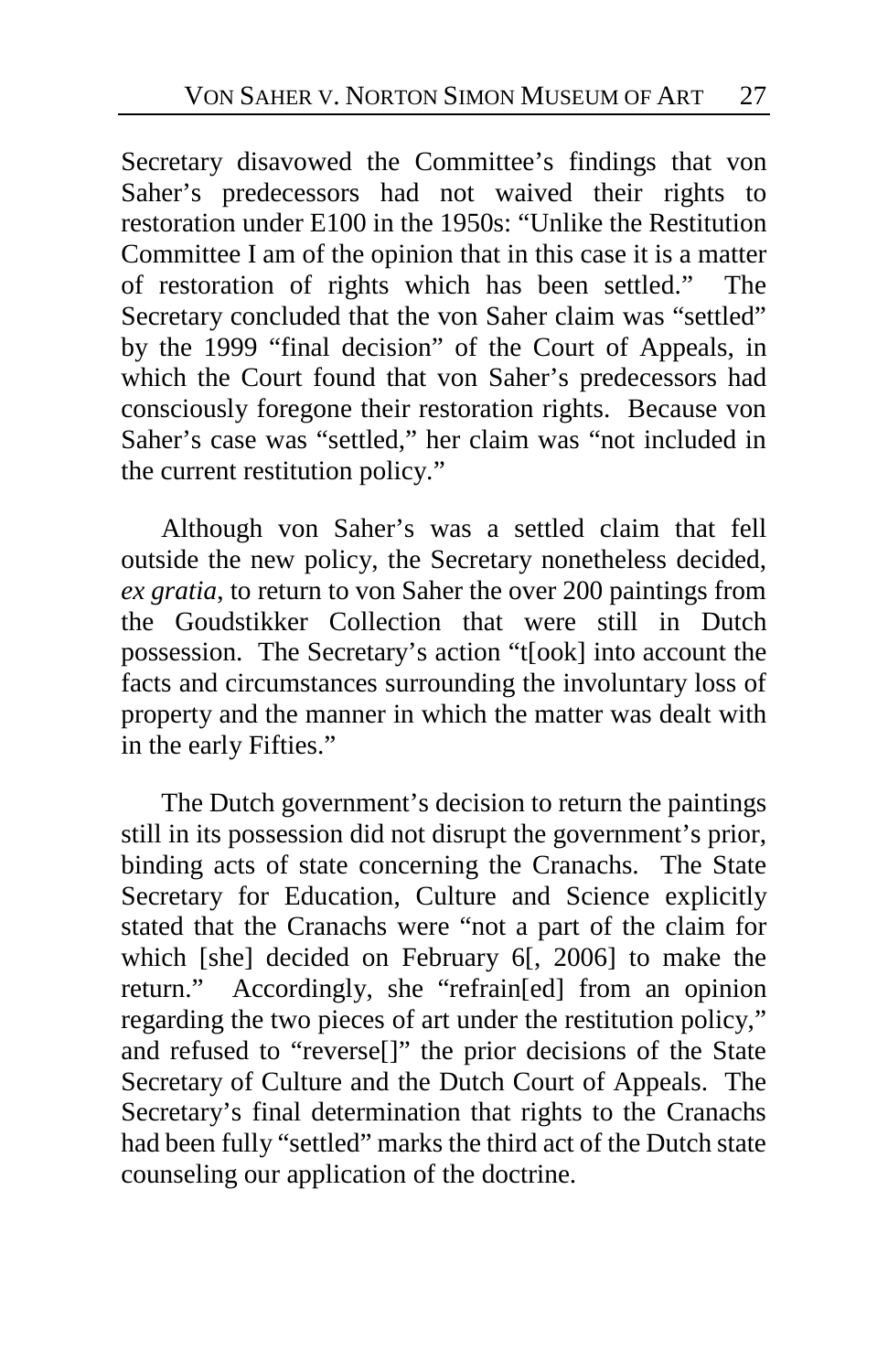# **II. EXCEPTIONS TO THE ACT OF STATE DOCTRINE DO NOT APPLY**

Having concluded that the Dutch government's transfer of the paintings and its later decisions about the conveyance were "sovereign acts," we still "must determine whether any exception to the act of state doctrine applies." *Von Saher II*, 754 F.3d at 726. None does.**[13](#page-27-0)**

## **A. "PURELY COMMERCIAL ACTS"**

A plurality of the Supreme Court has recognized a potential exception to the act of state doctrine for "purely commercial acts"—*i.e.* where "foreign governments do not exercise powers peculiar to sovereigns," but rather "exercise only those powers that can also be exercised by private citizens." *Alfred Dunhill of London, Inc. v. Republic of Cuba*, 425 U.S. 682, 704–05 (1976). The Supreme Court and our court have never decided whether such an exception exists. *See Von Saher II*, 754 F.3d at 727; *Clayco*, 712 F.2d at 408.

Nor must we decide in this case whether such an exception exists. Expropriation, claims processing, and government restitution schemes are not the province of private citizens. Those are "sovereign policy decision[s]"

<span id="page-27-0"></span>**<sup>13</sup>** In addition to the two exceptions we analyze, "the State Department also has restricted the application of th[e] doctrine, freeing courts to 'pass upon the validity of the acts of Nazi officials.'" *Republic of Austria v. Altmann*, 541 U.S. 677, 713–14 (2004) (Breyer, J., concurring) (quoting *Bernstein v. N.V. Nederlandsche-Amerikaansche Stoomvaart-Maatschappij*, 210 F.2d 375, 375–76 (2d Cir. 1954) (per curiam)). However, we do not "pass upon the validity of the acts of Nazi officials"; rather, we "pass upon the validity of the acts of" the Dutch government.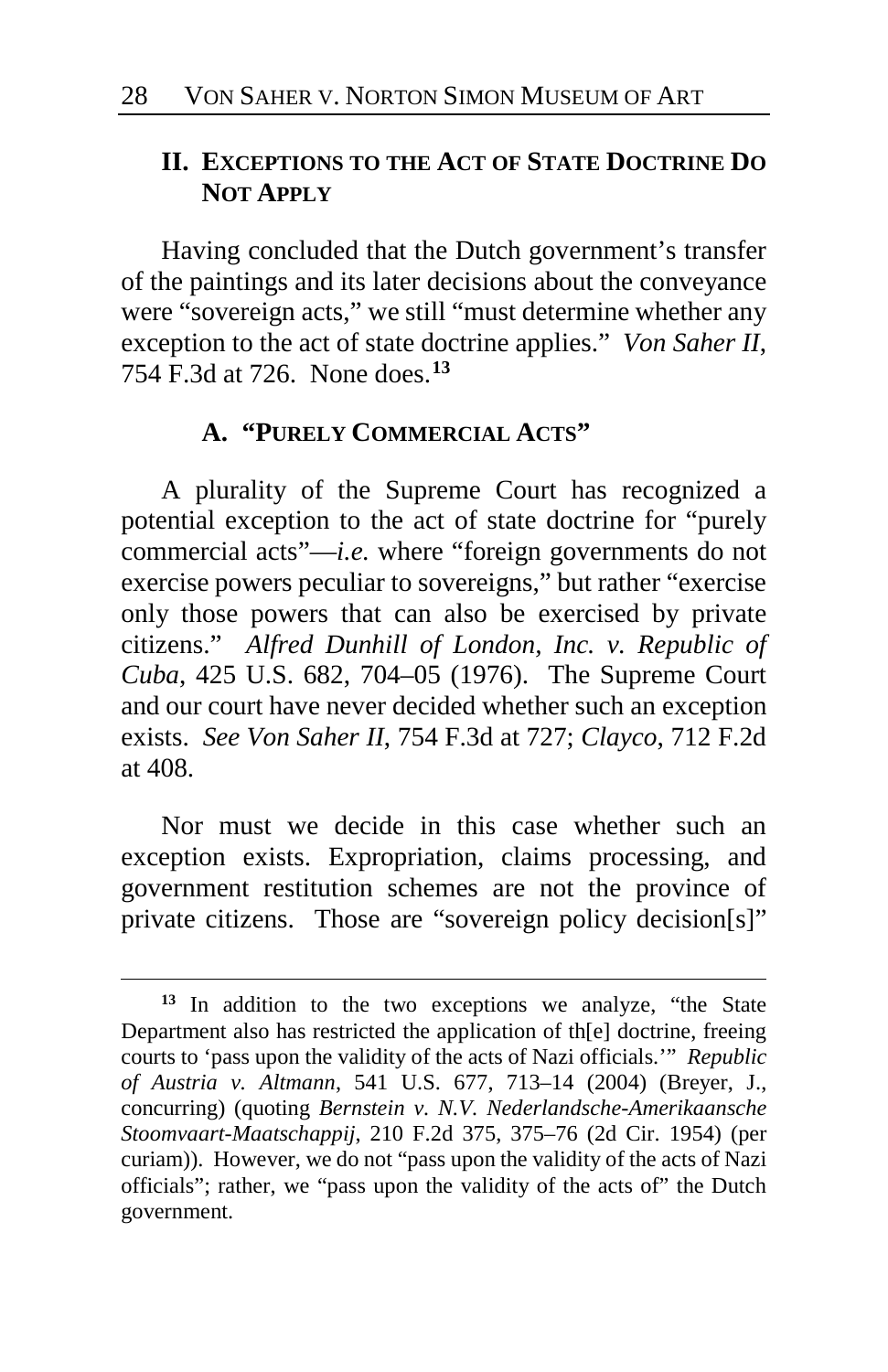befitting sovereign acts. *See Clayco*, 712 F.2d at 406. Because the Dutch government's administration of E100 and E133 and its settlement of Stroganoff's restitution claim are not "purely commercial acts," we do not decide whether such an exception exists. *See id.* at 408.

## **B. THE "SECOND HICKENLOOPER AMENDMENT"**

The eponymous "Second Hickenlooper Amendment" restricts application of the act of state doctrine, "but only in respect to 'a confiscation or other taking after January 1, 1959.'" *Republic of Austria v. Altmann*, 541 U.S. 677, 713 (2004) (Scalia, J., concurring) (citing 22 U.S.C. § 2370(e)(2)). In *Von Saher II*, we floated that although the Dutch government kept possession of the paintings after von Saher's predecessors failed to file a claim by 1951, the Dutch government did not transfer the paintings to Stroganoff until 1966, a conveyance that "may constitute a taking or confiscation." 754 F.3d at 727. Yet as the record illustrates, the Dutch government did not take or confiscate anything from von Saher's family in 1966; the family had long since "waive[d] the right to file for restoration of rights" in order to keep the substantial sale price. Any taking, therefore, occurred before the Second Hickenlooper Amendment became effective.

Further, the Amendment bars application of the act of state doctrine only when the governmental action violates "principles of international law." 22 U.S.C.  $\S$  2370(e)(2). As von Saher's expert recognized, "international law respects the law as it stood at the time when the decisions were taken." *See* United Nations Int'l Law Comm'n, *Draft Articles on Responsibility of States for Internationally Wrongful Acts, With Commentaries*, art. 13, U.N. Doc. A/56/10 (2001) ("An act of a State does not constitute a breach of an international obligation unless the State is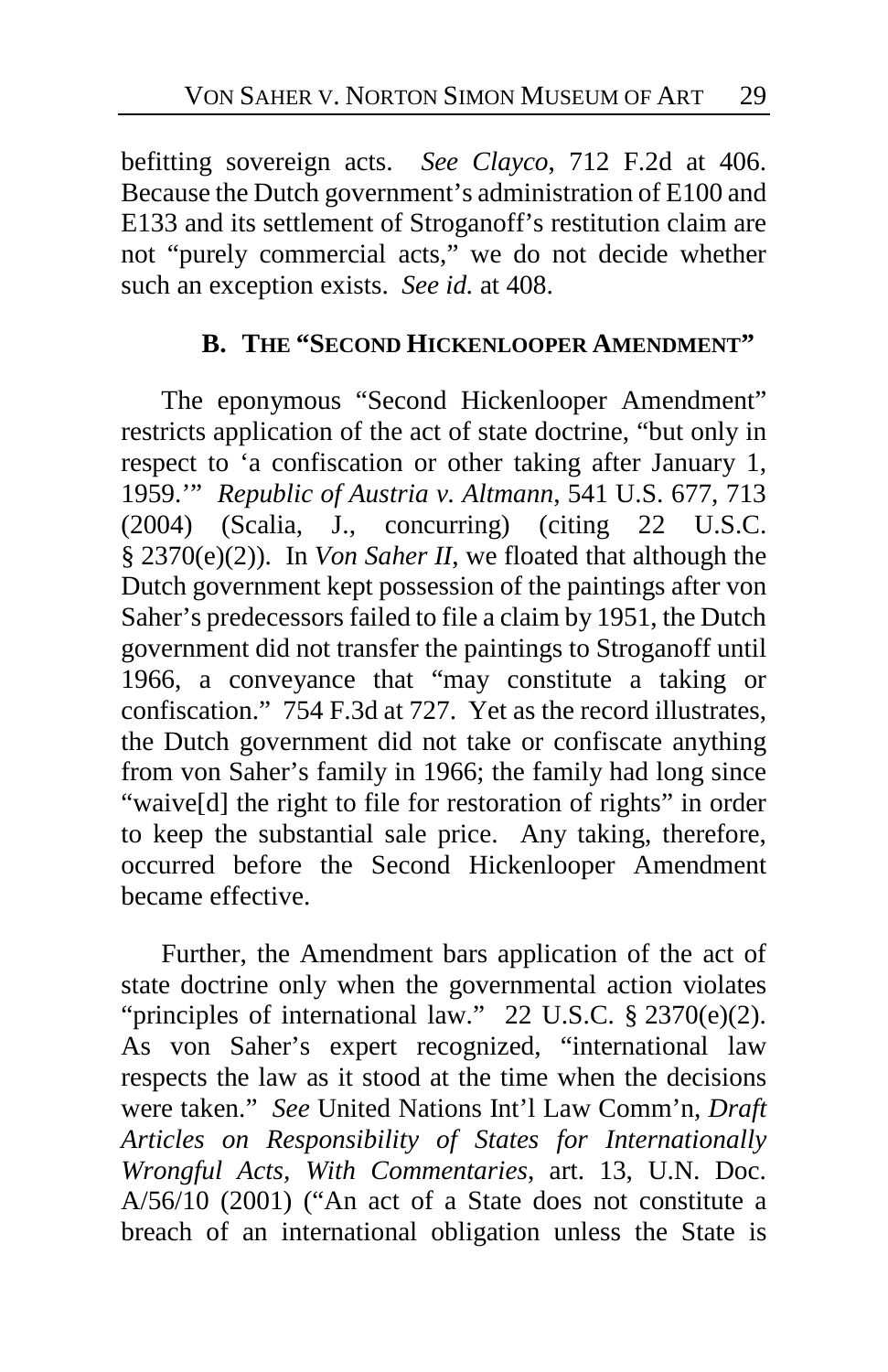bound by the obligation in question at the time the act occurs.").

When the Dutch government administered E133 and E100, the United States and other Allies imposed claimsfiling deadlines for property taken by the Nazis in occupied German zones. Under these schemes, prospective owners who opted not to file a claim before the deadline were treated as having forfeited their rights to the property. For example, the Court of Restitution Appeals noted that a deadline set in Military Law 59 recognized that "it was imperative to fix a date with finality on which the legal rights of all parties, whether they be individual claimants or successor organizations could be ascertained." *Advisory Opinion No. 1*, 1 Court of Restitution Appeals Reports 489, 492 (Aug. 4, 1950). The Court held that by not filing a timely claim, "[t]he claimant by reason of his default lost his right to restitution under the [provision] when the vesting of the claim in the successor organization took place. He is forever barred from making any claim for the restitution of such property." *Id.*<sup>[14](#page-29-0)</sup> The Dutch system clearly aligned with contemporaneous restitution schemes. Further, the forfeiture by von Saher's predecessors was neither accidental nor ill informed—on the advice of counsel, the family affirmatively chose not to pursue any restoration of rights.

Because the Dutch government did not "confiscate" the paintings from von Saher's family after 1959, and because

<span id="page-29-0"></span>**<sup>14</sup>** Von Saher acknowledges that Military Law 59 transferred unclaimed property to the Jewish Restitution Successor Organization, a charitable group, and that the Organization sold that property in order to raise money for survivors, but "only after the deadline for claims had expired."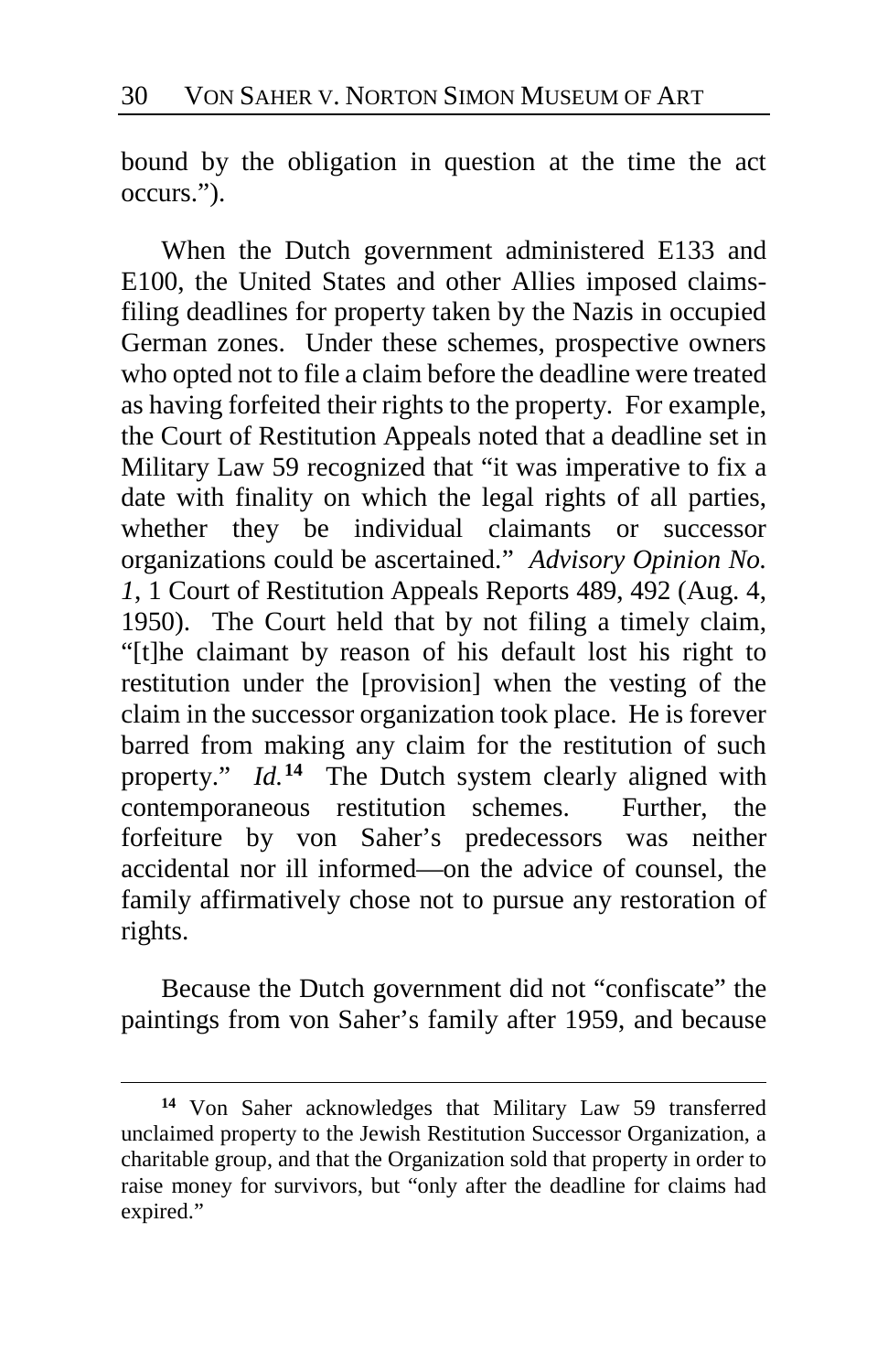the conveyance to Stroganoff did not violate international law, the Second Hickenlooper Amendment poses no obstacle to the application of the act of state doctrine.

# **III. THE POLICIES UNDERLYING THE ACT OF STATE DOCTRINE SUPPORT ITS APPLICATION HERE**

Even where "the validity of the act of a foreign sovereign within its own territory is called into question, the policies underlying the act of state doctrine may not justify its application." *W.S. Kirkpatrick*, 493 U.S. at 409 (citing *Banco Nacional de Cuba v. Sabbatino*, 376 U.S. 398, 428 (1964)). The Supreme Court laid out three such policies in *Sabbatino*:

> [1][T]he greater the degree of codification or consensus concerning a particular area of international law, the more appropriate it is for the judiciary to render decisions regarding it  $\dots$  [2] [T] he less important the implications of an issue are for our foreign relations, the weaker the justification for exclusivity in the political branches. [3]The balance of relevant considerations may also be shifted if the government which perpetrated the challenged act of state is no longer in existence.

376 U.S. at 428; *see also W.S. Kirkpatrick*, 493 U.S. at 409.

All three of these policies support invocation of the doctrine here. Notably, no one has identified an international consensus regarding the *invalidity* of the Dutch post-war restitution procedures. If anything, the U.S. State Department and Office of the Solicitor General expressed in their amicus brief in *Von Saher I* that post-war restitution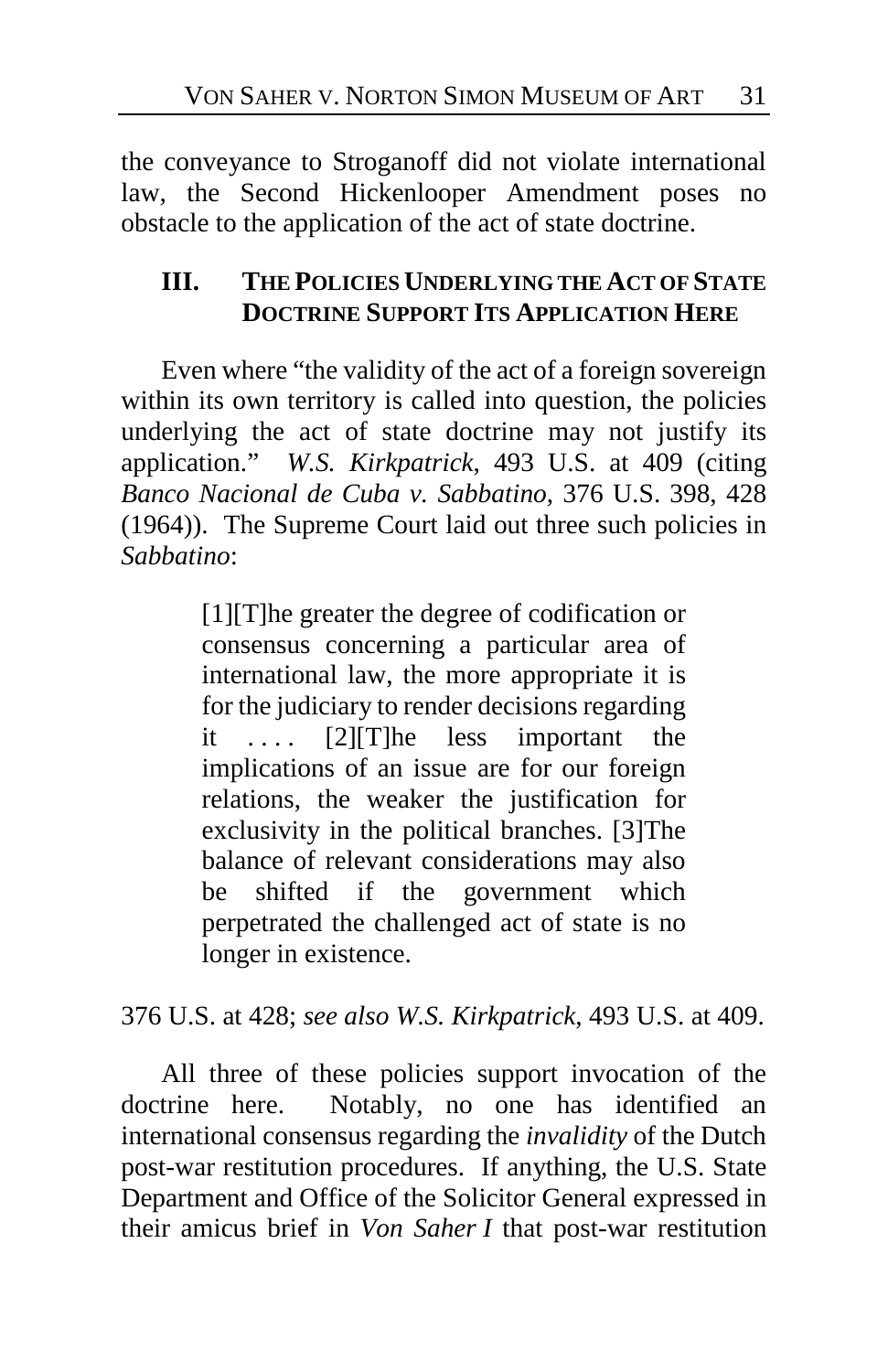proceedings in the Netherlands were "bona fide." *See Von Saher II*, 754 F.3d at 729–30 (Wardlaw, J., dissenting). Second, the State Department and Solicitor General's Office confirmed in their brief that upholding the Dutch government's actions is important for U.S. foreign policy:

> When a foreign nation, like the Netherlands here, has conducted bona fide post-war internal restitution proceedings following the return of Nazi-confiscated art to that nation under the external restitution policy, *the United States has a substantial interest in respecting the outcome of the nation's proceedings*.

(Emphasis added).**[15](#page-31-0)** This position makes practical sense. Reaching into the Dutch government's post-war restitution system would require making sensitive political judgments that would undermine international comity. *See W.S. Kirkpatrick*, 493 U.S. at 408 (underscoring that "international comity, respect for the sovereignty of foreign nations on their own territory, and the avoidance of

<span id="page-31-0"></span>**<sup>15</sup>** In *Von Saher II*, we concluded that von Saher's claims against the Museum "do not conflict with foreign policy," and that this case presents, "instead, a dispute between private parties." 754 F.3d at 724. In doing so, we did not give the amicus brief "serious weight." *Id.*  Although *Von Saher II* is precedential authority, that decision left open whether the act of state doctrine applies. *Id.* at 725–27. We ought not exclude the State Department's views when considering the doctrine's application, especially when assessing the degree to which our decision will affect foreign policy. We acknowledge that we are not bound by those views. *Cf. Animal Sci. Prod., Inc. v. Hebei Welcome Pharm. Co.*, 138 S. Ct. 1865, 1869 (2018) (holding that courts "should accord respectful consideration to" a foreign government's amicus brief, but are "not bound to accord conclusive effect to the foreign government's statements").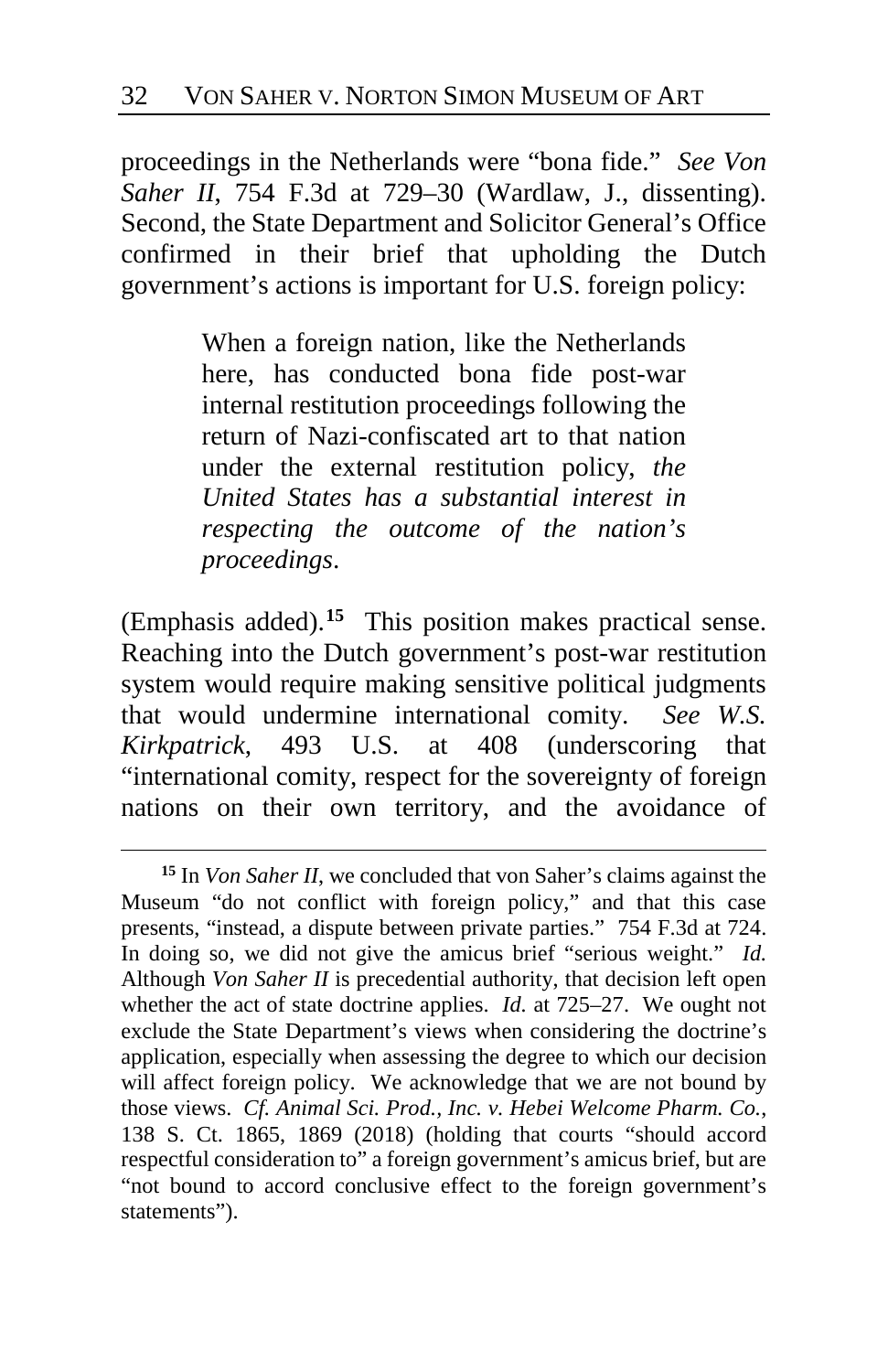embarrassment to the Executive Branch in its conduct of foreign relations" are policies behind the doctrine). For example, von Saher asks us to conclude that filing an E100 claim for the Cranachs in the 1950s would have been "futile." So deciding would demand a judgment that the post-war Dutch system was incapable of functioning, a proposition that has not been proven here. Finally, we are dealing with a government that has been in continuous existence since the relevant acts of state. As noted, the decisions of the Dutch Court of Appeals and the State Secretary that deemed the Cranachs a "settled" question are quite recent. Von Saher asks us to do what the Dutch government refused to do in the 1999 Court of Appeals decision—restore her rights to the Cranachs. Secondguessing the Dutch government would violate our "commitment to respect the finality of 'appropriate actions' taken by foreign nations to facilitate the internal restitution of plundered art." *Von Saher II*, 754 F.3d at 721.

Our judiciary created the act of state doctrine for cases like this one. In applying it, we presume the validity of the Dutch government's sensitive policy judgments and avoid embroiling our domestic courts in re-litigating long-resolved matters entangled with foreign affairs. Without question, the Nazi plunder of artwork was a moral atrocity that compels an appropriate governmental response. But the record on remand reveals an official conveyance from the Dutch government to Stroganoff thrice "settled" by Dutch authorities. For all the reasons the doctrine exists, we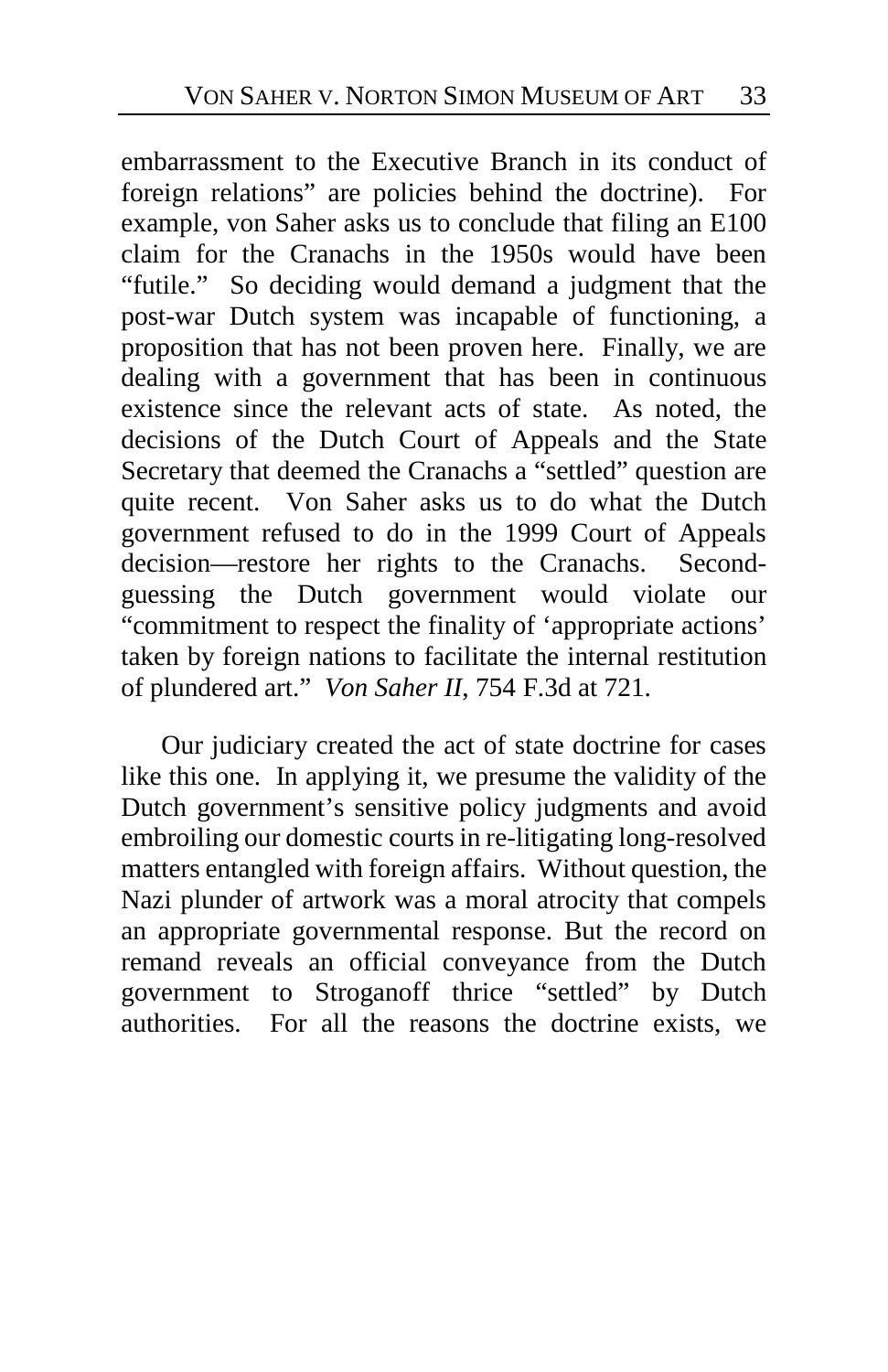decline the invitation to invalidate the official actions of the Netherlands.**[16](#page-33-0)**

## **AFFIRMED.**

 $\overline{a}$ 

## WARDLAW, Circuit Judge, concurring:

This case should not have been litigated through the summary judgment stage. The district court correctly dismissed this case on preemption grounds in March 2012. Those grounds did not require any further factual development of the record, and were valid even taking all of the facts in the light most favorable to Von Saher. So here we are in 2018, over a decade from the date Von Saher filed her federal action, reaching an issue we need not have reached, to finally decide that the Cranachs, which have hung in the Norton Simon Museum nearly fifty years, may remain there.

In my 2014 dissenting opinion (attached), I noted that further adjudication of the Netherlands proceedings may implicate the act of state doctrine because "'the outcome' of this inquiry 'turns upon[] the effect of official action by a foreign sovereign.'" *Von Saher v. Norton Simon Museum of Art at Pasadena*, 754 F.3d 712, 730 n.2 (9th Cir. 2014) (Wardlaw, J., dissenting) (citing *W.S. Kirkpatrick & Co. v. Envtl. Tectonics Corp., Int'l*, 493 U.S. 400, 406 (1990)). Though I did not reach the act of state doctrine, the prior panel could have because all of the historical official acts of

<span id="page-33-0"></span>**<sup>16</sup>** We thank the parties' counsel and *amici curiae* for submitting extensive and informative briefs detailing the many factual and international law intricacies in this appeal.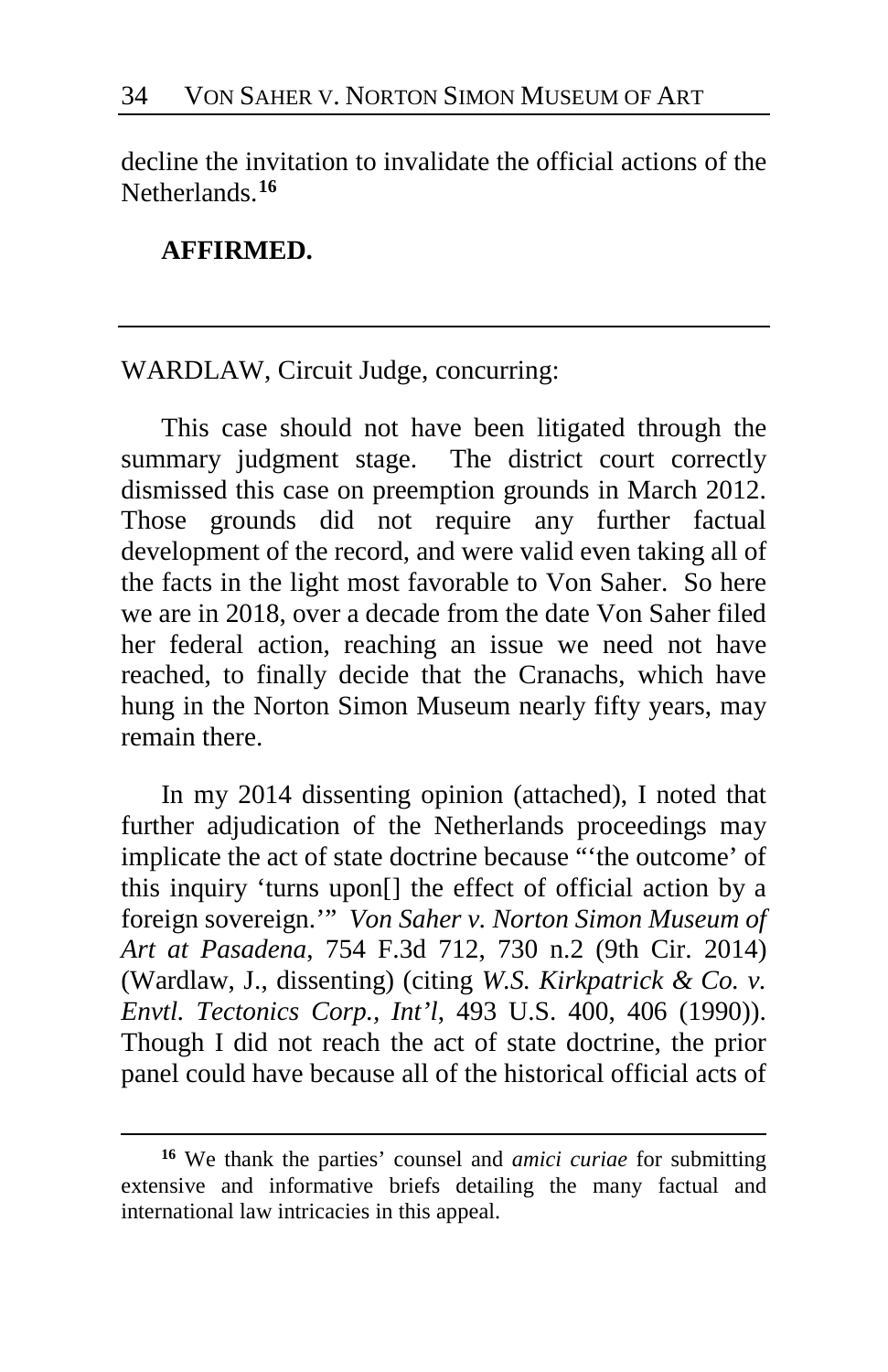the Netherlands were in the record at the time of the motion to dismiss. And, because I agree that "there is little doubt that the Dutch government's conveyance to Stroganoff qualifies as an official act of the Netherlands," Majority Op. at [19,](#page-18-2) I concur.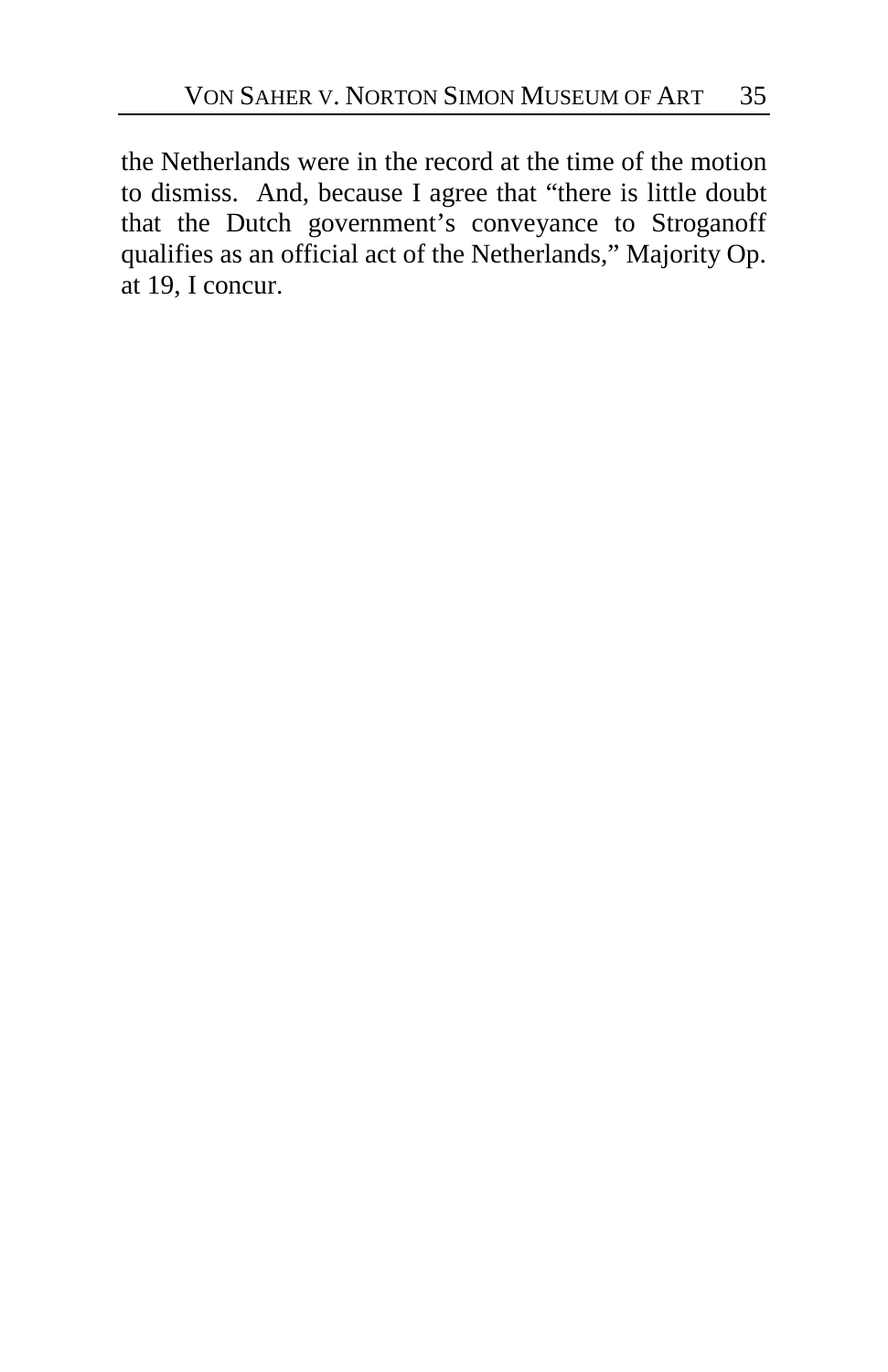# **ATTACHMENT**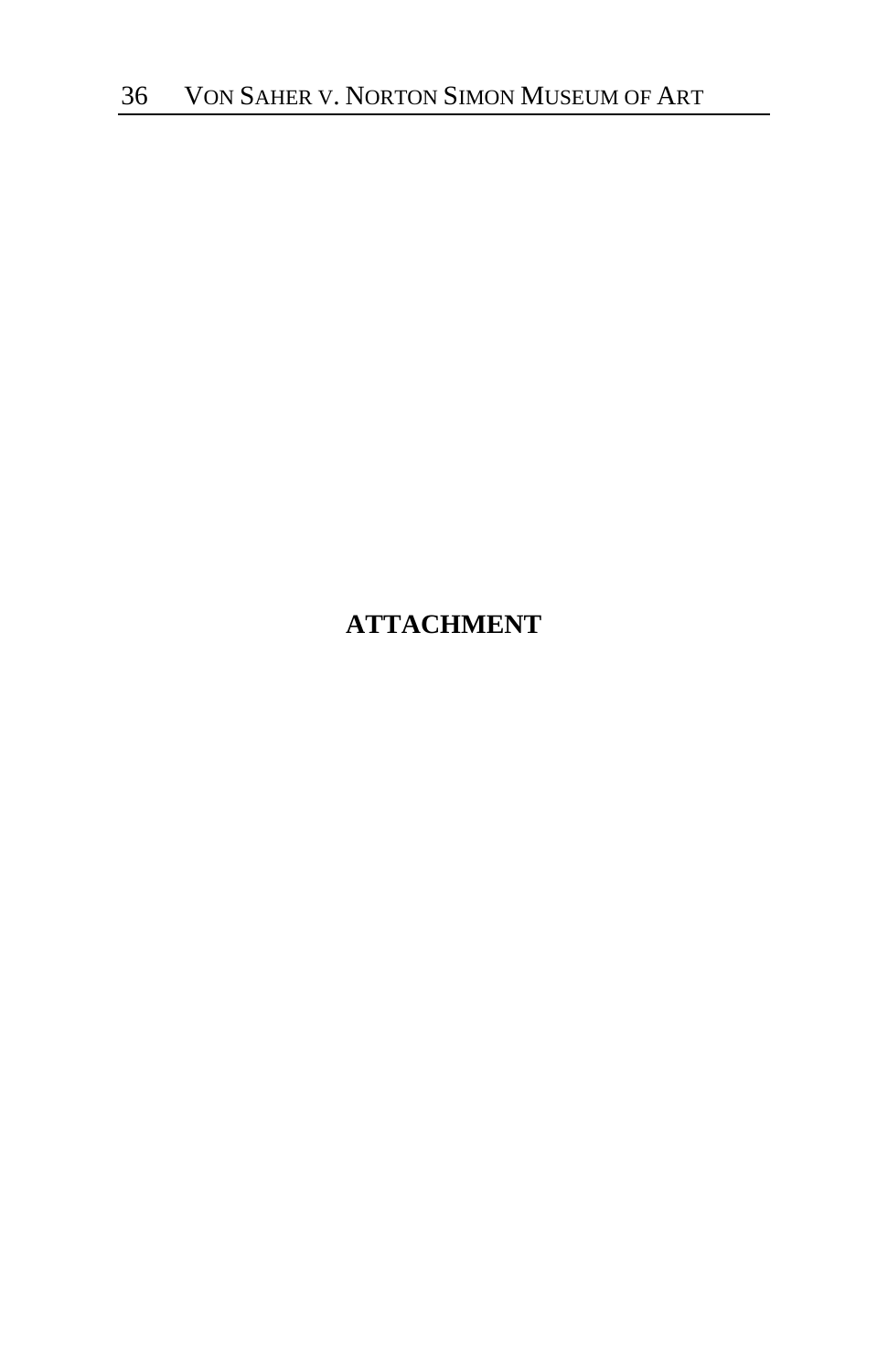Von Saher v. Norton Simon Museum of Art at Pasadena, 754 F.3d 712 (2014) 14 Cal. Daily Op. Serv. 6251, 2014 Daily Journal D.A.R. 7229

> 754 F.3d 712 United States Court of Appeals, Ninth Circuit.

Marei VON SAHER, Plaintiff-Appellant,  $\mathbf{v}$ 

NORTON SIMON MUSEUM OF ART

AT PASADENA: Norton Simon Art Foundation, Defendants-Appellees.

No. 12-55733. Argued and Submitted Aug. 22, 2013. Filed June 6, 2014.

### **Synopsis**

Background: Heir of Netherlands art dealer brought action in diversity against art museum, seeking return of two paintings alleged to have been looted by Nazis during World War II. The district court, 2007 WL 4302726, dismissed action with prejudice. Heir appealed. The Court of Appeals, 592 F.3d 954, affirmed in part, reversed in part, and remanded. The United States District Court for the Central District of California, John F. Walter, J., 862 F.Supp.2d 1044, dismissed the action as barred by conflict preemption. Heir appealed.

Holdings: The Court of Appeals, D.W. Nelson, Senior Circuit Judge, held that:

[1] heir's claims for replevin and conversion did not conflict with foreign policy;

[2] serious weight did not have to be given to Executive Branch's view of impact that case had on foreign policy; and

[3] remand was required for district court to determine whether initial transfer of paintings from Netherlands to third-party was a sovereign act, and whether any exception to act of state doctrine applied if it was.

Reversed and remanded.

Wardlaw, Circuit Judge, filed dissenting opinion.

### **West Codenotes**

**Recognized as Preempted** West's Ann.Cal.C.C.P. § 354.3

**Attorneys and Law Firms** 

\*714 Lawrence M. Kaye (argued), Herrick, Feinstein LLP, New York, New York; Donald S. Burris, Burris, Schoenberg & Walden, LLP, Los Angeles, for Plaintiff-Appellant.

Fred A. Rowley, Jr. (argued), Munger, Tolles & Olson LLP, Los Angeles, CA, for Defendant-Appellee.

Catherine Z. Ysrael, Deputy Attorney General, for Amicus Curiae State of CA.

Appeal from the United States District Court for the Central District of California, John F. Walter, District Judge, Presiding. D.C. No. 2:07-CV-02866-JFW-JTL.

Before: HARRY PREGERSON, DOROTHY W. NELSON, and KIM McLANE WARDLAW, Circuit Judges.

### **OPINION**

D.W. NELSON, Senior Circuit Judge:

This case concerns the fate of two life-size panels painted by Lucas Cranach the Elder in the sixteenth century. Adam and Eve (collectively, "the Cranachs" or "the panels") hang today in Pasadena's Norton Simon Museum of Art ("the Museum"). Marei Von Saher claims she is the rightful owner of the panels, which the Nazis forcibly purchased from her deceased husband's family during World War II. The district court dismissed Von Saher's complaint as insufficient to state a claim upon which relief can be granted, and that dismissal is before us on appeal. We have jurisdiction pursuant to 28 U.S.C. § 1291, and we reverse and remand.

### I. Background

In reviewing the district court's decision, we must "accept factual allegations in the complaint as true and construe the pleadings in the light most favorable to" Von Saher. Manzarek v. St. Paul Fire & Marine Ins. Co., 519 F.3d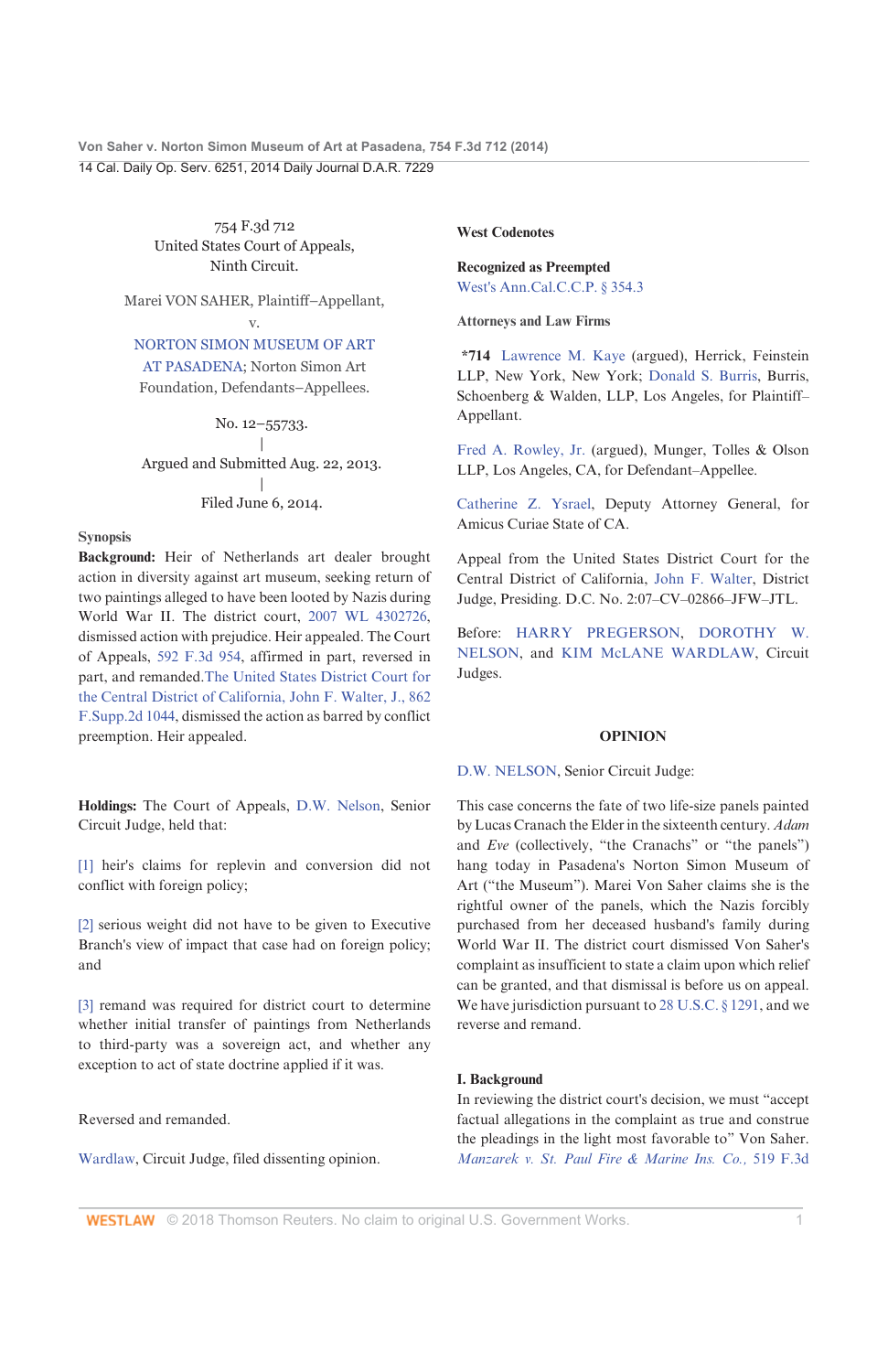1025, 1031 (9th Cir.2008). We therefore hew closely to the \*715 allegations in the complaint in describing the facts.

### A. Jacques Goudstikker Acquires the Cranachs

For the 400 years following their creation in 1530, the panels hung in the Church of the Holy Trinity in Kiev, Ukraine. In 1927, Soviet authorities sent the panels to a state-owned museum at a monastery and in 1927 transferred them to the Art Museum at the Ukrainian Academy of Science in Kiev. Soviet authorities then began to arrange to sell state-owned artworks abroad and held an auction in Berlin in 1931 as part of that effort. This auction, titled "The Stroganoff Collection," included artworks previously owned by the Stroganoff family. The collection also included the Cranachs, though Von Saher disputes that the Stroganoffs ever owned the panels. Jacques Goudstikker, who lived in the Netherlands with his wife, Desi, and their only child, Edo, purchased the Cranachs at the 1931 auction.

### **B.** The Nazis Confiscate the Cranachs

Nearly a decade hence in May 1940, the Nazis invaded the Netherlands. The Goudstikkers, a Jewish family, fled. They left behind their gallery, which contained more than 1,200 artworks-the Cranachs among them. The family boarded the SS Bodegraven, a ship bound for South America. Days into their journey, Jacques accidentally fell to his death through an uncovered hatch in the ship's deck. When he died, Jacques had with him a black notebook, which contained entries describing the artworks in the Goudstikker Collection and which is known by art historians and experts as "the Blackbook." Desi retrieved the Blackbook when Jacques died. It lists the Cranachs as part of the Goudstikker Collection.

Meanwhile, back in the Netherlands, high-level Nazi Reichsmarschall Herman Göring divested the Goudstikker Collection of its assets, including the Cranachs. Jacques' mother, Emilie, had remained in the Netherlands when her son fled to South America with his wife and child. Göring's agent warned Emilie that he intended to confiscate the Goudstikker assets, but if she cooperated in that process, the Nazis would protect her from harm. Thus, Emilie was persuaded to vote her minority block of shares in the Goudstikker Gallery to effectuate a "sale" of the gallery's assets for a fraction of their value.

Employees of the Goudstikker Gallery contacted Desi to obtain her consent to a sale of the majority of the outstanding shares in the gallery, which she had inherited upon Jacques' death. She refused. Nevertheless, the sale went through when two gallery employees, unauthorized to sell its assets, subsequently entered into two illegal contracts. In the first, the "Göring transaction," Göring "purchased" 800 of the most valuable artworks in the Goudstikker collection. Göring then took those pieces, including the Cranachs, from the Netherlands to Germany. He displayed Adam and Eve in Carinhall, his country estate near Berlin. properties. Miedl began operating an art dealership out of Jacques' gallery with the artwork that Göring left behind. Miedl employed Jacques' former employees as his own and traded on the goodwill of the Goudstikker name in the art world.

### C. The Allies Recover Nazi-Looted Art, Including the Cranachs

In the summer of 1943, the United States, the Netherlands and other nations signed the London Declaration, which "served as a formal warning to all concerned, and in particular persons in neutral \*716 countries, that the Allies intended to do their utmost to defeat the methods of dispossession practiced by the governments with which they [were] at war." Yon Saher v. Norton Simon Museum of Art at Pasadena ("Von Saher I"), 592 F.3d 954, 962 (9th Cir.2010) (internal quotation marks and citation omitted). The Allies "reserved the right to invalidate wartime transfers of property, regardless of whether" those transfers took the form of open looting, plunder or forced sales  $Id$ 

When American forces arrived on German soil in the winter of 1944 and 1945, they discovered large caches of Nazi-looted and stolen art hidden in castles, banks, salt mines and caves. *Von Saher I*, 592 F.3d at 962. The United States established collection points for gathering, cataloging and caring for the recovered pieces. Id. At a collection point in Munich, Allied forces identified the Cranachs and other items from the Goudstikker Collection.

In order to reunite stolen works of art with their rightful owners, President Truman approved a policy statement setting forth the procedures governing looted artwork found in areas under U.S. control. Von Saher I. 592 F.3d at 962. These procedures had two components -external restitution and internal restitution. Under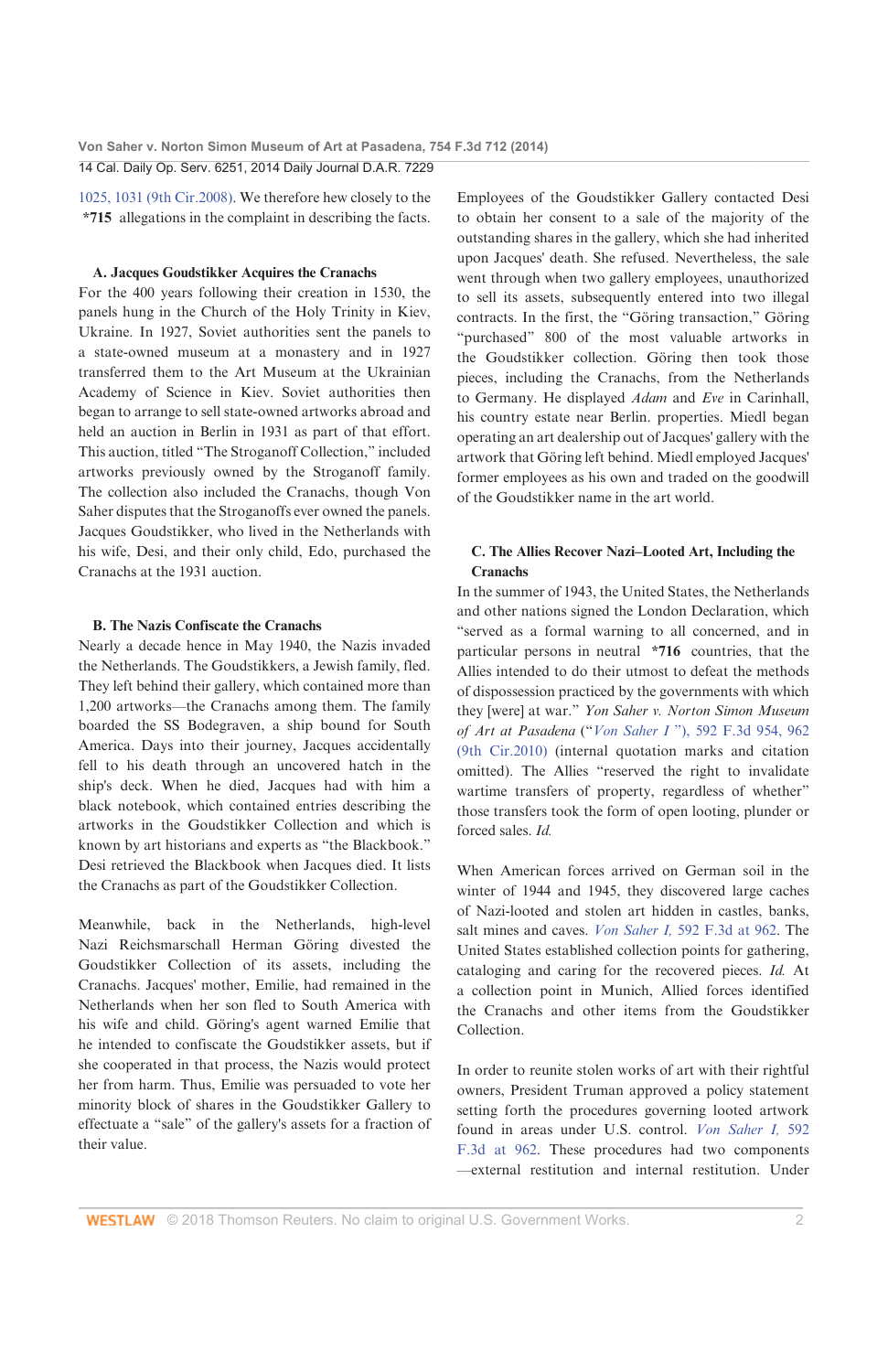external restitution, nations formerly occupied by the Germans would present to U.S. authorities "consolidated lists of items taken [from their citizens] by the Germans." Id. These lists would include "information about the location and circumstances of the theft." Id. American authorities would identify the listed artworks and return them to their country of origin. Id. The United States stopped accepting claims for external restitution on September 15, 1948. Id. at 963. Under internal restitution, each nation had the responsibility for restoring the externally restituted artworks to their rightful owners. Id.

In 1946, the Allied Forces returned the pieces from the Goudstikker Collection to the Dutch government so that the artworks could be held in trust for their lawful owners: Desi. Edo and Emilie.

### D. Desi's Postwar Attempt to Recover the Cranachs

In 1944, the Dutch government issued the Restitution of Legal Rights Decree, which established internal restitution procedures for the Netherlands. As a condition of restitution, people whose artworks were returned to them had to pay back any compensation received in a forced sale.

In 1946, Desi returned to the Netherlands intending to seek internal restitution of her property. Upon her return but before she made an official claim, the Dutch government characterized the Göring and Miedl transactions as voluntary sales undertaken without coercion. Thus, the government determined that it had no obligation to restore the looted property to the Goudstikker family. The government also took the position that if Desi wanted her property returned, she would have to pay for it, and she would not receive compensation for missing property, the loss of goodwill associated with the Goudstikker gallery's name or the profits Miedl made off the gallery during the war.

Desi decided to file a restitution claim for the property sold in the Miedl transaction, so that she could recover her home and some of her personal possessions. In 1952, she entered into a settlement agreement with the Dutch government, under protest, regarding only the Miedl transaction. As part of that settlement, Desi repurchased the property Miedl took from her for an amount she could afford. The agreement stated that Desi acquiesced to the settlement in order \*717 to avoid years of expensive litigation and due to her dissatisfaction with the Dutch government's refusal to compensate her for the extraordinary losses the Goudstikker family suffered at the hands of the Nazis during the war.

Given the government's position that the Nazi-era sales were voluntary and because of its refusal to compensate the Goudstikkers for their losses, Desi believed that she would not be successful in a restitution proceeding to recover the artworks Göring had looted. She therefore opted not to file a restitution claim related to the Göring transaction. The Netherlands kept the Göring-looted artworks in the Dutch National Collection. Von Saher alleges that title in these pieces did not pass to the Dutch Government.

In the 1950s, the Dutch government auctioned off at least 63 of the Goudstikker paintings recovered from Göring. These pieces did not include the Cranachs.

### E. Von Saber Recovers Artwork from the Dutch Government

In the meantime. Desi and her son Edo became American citizens, and Desi married August Edward Dimitri Von Saher. When Emilie died in 1954, she left all of her assets, including her share in the Goudstikker Gallery, to her daughter-in-law, Desi, and her grandson, Edo. Desi then died in February 1996, leaving all of her assets to Edo. Just months later, in July 1996, Edo died and left his entire estate to his wife, Marei Von Saher, the plaintiffappellant. Thus, Marei is the sole living heir to Jacques Goudstikker.

In 1997, the State Secretary of the Dutch Government's Ministry of Education, Culture and Science (the "State Secretary") announced that the Dutch government had undertaken an investigation into the provenance of artworks recovered in Germany and returned to the Netherlands following Word War II. Related to that investigation, the government began accepting claims for recovered artworks in its custody that had not been restituted after the war.

Around the same time, a Dutch journalist contacted Von Saher and explained to her the circumstances regarding Göring's looting of the Goudstikker gallery, Desi's efforts to obtain restitution and the Dutch government's continued possession of some Goudstikker pieces in its national collection. This conversation was the first time Von Saher learned about these events.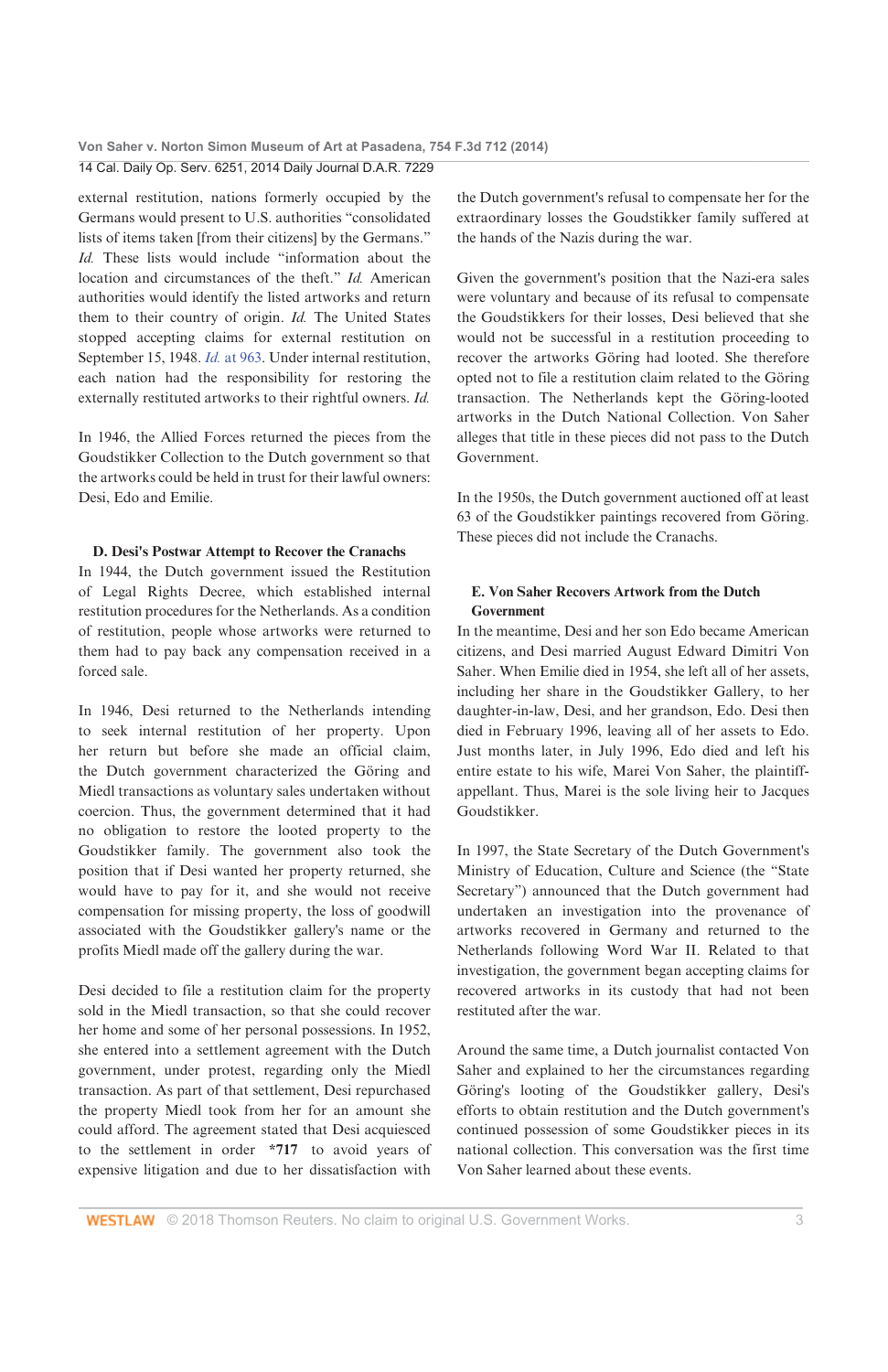In 1998, Von Saher wrote to the Dutch State Secretary requesting the surrender of all of the property from the Goudstikker collection in the custody of the Dutch government. The State Secretary rejected this request, concluding that the postwar restitution proceedings were conducted carefully and declining to waive the statute of limitations so that Von Saher could submit a claim. Von Saher made various attempts to appeal this decision without success.

While Von Saher pursued various legal challenges, the Dutch government created the Ekkart Committee to investigate the provenance of art in the custody of the Netherlands. The committee described the handling of restitution in the immediate postwar period as "legalistic, bureaucratic, cold and often even callous." It also criticized many aspects of the internal restitution process, among them employing a narrow definition of "involuntary loss" and requiring owners to return proceeds from forced sales as a condition of restitution.

Upon the recommendation of the Ekkart Committee, the Dutch government created the Origins Unknown project to trace the original owners of the artwork in its custody. The Dutch government also set up the \*718 Advisory Committee on the Assessment of Restitution Applications for Items of Cultural Value and the Second World War ("the Restitutions Committee") to evaluate restitution claims and to provide guidance to the Ministry for Education, Culture and Science on those claims. Between 2002 and 2007, the Restitution Committee received 90 claims

In 2004, Von Saher made a restitution claim for all of the Goudstikker artwork in the possession of the Netherlands. The Committee recommended that the government grant the application with respect to all of the artworks plundered in the Göring transaction, which the Committee deemed involuntary. The State Secretary adopted the Committee's recommendation.

Unfortunately, the Dutch government no longer had custody of the Cranachs. In 1961, George Stroganoff Scherbatoff ("Stroganoff") claimed that the Soviet Union had wrongly seized the Cranachs from his family and unlawfully sold the paintings to Jacques Goudstikker 30 years earlier at the "Stroganoff Collection" auction in Berlin. Thus, Stroganoff claimed that the Dutch

government had no right, title or interest in the panels. In 1966, the Dutch government transferred the Cranachs and a third painting to Stroganoff in exchange for a monetary payment. The terms of this transaction, including the amount Stroganoff paid for the artworks, are not in the record before us. The Dutch government did not notify Desi or Edo that Stroganoff made a claim to the panels or that the panels were being transferred to him. In 1971, New York art dealer Spencer Samuels acquired the Cranachs from Stroganoff, either as an agent or as a purchaser. Later that year, the Museum acquired the Cranachs and has possessed them ever since.

### F. Von Saher Seeks Recovery From The Museum

In 2000, a Ukranian art historian researching the deaccession of artworks from state-owned museums in Kiev contacted Von Saher. He explained to Von Saher that he happened upon Adam and Eve when he visited the Museum, and once he researched the origin of the panels, he felt compelled to contact her. Because Cranach the Elder painted 30 similar depictions of Adam and Eve, Von Saher could not be certain whether the diptychs in the Museum were the ones missing from the Goudstikker collection. She contacted the Museum about the panels, and the parties engaged in a six-year effort to resolve this matter informally, which proved unsuccessful.

In May 2007, Von Saher sued the Museum, relying on California Code of Civil Procedure Section 354.3. That statute allowed the rightful owners of confiscated Holocaust-era artwork to recover their items from museums or galleries and set a filing deadline of December 31, 2010. Cal.Civ.Proc.Code § 354.3(b), (c).

The district court dismissed the action, finding Section 354.3 facially unconstitutional on the basis of field preemption. The court also found Von Saher's claims untimely.

We affirmed, over Judge Pregerson's dissent, holding Section 354.3 unconstitutional on the basis of field preemption. Von Saher I, 592 F.3d at 957. Because it was unclear whether Von Saher could amend her complaint to show lack of reasonable notice to establish compliance with California Code of Civil Procedure Section 338(c), we unanimously remanded. Id. at 968-70.

Six weeks after this court issued Von Saher I, the California legislature amended Section 338(c) to extend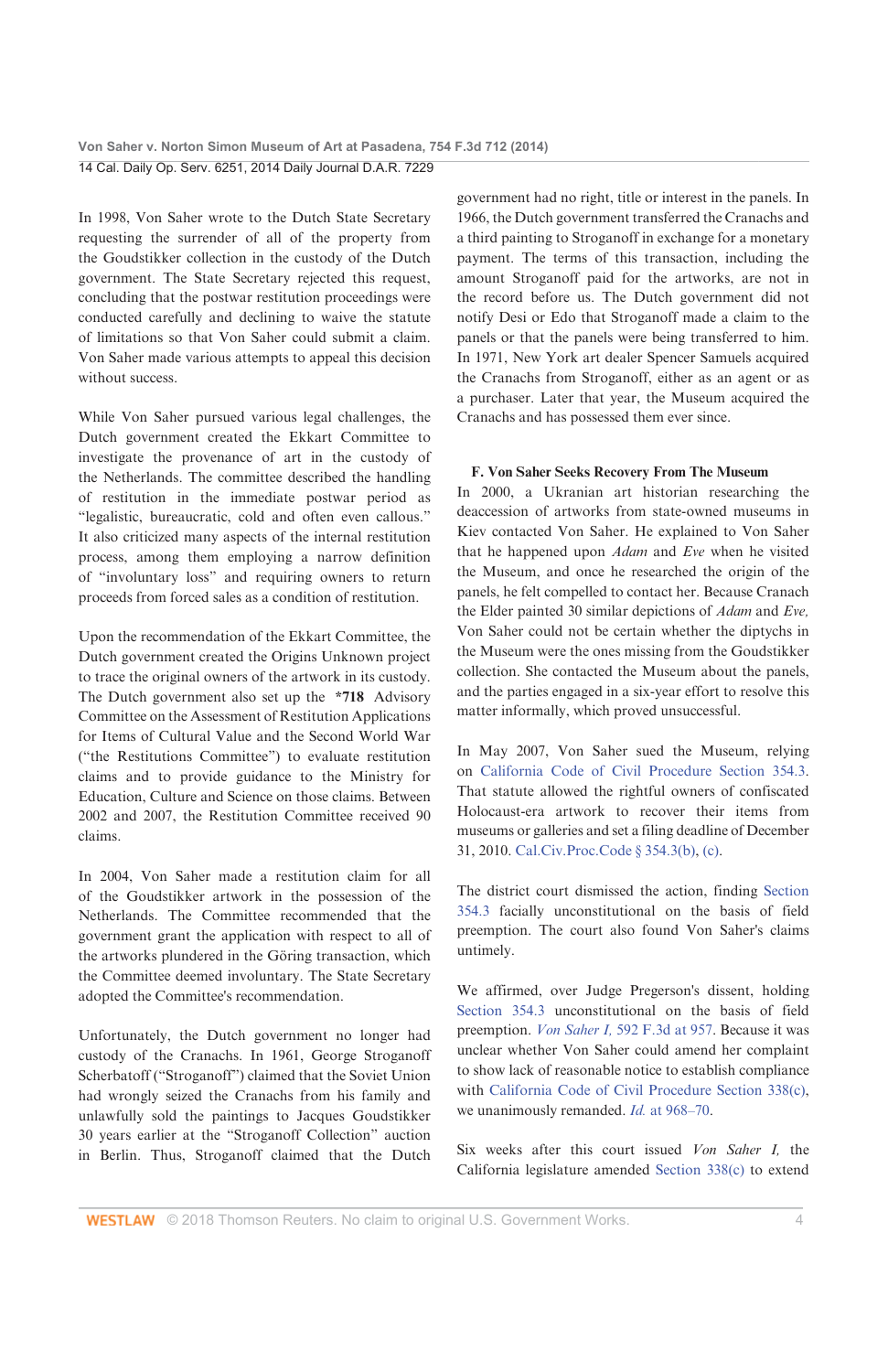the statute of  $*719$  limitations from three to six years for claims concerning the recovery of fine art from a museum, gallery, auctioneer or dealer. Cal.Civ.Proc.Code § 338(c)  $(3)(A)$ . In addition, the amendments provided that a claim for the recovery of fine art does not accrue until the actual discovery of both the identity and the whereabouts of the artwork. Id. The legislature made these changes explicitly retroactive. *Id.* § 338(c)(3)(B).

Von Saher filed a First Amended Complaint. The Museum moved to dismiss, arguing that Von Saher's specific claims and the remedies she sought-not the amended Section 338 itself-conflicted with the United States' express federal policy on recovered art. The district court agreed. It held that the Solicitor General's brief filed in the Supreme Court in connection with Von Saher's petition for writ of certiorari from Von Saher I, "clarified the United States' foreign policy as it specifically relates to Plaintiff's claims in this litigation." The district court held "that the United States' policy of external restitution and respect for the outcome and finality of the Netherlands' bona fide restitution proceedings, as clearly expressed and explained by the Solicitor General in his amicus curiae brief, directly conflicts with the relief sought in Plaintiff's action." The court dismissed the complaint with prejudice. Von Saher timely appeals.

### **II. Standard of Review**

We review de novo the district court's dismissal of Von Saher's complaint. Manzarek, 519 F.3d at 1030. As discussed, we must accept the factual allegations in the complaint as true, and we construe the complaint in the light most favorable to Von Saher. Id. at 1031.

#### **III** Disenssion

We first must decide whether the district court erred in finding Von Saher's claims barred by conflict preemption. It did.

### A. Applicable Law

 $\vert 1 \vert$ [2] "The Constitution allocates the power over foreign affairs to the federal government exclusively, and the power to make and resolve war, including the authority to resolve war claims, is central to the foreign affairs power in the constitutional design." Deutsch v. Turner Corp., 324 F.3d 692, 713-14 (9th Cir.2003). "In the absence of some specific action that constitutes

authorization on the part of the federal government, states are prohibited from exercising foreign affairs powers, including modifying the federal government's resolution of war-related disputes." Id. at 714.

 $|3|$ [4] "Foreign affairs preemption encompasses two related, but distinct, doctrines: conflict preemption and field preemption." Movsesian v. Victoria Versicherung AG, 670 F.3d 1067, 1071 (9th Cir.2012) (en banc). In Von Saher I, we found Section 354.3 unconstitutional on the basis of field preemption. 592 F.3d at 965, 968. Here, however, the Museum's argument focuses exclusively on conflict preemption. Specifically, the Museum contends that Von Saher's claims, and the remedies she seeks, are in conflict with federal policy on the restitution of Nazi-stolen art.

[5] [6] "There is, of course, no question that at some point an exercise of state power that touches on foreign relations must yield to the National Government's policy, given the 'concern for uniformity in this country's dealings with foreign nations' that animated the Constitution's allocation of the foreign relations power to the National Government in the first place." \*720 Am. Ins. Ass'n v. Garamendi, 539 U.S. 396, 413, 123 S.Ct. 2374, 156 L.Ed.2d 376 (2003) (quoting Banco Nacional de Cuba v. Sabbatino, 376 U.S. 398, 427 n. 25, 84 S.Ct. 923, 11 L.Ed.2d 804 (1964)). "The exercise of the federal executive authority means that state law must give way where ... there is evidence of a clear conflict between the policies adopted by the two." Id. at 421, 123 S.Ct. 2374. "[T]he likelihood that state legislation will produce something more than incidental effect in conflict with express foreign policy of the National Government would require preemption of the state law." *Id.* at 420, 123 S.Ct. 2374. Similarly, a state law is preempted "where under the circumstances of [a] particular case, [the challenged state law] stands as an obstacle to the accomplishment and execution of the full purposes and objectives of" federal policy. Crosby v. Nat'l Foreign Trade Council, 530 U.S. 363, 373, 120 S.Ct. 2288, 147 L.Ed.2d 352 (2000) (internal quotations marks and citations omitted).

Courts have found individual claims, or even entire lawsuits, preempted where a plaintiff relies on a statute of general applicability, as Von Saher does here. See, e.g., In re: Assicurazioni Generali S.P.A. Holocaust Ins. Litig., 340 F.Supp.2d 494, 501 (S.D.N.Y.2004) (holding Garamendi "requires dismissal ... of the benefits claims arising under generally applicable state statutes and common law"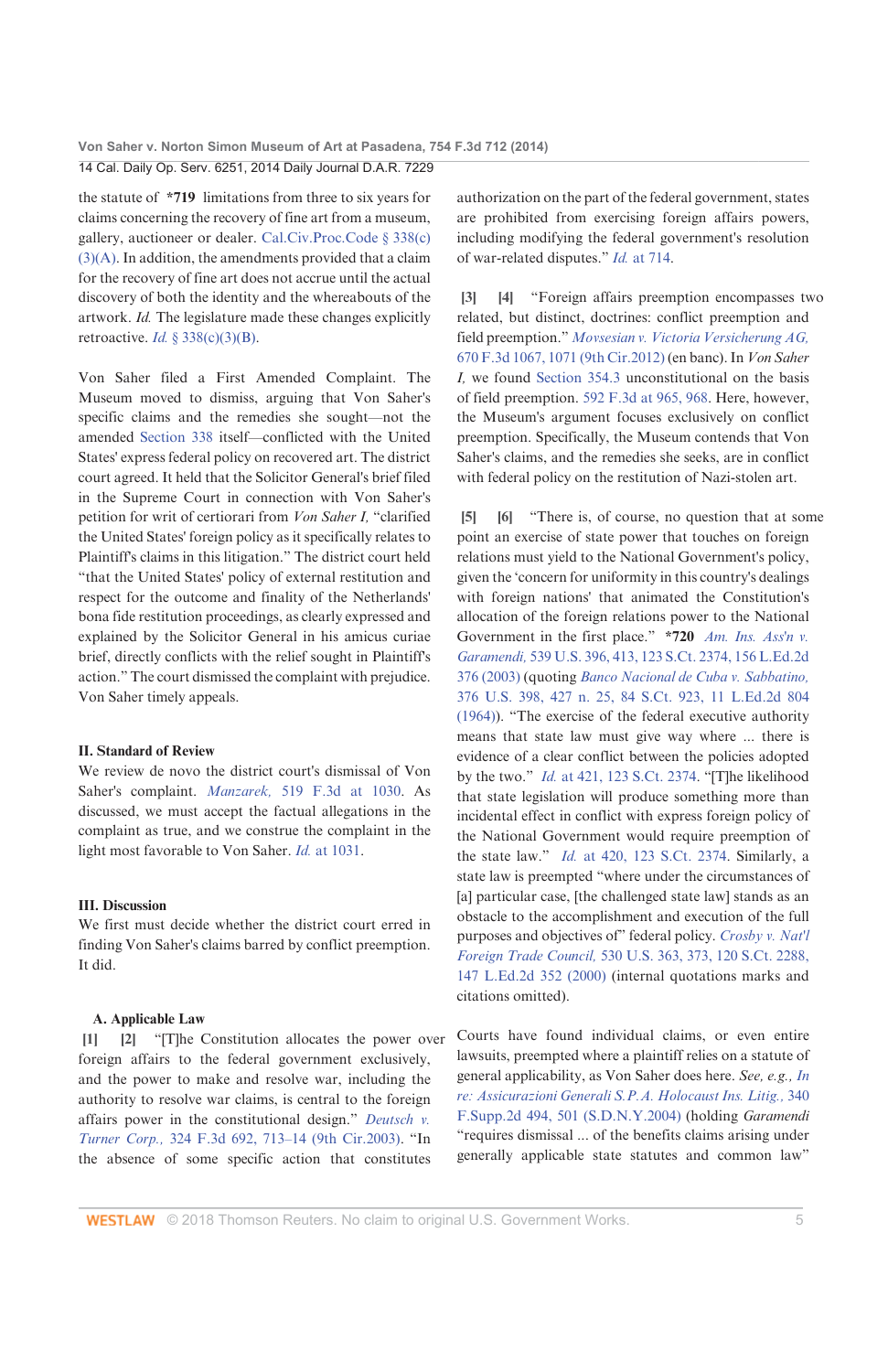because "[l]itigation of Holocaust-era insurance claims, no matter the particular source of law under which the claims arise, necessarily conflicts with the executive policy favoring voluntary resolution of claims through [the International Commission on Holocaust Era Insurance Claims]"), aff'd, 592 F.3d 113 (2d Cir.2010); see also Mujica v. Occidental Petrol. Corp., 381 F.Supp.2d 1164, 1187-88 (C.D.Cal.2005) (finding plaintiffs' state law tort claims preempted by the foreign policy interest in the United States' "bilateral relationship with the Columbian government").

The question we must answer is whether Von Saher's claims for replevin and conversion, as well as the remedies she seeks, conflict with federal policy. We conclude that they do not.

### **B. Federal Policy on Nazi-Looted Art**

We start by looking to federal policy on the restitution of Nazi-looted art. As discussed, the United States signed the London Declaration and subsequently adopted a policy of external restitution based on the principles in that declaration. In Von Saher I, we noted that the United States stopped accepting claims for external restitution on September 15, 1948, and accordingly concluded that the United States' policy of external restitution ended that year. 592 F.3d at 963. Thus, we held that California Civil Procedure Code Section 354.3 could not "conflict with or stand as an obstacle to a policy that is no longer in effect."  $Id$ 

It seems that we misunderstood federal policy. In a 2011 brief filed in the Supreme Court recommending the denial of a petition for writ of certiorari in Von Saher I, the United States, via the Solicitor General, reaffirmed our nation's continuing and ongoing commitment to external restitution. The Solicitor General explained that external restitution did not end in 1948 with the deadline for submitting restitution claims, as we had concluded in Von Saher I. Instead, "[t]he United States established a deadline to ensure prompt submission of claims and achieve finality in the wartime restitution process," and the United States has a "continuing interest in that finality when appropriate actions have been taken by a foreign government concerning the internal restitution of art."

\*721 Federal policy also includes the Washington Conference Principles on Nazi Confiscated Art ("the Principles"), produced at the Washington Conference

on Holocaust-Era Art Assets in 1998. Though nonbinding, the Principles reflect a consensus reached by the representatives of 13 nongovernmental organizations and 44 governments, including both the United States and the Netherlands, to resolve issues related to Nazi-looted art. The Principles provided first that "Art that has been confiscated by the Nazis and not subsequently restituted should be identified" and that "[e]very effort should be made to publicize" this art "in order to locate pre-War owners and their heirs." The signatories agreed that "[p]re-war owners and their heirs should be encouraged to come forward and make known their claims to art that was confiscated by the Nazis and not subsequently restituted." The Principles also provided that when such heirs are located, "steps should be taken expeditiously to achieve a just and fair solution, recognizing this may vary according to facts and circumstances surrounding a specific case." Finally, the Principles encouraged nations "to develop national processes to implement these principles," including alternative dispute resolution.

Additionally, in 2009, the United States participated in the Prague Holocaust Era Assets Conference, which produced the "legally non-binding" Terezin Declaration on Holocaust Era Assets and Related Issues, to which the United States and the Netherlands agreed. The signatories reaffirmed their support for the Washington Conference Principles and "encourage[d] all parties [,] including public and private institutions and individuals to apply them as well." "The Participating States urge[d] that every effort be made to rectify the consequences of wrongful property seizures, such as confiscations, forced sales and sales under duress[.]" In addition, the signatories "urge[d] all stakeholders to ensure that their legal systems or alternative processes ... facilitate just and fair solutions with regard to Nazi-confiscated and looted art and to make certain that claims to recover such art are resolved expeditiously and based on the facts and merits of the claims and all the relevant documents submitted by the parties."

[7] In sum, U.S. policy on the restitution of Nazi-looted art includes the following tenets: (1) a commitment to respect the finality of "appropriate actions" taken by foreign nations to facilitate the internal restitution of plundered art; (2) a pledge to identify Nazi-looted art that has not been restituted and to publicize those artworks in order to facilitate the identification of prewar owners and their heirs; (3) the encouragement of prewar owners and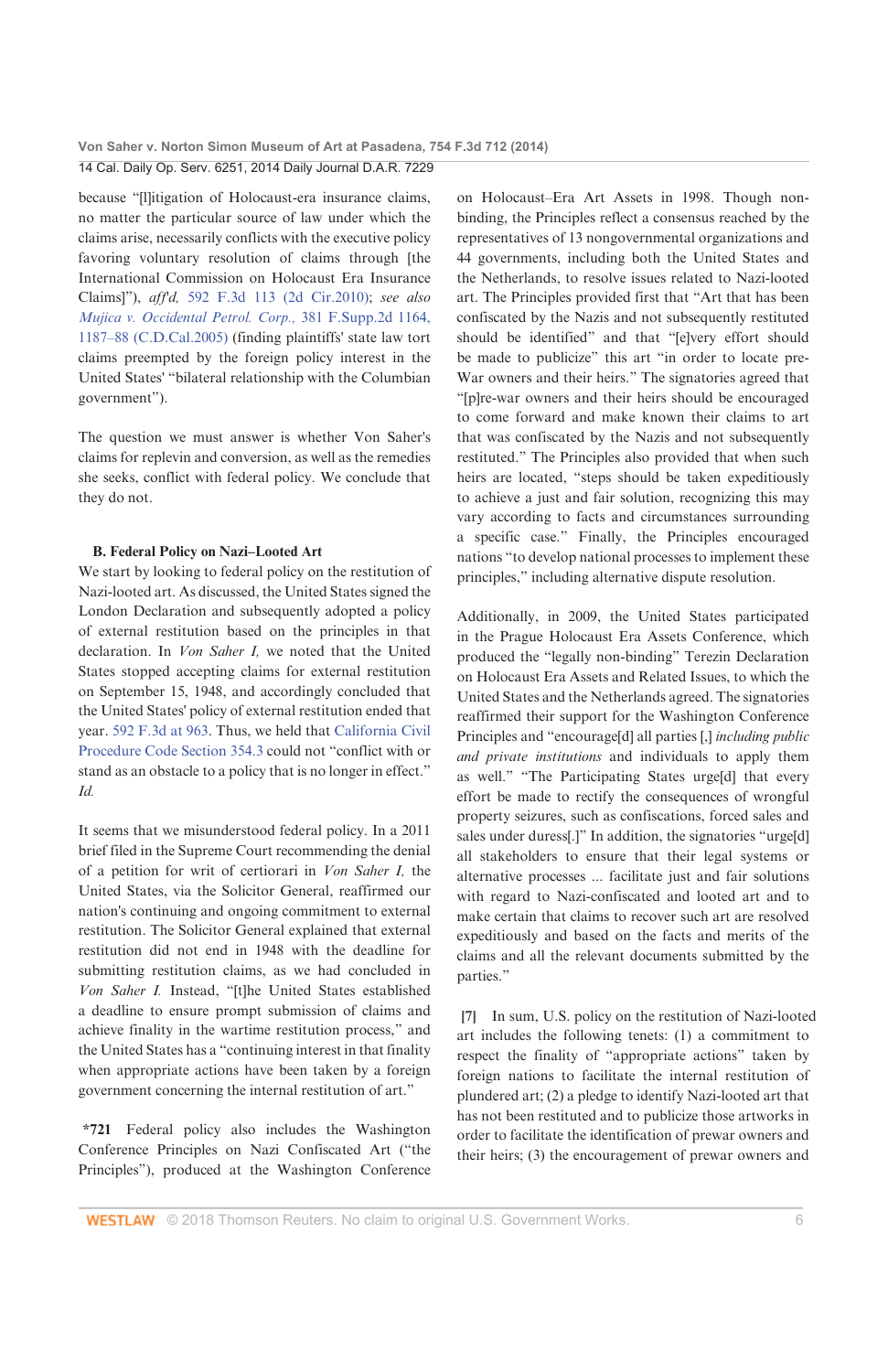their heirs to come forward and claim art that has not been restituted; (4) concerted efforts to achieve expeditious, just and fair outcomes when heirs claim ownership to looted art; (5) the encouragement of everyone, including public and private institutions, to follow the Washington Principles; and (6) a recommendation that every effort be made to remedy the consequences of forced sales.

### C. Von Saher's Claims Do Not Conflict with Federal Policy

Von Saher's claims do not conflict with any federal policy because the Cranachs were never subject to postwar internal restitution proceedings in the Netherlands, as noted in the complaint, the district court's order and the opinion of the Court of Appeals of The Hague.

Desi could have brought a claim for restitution as to all of the artworks Göring looted in the immediate postwar period, but she understandably chose not to do so \*722 prior to the July 1, 1951 deadline. Per Von Saher, the "[h]istorical literature makes clear that the post-War Dutch Government was concerned that the immediate and automatic return of Jewish property to its original owners would have created chaos in the legal system and damaged the economic recovery of [t]he Netherlands," and "[t]his attitude was reflected in the restitution process." Desi was "met with hostility by the postwar Dutch Government" and "confronted a 'restitution' regime that made it difficult for Jews like [her] to recover their property." In fact, the Dutch government went so far as to take the "astonishing position" that the transaction between Göring and the Goudstikker Gallery was voluntary and taken without coercion. Not surprisingly, Desi decided that she could not achieve a successful result in a sham restitution proceeding to recover the artworks Göring had looted. The Dutch government later admitted as much when the Ekkart Committee described the immediate postwar restitution process as "legalistic, bureaucratic, cold and often even callous"

Moreover, the Dutch government transferred the Cranachs to Stroganoff fourteen years after Desi settled her claim against Miedl. The Museum contends that this conveyance satisfied a restitution claim Stroganoff made as the rightful heir to the Cranachs, but the record casts doubt on that characterization. As noted, the deadline for filing an internal restitution claim in the Netherlands expired July 1, 1951, and Stroganoff did not

assert his claim to the Cranachs until a decade later. In addition, the Restitution of Legal Rights Decree, which governed the Dutch internal restitution process, was established to create "special rules regarding restitution of legal rights and restoration of rights in connection with the liberalization of the [Netherlands]" following World War II. The Decree included provisions addressing the restitution of wrongful acts committed in enemy territory during the war. To the extent that Stroganoff made a claim of restitution, however, it was based on the allegedly wrongful seizure of the paintings by the Soviet Union before the Soviets sold the Cranachs to Jacques Goudstikker in 1931—events which predated the war and any wartime seizure of property. Thus, it seems dubious at best to cast Stroganoff's claim as one of internal restitution.

By the time Von Saher requested in 1998 that the Dutch government surrender all of the Goudstikker artworks within state control, the Cranachs had been in the Museum's possession for 27 years. Even if Desi's 1998 request for surrender could be construed as a claim for restitution-made nearly 50 years after the deadline for filing such a claim lapsed-the Cranachs were no longer in possession of the Dutch government and necessarily fell outside that claim.<sup>1</sup>

Though we recognize that the United States has a continuing interest in respecting the finality of "appropriate actions" taken in a foreign nation to restitute Nazi-confiscated art, the Dutch government itself has acknowledged the "legalistic, bureaucratic, cold and often even callous" nature of the initial postwar restitution \*723 system. And the Dutch State Secretary eventually ordered the return of all the Göring-looted artworks possessed by the Netherlands-the very artwork Desi chose not to seek in the postwar restitution process immediately following the war-to Von Saher. These events raise serious questions about whether the initial postwar internal restitution process constitutes an appropriate action taken by the Netherlands.

Nevertheless, we do not even need to go so far as answering that query, nor should we on a motion to dismiss. Based on Von Saher's allegations that (1) Desi chose not to participate in the initial postwar restitution process, (2) the Dutch government transferred the Cranachs to Stroganoff before Desi or her heirs could make another claim and (3) Stroganoff's claim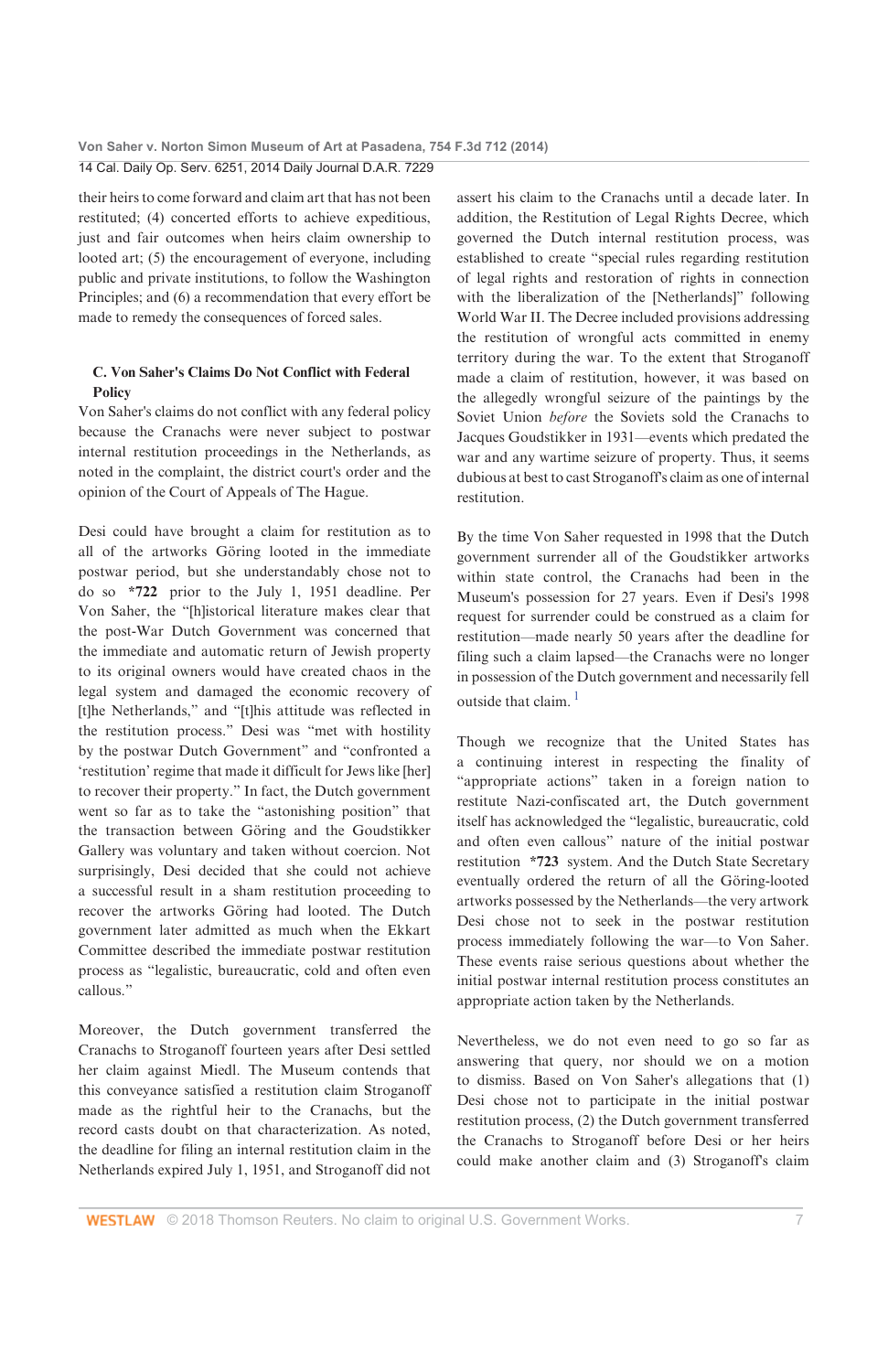likely was not one of internal restitution, the diptych was never subject to a postwar internal restitution proceeding in the Netherlands. Thus, allowing Von Saher's claim to go forward would not disturb the finality of any internal restitution proceedings-appropriate or not-in the Netherlands.

Not only do we find an absence of conflict between Von Saher's claims and federal policy, but we believe her claims are in concert with that policy. Von Saher is just the sort of heir that the Washington Principles and Terezin Declaration encouraged to come forward to make claims, again, because the Cranachs were never subject to internal restitution proceedings. Moreover, allowing her lawsuit to proceed would encourage the Museum, a private entity, to follow the Washington Principles, as the Terezin Declaration urged. Perhaps most importantly, this litigation may provide Von Saher an opportunity to achieve a just and fair outcome to rectify the consequences of the forced transaction with Göring during the war, even if such a result is no longer capable of being expeditiously obtained.

Nor is this dispute of the sort found to involve the international problems evident in American Insurance Association v. Garamendi. In that case, California passed legislation that deemed the confiscation or frustration of World War II insurance policies for Jewish policy holders an unfair business practice. 539 U.S. at 408-11, 123 S.Ct. 2374. California's insurance commissioner then issued administrative subpoenas against several subsidiaries of European insurance companies. Id. at 411, 123 S.Ct. 2374. Those insurance companies filed suit seeing injunctive relief against the insurance commissioner of California and challenging California's Holocaust-era insurance legislation as unconstitutional. Id. at 412, 123 S.Ct. 2374. The Supreme Court held the law preempted due to the "clear conflict" between the policies adopted by the federal government and the state of California. Id. at 419-21, 123 S.Ct. 2374. As part of that holding, the Court noted that "[v]indicating victims injured by acts and omissions of enemy corporations in wartime is thus within the traditional subject matter of foreign policy in which national, not state, interests are overriding, and which the National Government has addressed." Id. at 421, 123 S.Ct. 2374.

Here, however, there is no Holocaust-specific legislation at issue. Instead, Von Saher brings claims pursuant to a state statute of general applicability. Also unlike Garamendi, Von Saher seeks relief from an American museum that had no connection to the wartime injustices committed against the Goudstikkers. Nor does Von Saher seek relief from the Dutch government itself. In fact, the record contains a 2006 letter from the Dutch Minister for Education, Culture and Science, who confirmed that "the State of the Netherlands \*724 is not involved in this dispute" between Von Saher and the Museum. The Minister also opined that this case "concerns a dispute between two private parties."

[8] We are not at all persuaded, as is the dissent, that the Solicitor General's brief requires a different outcome. Certainly, "there is a strong argument that federal courts should give serious weight to the Executive Branch's view of [a] case's impact on foreign policy." Sosa v. Alvarez-Machain, 542 U.S. 692, 733 n. 21, 124 S.Ct. 2739, 159 L.Ed.2d 718 (2004). But there are many reasons why we find that weight unwarranted here.

First, the Solicitor General's brief, which urged denying the petition for writ of certiorari in Von Saher I, focused on California Code of Civil Procedure Section 354.3. The Solicitor General argued that we had correctly invalidated Section 354.3 as "impermissibly intrud[ing] upon the foreign affairs authorities of the federal government." The Solicitor General noted that Von Saher I did not involve the application of a state statute of general applicability but "a state statute that is specifically and purposefully directed at claims arising out of transactions and events that occurred in Europe during the Nazi era, that in many cases were addressed in the post-War period by the United States and European Governments[.]" That is an altogether different issue from the one we now decide, which is whether Von Saher's specific claims against the Museum-in just this one case-conflict with foreign policy. This argument is not one the Solicitor General considered or addressed when it counseled against granting certiorari in *Von Saher I*, and we decline to read any more into the Solicitor General's brief than is there

It also concerns us that the Solicitor General characterizes the facts in a way that conflicts with the complaint, the record before us and the parties' positions. The Solicitor General argued that Von Saher I "concerns artworks and transactions that, consistent with U.S. policies, have already been the subject of both external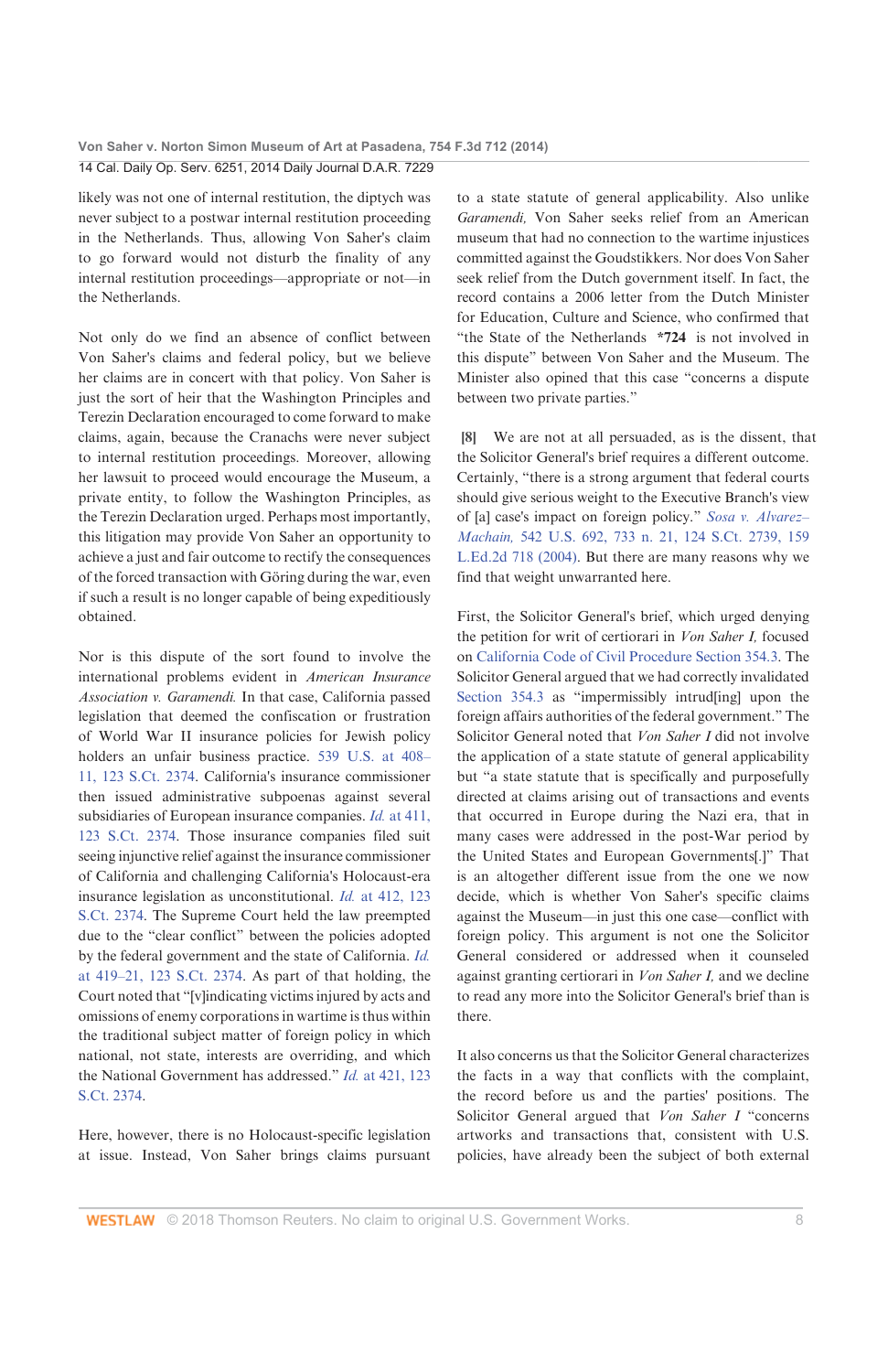and internal restitution proceedings, including recent proceedings by the Netherlands in response to the Washington Principles." As we have discussed, however, the Cranachs were not subject to immediate postwar internal restitution proceedings in the Netherlands, and Von Saher's 1998 and 2004 claims did not include the Cranachs

This factual discrepancy also makes us wary of giving too much credence to the Solicitor General's brief because it demonstrates that the Solicitor General goes beyond explaining federal foreign policy and appears to make factual determinations. For instance, the Solicitor General's conclusion that the Cranachs have already been subject to both internal and external restitution proceedings is not a statement about our nation's general approach to Nazi-looted art. Instead, the Solicitor General concludes that in this specific case involving these specific parties, external restitution took place as contemplated by the United States. This looks much like a factual finding in a matter in which we must accept the allegations in the complaint as true. While we recognize and respect the Solicitor General's role in addressing how a matter may affect foreign policy, we do not believe this extends to making factual findings in conflict with the allegations in the complaint, the record and the parties' arguments.

Most worrisome, the Solicitor General admitted that "[t]he United States does not contend that the fact that the Cranachs were returned to the Dutch government pursuant to the external restitution policy would be sufficient on its own force to bar litigation if, for example, the Cranachs had not been subject (or potentially subject to) bona fide restitution proceedings in the Netherlands." And therein lies the most serious and troublesome obstacle \*725 to our relying too heavily on the Solicitor General's brief. Von Saher alleges, the Museum agrees and the record shows that the Cranachs were never subject to immediate postwar internal restitution proceedings in the Netherlands. Though the paintings were potentially subject to restitution proceedings had Desi opted to participate in the postwar internal restitution process, she chose not to engage in what she felt was an unjust and unfair proceeding. Years later, the Dutch government itself undermined the legitimacy of that restitution process by describing it as "bureaucratic, cold and often even callous," and by eventually restituting to Von Saher all of

the artworks Göring had looted that were still held by the Netherlands.

It would make little sense, then, for us to conclude that Von Saher's claims against the Museum cannot go forward just because the United States returned the Cranachs to the Netherlands as part of the external restitution process, for we know and we cannot ignore, that the Cranachs were never subject to postwar internal restitution proceedings and that the 1998 and 2004 proceedings excluded the Cranachs. We therefore do not find convincing the Solicitor General's positionpresented in a brief in a different iteration of this case that raised different arguments, that involved different sources of law and that seems to have misunderstood some of the facts essential to our resolution of this appeal.

Von Saher's claims against the Museum and the remedies she seeks do not conflict with foreign policy. This matter is, instead, a dispute between private parties. The district court erred in concluding otherwise.

### D. Act of State

[9] We are mindful that the litigation of this case may implicate the act of state doctrine, though we cannot decide that issue definitively on the record before us. We remand for further development of this issue.

[11] "Every sovereign state is bound to respect  $[10]$ the independence of every other sovereign state, and the courts of one country will not sit in judgment on the acts of the government of another, done within its own territory." Underhill v. Hernandez, 168 U.S. 250, 252, 18 S.Ct. 83, 42 L.Ed. 456 (1897). "[T]he act within its own boundaries of one sovereign state cannot become the subject of reexamination and modification in the courts of another. Such action when shown to have been taken, becomes.... a rule of decision for the courts of this country." Ricaud v. Am. Metal Co., 246 U.S. 304, 310, 38 S.Ct. 312, 62 L.Ed. 733 (1918).

[12] "In every case in which ... the act of state doctrine appli[es], the relief sought ... would have required a court in the United States to declare invalid the official act of a foreign sovereign performed within its own territory." W.S. Kirkpatrick & Co., Inc. v. Envtl. Tectonics Corp., Int'l. 493 U.S. 400, 405, 110 S.Ct. 701, 107 L.Ed.2d 816 (1990). This doctrine is not "inflexible and allencompassing," Banco Nacional de Cuba, 376 U.S. at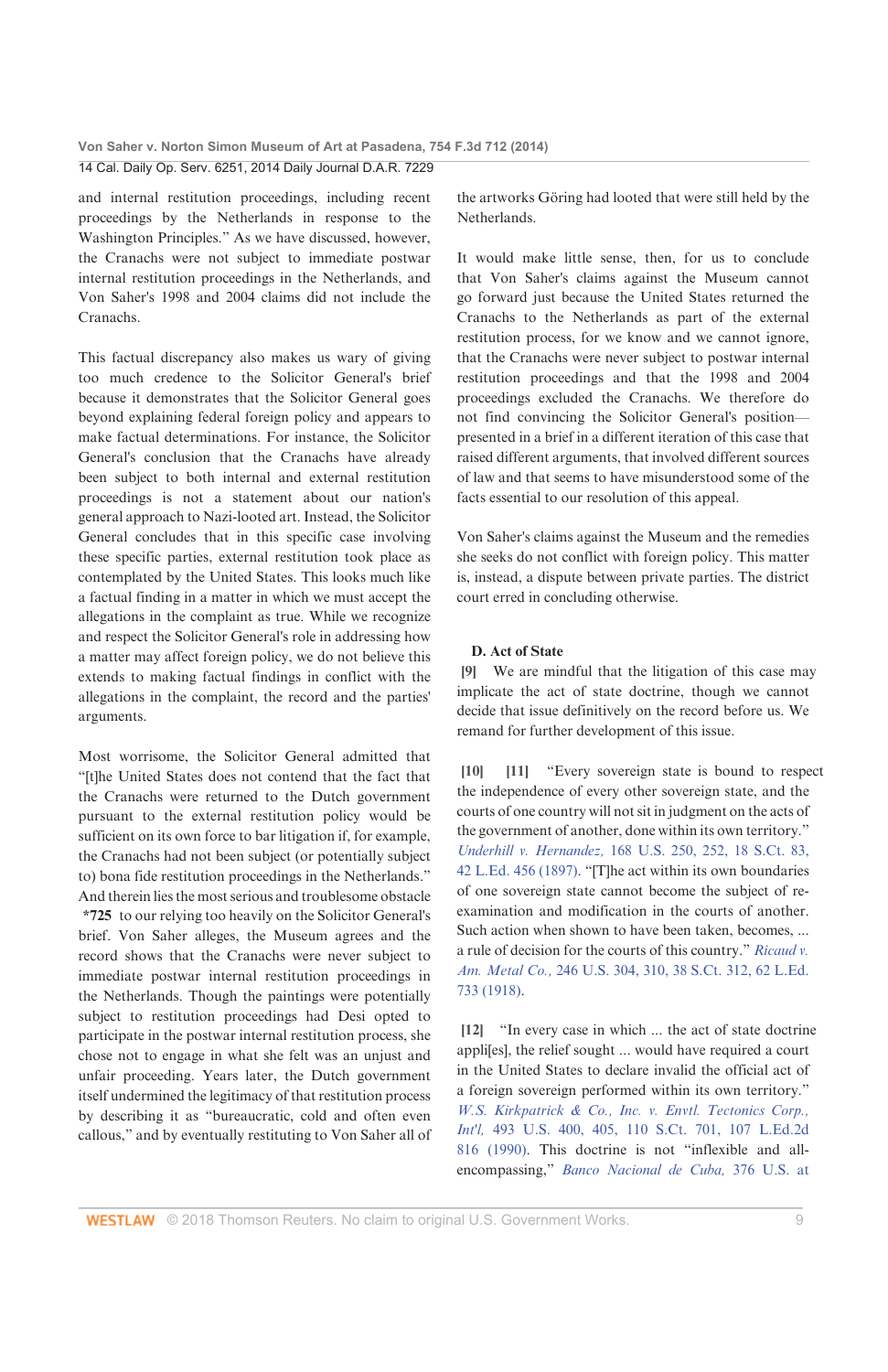428, 84 S.Ct. 923, nor is it "some vague doctrine of abstention but a *principle of decision* binding on federal and state courts alike," W.S. Kirkpatrick, 493 U.S. at 406, 110 S.Ct. 701 (internal quotation marks and citation omitted). The justification for invoking the act of state doctrine "depends greatly on the importance of the issue's implications for our foreign policy." Northrop Corp. v. McDonnell Douglas Corp., 705 F.2d 1030, 1047 (9th Cir.1983).

Von Saher seeks as remedies a declaration that she is the rightful owner of the panels and an order both quieting title in \*726 them and directing their immediate delivery to her. According this kind of relief may implicate the act of state doctrine. See Oetjen v. Central Leather Co., 246 U.S. 297, 303-04, 38 S.Ct. 309, 62 L.Ed. 726 (1918) (holding act of state doctrine barred American courts from considering the sale of animal hides by the Mexican government); Ricaud, 246 U.S. at 310, 38 S.Ct. 312 (holding act of state doctrine prohibited American courts from considering the seizure of an American citizen's property by the Mexican government for military purposes).

Thus, it becomes important to determine whether the conveyance to Stroganoff constituted an official act of a sovereign, which might trigger the act of state doctrine. W.S. Kirkpatrick, 493 U.S. at 406, 110 S.Ct. 701 ("Act of state issues only arise when a court must decide-that is, when the outcome of the case turns upon-the effect of official action by a foreign sovereign."). We cannot answer this question because the record is devoid of any information about that transfer. For her part, Von Saher alleges that the Netherlands "wrongfully delivered the Cranachs to Stroganoff as part of a sale transaction," and for the purpose of this appeal, we must accept the allegations in her complaint as true, Manzarek, 519 F.3d at 1031. She also contends that no one ever referred to the transfer of the Cranachs to Stroganoff as attendant to "restitution proceedings" until we described the facts that way in *Von Saher I*, 592 F.3d at 959. In her view, the Museum has since adopted that characterization of the facts. The district court is best-equipped to determine which of these competing characterizations is correct.

If on remand, the Museum can show that the Netherlands returned the Cranachs to Stroganoff to satisfy some sort of restitution claim, that act could "constitute a considered policy decision by a government to give effect

to its political and public interests ... and so [would be] ... the type of sovereign activity that would be of substantial concern to the executive branch in its conduct of international affairs." Clayco Petrol. Corp. v. Occidental Petrol. Corp., 712 F.2d 404, 406-07 (9th Cir.1983) (per curiam) (internal quotations and citations omitted); see also Alfred Dunhill of London, Inc. v. Rep. of Cuba, 425 U.S. 682, 695, 96 S.Ct. 1854, 48 L.Ed.2d 301 (1976) (noting foreign government had not offered a government "statute, decree, order, or resolution" showing that the government action was undertaken as a "sovereign matter"); but see Clayco, 712 F.2d at 406-07, 96 S.Ct. 1854 (noting the Third Circuit held that the granting of patents by a foreign sovereign would not implicate the act of state doctrine); Timberlane Lumber Co. v. Bank of Am., N.T. and S.A., 549 F.2d 597, 607-08 (9th Cir.1976) (holding judicial proceedings in another country initiated by a private party were not the sort of sovereign acts that would require deference under the act of state doctrine). On remand, the district court also should consider whether the conveyance of the Cranachs to Stroganoff met public or private interests. Clayco, 712 F.2d at 406 (holding that "without sovereign activity effectuating public rather than private interests, the act of state doctrine does not apply") (internal quotation marks and citation omitted).

Even if the district court finds that the transfer of the Cranachs is a sovereign act, it also must determine whether any exception to the act of state doctrine applies. A plurality of the Supreme Court has noted that an exception may exist for "purely commercial acts" in situations where "foreign governments do not exercise powers peculiar to sovereigns" and instead "exercise only those powers that can be exercised \*727 by private citizens." Alfred Dunhill, 425 U.S. at 704, 96 S.Ct. 1854.

We have not yet decided whether to adopt a commercial exception in our Circuit. Clayco, 712 F.2d at 408. When presented with this issue previously, we held that even if a commercial exception to the act of state doctrine existed, it did not apply because a private citizen could not have granted a concession to exploit natural resources-the government action at issue in Clayco. Id.

On the present record, we are unable to determine whether a commercial exception would apply in this case. Thus, it is unnecessary for us to determine whether our court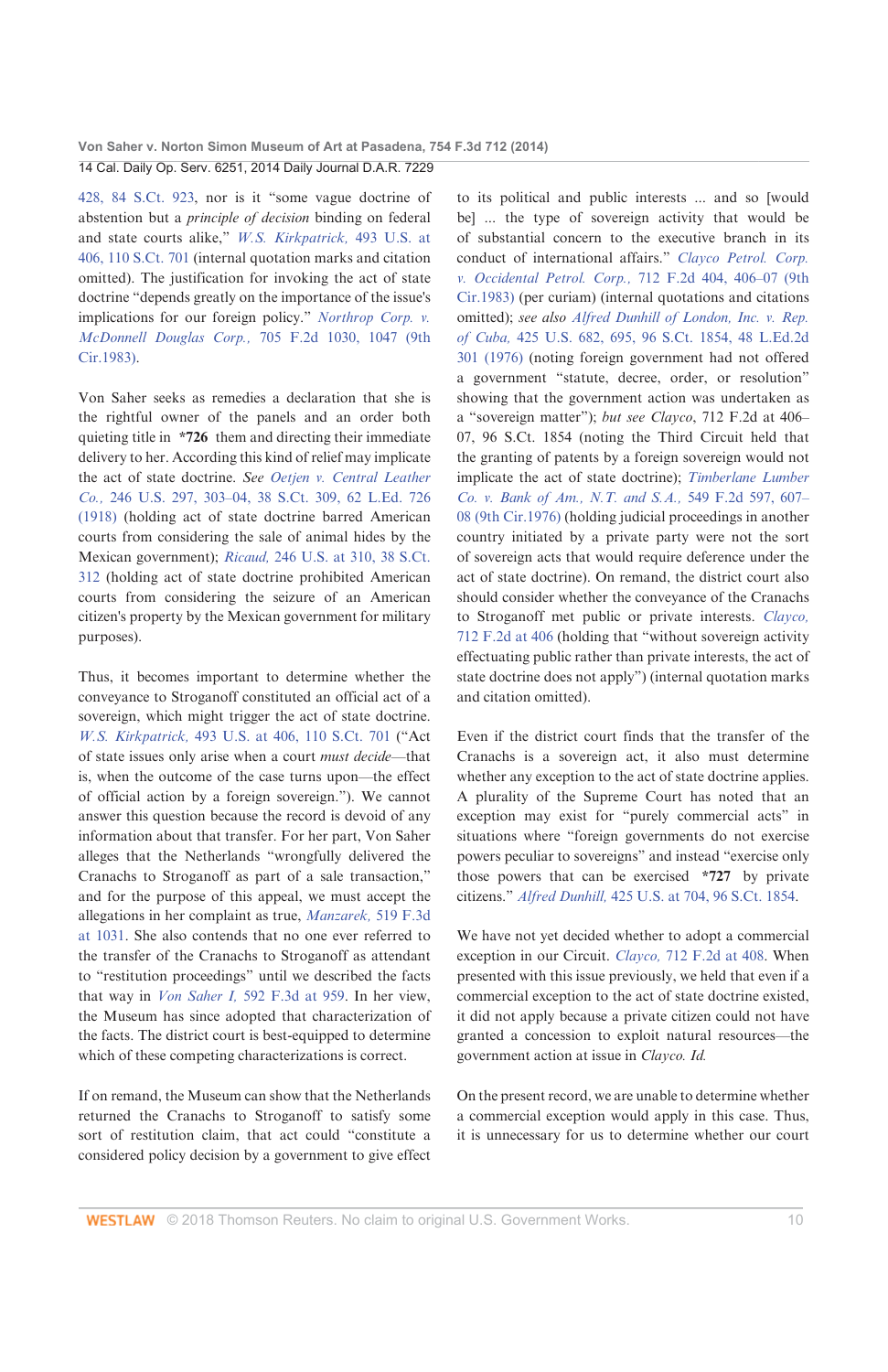recognizes a commercial exception to the act of state doctrine.

Other exceptions to the act of state doctrine may apply. For example, the Hickenlooper Amendment provides that the act of state doctrine does not apply to a taking or confiscation (1) after January 1, 1959, (2) by an act of state (3) in violation of international law. 22 U.S.C.  $\S$  2370(e)(2). The Dutch government kept possession of the Cranachs in 1951 when Desi opted not to seek restitution for the artworks Göring had confiscated during the war. Though the government took possession of the pieces before the effective date of the Hickenlooper Amendment, the Dutch government transferred the Cranachs to Stroganoff in 1966. That conveyance may constitute a taking or confiscation from Desi. Again, we cannot determine from the record whether that transaction was a commercial sale or whether the government transferred the Cranachs to Strogranoff to restore his rights in some way. That distinction may bear on whether the Dutch government confiscated the artworks from Desi, via the transfer to Stroganoff, in violation of international law. The district court should consider this issue on remand.

We recognize that this remand puts the district court in a delicate position. The court must use care to "limit[] inquiry which would impugn or question the nobility of a foreign nation's motivation." Clayco, 712 F.2d at 407 (internal quotation marks and citation omitted). The court also cannot "resolve issues requiring inquiries ... into the authenticity and motivation of the acts of foreign sovereigns." Id. at 408 (internal quotation marks and citations omitted). Nevertheless, this case comes to us as an appeal from a dismissal for failure to state a valid claim. The Museum has not yet developed its act of state defense, and Von Saher has not had the opportunity to establish the existence of an exception to that doctrine should it apply. Though this remand necessitates caution and prudence, we believe that the required record development and analysis can be accomplished with faithfulness to the limitations imposed by the act of state doctrine.

### **REVERSED and REMANDED.**

### WARDLAW, Circuit Judge, dissenting:

The United States has determined that the Netherlands afforded the Goudstikker family an adequate opportunity to recover the artwork that is the subject of this litigation.

Our nation's foreign policy is to respect the finality of the Netherlands' restitution proceedings and to avoid involvement in any ownership dispute over the Cranachs. Because entertaining Marei Von Saher's state law claims would conflict with this federal policy, I respectfully dissent

L

The United States has articulated the foreign policy applicable to the very artwork and transactions at issue here. When Von Saher petitioned for certiorari \*728 from our court's decision rejecting her claims under Cal.Civ.Proc.Code § 354.3 on preemption grounds, the Supreme Court invited the Solicitor General to express the position of the United States on the question there presented. The United States set forth its policy in an amicus curiae brief signed by Harold Hongju Koh, then the Legal Adviser to the Department of State, and Neal Kumar Katyal, then the Acting Solicitor General.

The United States explained that its post-World War II policy of "external restitution" did not end on September 15, 1948, as our court had determined, but remains extant. After World War II, the United States determined that it would return private property expropriated by the Nazis to its country of origin-that is, "externally"rather than to its private owners. In turn, the country of origin was responsible for returning the property to its lawful owners through "internal" restitution proceedings. A central purpose of this policy was to avoid entangling the United States in difficult, long-lasting disputes over private ownership. For this reason, the United States expressed its "continuing interest" in the finality of external restitution, "when appropriate actions have been taken by a foreign government concerning the internal restitution of art that was externally restituted to it by the United States following World War II."

The United States and the international community have also recognized, however, that some countries' internal restitution processes were deficient. Accordingly, pursuant to such non-binding international agreements as the Washington Principles and the Terezin Declaration, the United States supports ongoing efforts to restore expropriated art to Holocaust victims and their heirs. Furthermore, the United States does not categorically insist upon the finality of its postwar external restitution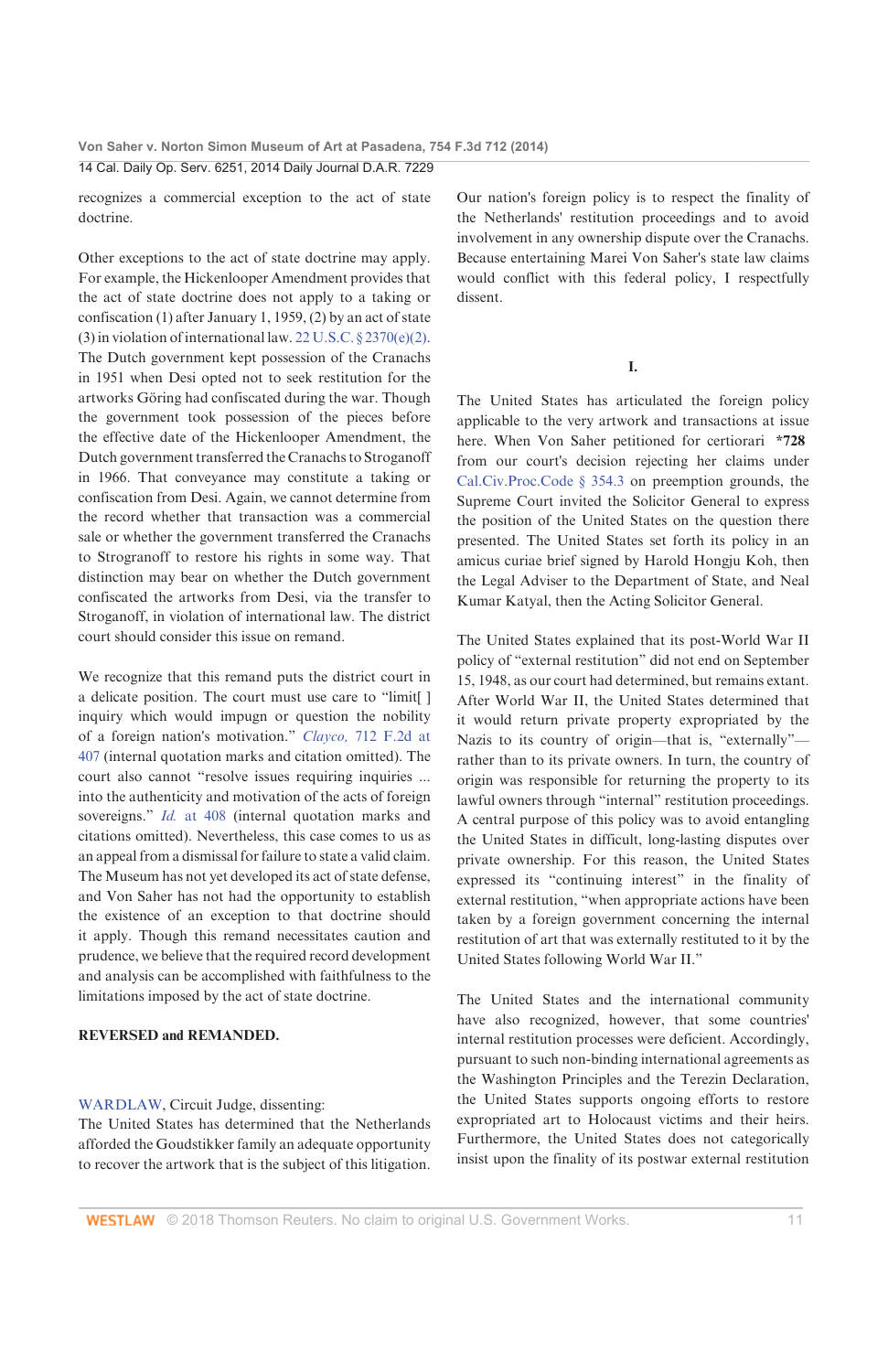efforts. Our nation maintains a continuing interest in the finality of external restitution only when the country of origin has taken "appropriate" internal restitution measures. The United States has a "substantial interest in respecting the outcome" of "bona fide" proceedings conducted by other countries. Thus, the policy of the United States, as expressed in its Supreme Court brief, is that World War II property claims may not be litigated in U.S. courts if the property was "subject" or "potentially subject" to an adequate internal restitution process in its country of origin.

The United States not only set forth these general policy principles in its brief before the Supreme Court, but also explained their application to the very artwork and historical facts presented by this case. According to the United States, the Cranachs "have already been the subject of both external and internal restitution proceedings, including recent proceedings by the Netherlands in response to the Washington Principles." In the federal government's considered judgment, these proceedings were "bona fide," so their finality must be respected. Because the Cranachs were "subject (or potentially subject) to bona fide internal restitution proceedings in the Netherlands," our nation's ongoing interest in the finality of external restitution "bar[s] litigation" of the Goudstikkers' claims in U.S. courts. Simply put, the United States has clearly stated its foreign policy position that it will not be involved in adjudicating ownership disputes over the Cranachs.

### П.

The Constitution allocates power over foreign affairs exclusively to the federal government, and the power to resolve private parties' war claims is "central to the \*729 foreign affairs power in the constitutional design." Deutsch v. Turner Corp., 324 F.3d 692, 714 (9th Cir.2003). Federal foreign policy preempts Von Saher's common law claims if "there is evidence of clear conflict" between state law and the policies adopted by the federal Executive. Am. Ins. Ass'n v. Garamendi, 539 U.S. 396, 421, 123 S.Ct. 2374, 156 L.Ed.2d 376 (2003). We must determine whether, "under the circumstances," Von Saher's state law action "stands as an obstacle to the accomplishment and execution of the full purposes and objectives" of our national foreign policy concerning the resolution of World War II claims. Crosby v. Nat'l Foreign Trade Council, 530

U.S. 363, 373, 120 S.Ct. 2288, 147 L.Ed.2d 352 (2000) (internal quotation marks omitted).

### A.

In my view, Von Saher's attempt to recover the Cranachs in U.S. courts directly thwarts the central objective of U.S. foreign policy in this area: to avoid entanglement in ownership disputes over externally restituted property if the victim had an adequate opportunity to recover it in the country of origin. The majority concludes that Von Saher's claims do not conflict with federal policy because the Cranachs were never subject to any restitution proceedings in the Netherlands. As the United States explained in its amicus brief, however, the relevant issue is whether the Cranachs were subject or potentially subject to bona fide internal proceedings. The majority fails to acknowledge the Executive's clear determination that the Goudstikkers had an adequate opportunity to assert their claim after the war.

It is beyond dispute that the Cranachs were "potentially subject" to internal restitution proceedings in the Netherlands in the years following World War II. Desi Goudstikker could have filed a claim for the Cranachs with the Dutch government before the 1951 deadline lapsed. She chose not to do so because she believed she would not be treated fairly. As the amicus brief explained:

In this case, Ms. Goudstikker settled with the Dutch government in 1952, and that settlement did not provide for the return of artworks like the Cranachs that had been acquired by [Hermann] Göring. When petitioner brought a Dutch restitution proceeding in 1998, the State Secretary found that "directly after the wareven under present standards-the restoration of rights was conducted carefully." Petitioner sought review of that decision in the Court of Appeals for the Hague, which found that at the time of the 1952 settlement Ms. Goudstikker "made a conscious and well considered decision to refrain from asking for restoration of rights with respect to the Göring transaction."

Thus, the only question is whether the internal restitution proceedings Desi forewent were bona fide.<sup>1</sup> If they were, the United States has an ongoing interest in their finality and in the finality of the Cranachs' external restitution to the Netherlands, and U.S. foreign policy expressly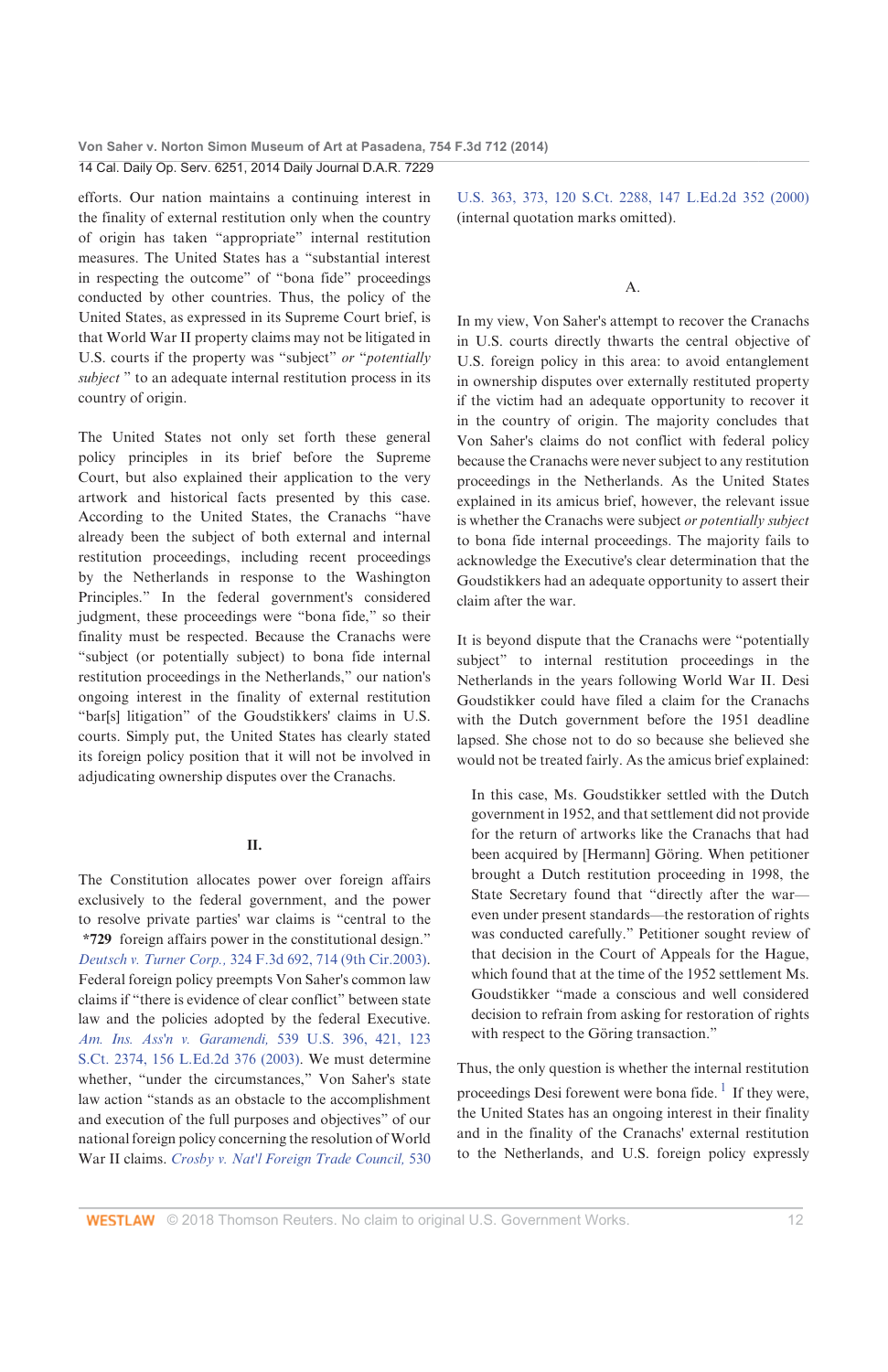bars Desi's granddaughter-in-law from reviving Desi's unasserted claim six decades later in federal district court.

The United States has determined as a matter of foreign policy that the postwar process in which Desi declined to participate was bona fide. As the United States explained in its brief, "As both the 1998 and 2004 restitution proceedings reflect, the Dutch government has afforded [Von Saher] and her predecessor adequate opportunity \*730 to press their claims, both after the War and more recently." The majority concludes that this question has not been decisively determined only by finding ways to disavow the State Department's prior representations to the Supreme Court in this case.

But we lack the authority to resurrect Von Saher's claims given the expressed views of the United States. The sufficiency of the Netherlands' 1951 internal restitution process is a quintessential policy judgment committed to the discretion of the Executive. "[I]t is for the political branches, not the Judiciary, to assess practices in foreign countries and to determine national policy in light of those assessments." Munaf v. Geren, 553 U.S. 674, 700-01, 128 S.Ct. 2207, 171 L.Ed.2d 1 (2008). Just as we may not "second-guess" the Executive's assessment that a prisoner is unlikely to be tortured if transferred to an Iraqi prison, id. at 702, 128 S.Ct. 2207, we may not displace the Executive's assessment that the Netherlands' postwar proceedings were adequate. For the federal courts to contradict the State Department on this issue, as is necessary to decide this appeal in Von Saher's favor, would "compromise[] the very capacity of the President to speak for the Nation with one voice in dealing with other governments."<sup>2</sup> Garamendi, 539 U.S. at 424, 123 S.Ct. 2374 (internal quotation marks omitted).

The majority strongly suggests that the federal courts should determine the bona fides of the Netherlands' 1951 internal restitution process. It acknowledges that the Cranachs were "potentially subject to restitution proceedings" that Desi Goudstikker found unfair. It notes, however, that the Dutch government later "undermined the legitimacy of that restitution process by describing it as 'bureaucratic, cold and often even callous.' " The majority then asserts that it does not "find convincing" the United States' statement of its foreign policy because it was "presented in a brief in a different iteration of this case that raised different arguments, that involved different sources of law and that seems to have misunderstood some of the facts essential to our resolution of this appeal."

But we are not at liberty to find that the State Department's articulation of U.S. foreign policy is not "convincing." Cf. Zivotofsky ex rel. Zivotofsky v. Clinton, - U.S. -, 132 S.Ct. 1421, 1427, 182 L.Ed.2d 423 (2012) (finding a question justiciable because "[t]he federal courts are not being asked to supplant a foreign policy decision of the political branches"). And it is immaterial whether the Executive expressed our nation's policy in a Supreme Court amicus brief concerning field preemption, a district court merits brief concerning conflict preemption, an executive agreement unconnected to any litigation, or an official's testimony before Congress. See Garamendi, 539 U.S. at 416, 123 S.Ct. 2374 ("[V]alid executive agreements are fit to preempt state law...."); id. at 421, 123S.Ct. 2374 (quoting Ambassador Randolph M. Bell's statement of U.S. foreign policy in congressional testimony). The majority is correct that we have the discretion to defer, or not, to "the Executive Branch's view of [a] case's impact \*731 on foreign policy." Sosa v. Alvarez-Machain, 542 U.S. 692, 733 n. 21, 124 S.Ct. 2739, 159 L.Ed.2d 718 (2004). We have no authority, however, to decide what U.S. foreign policy is. That is the exclusive responsibility of the political branches. See Munaf, 553 U.S. at 700-02, 128 S.Ct. 2207. Here, the Executive has clearly expressed its policy judgment that the process in which Desi declined to participate was adequate. That should be the end of the matter.

**B.** 

The majority further errs by overlooking that the Cranachs were in fact subject to bona fide internal restitution proceedings in the Netherlands in 1998-99 and 2004-06.

In 1998, unaware that the Netherlands no longer possessed the Cranachs, Von Saher filed a claim to recover all of the Goudstikker artworks still in the Dutch government's possession. The State Secretary found that Von Saher's claim was untimely and declined to waive the statute of limitations because "directly after the war-even under present standards-the restoration of rights was conducted carefully." A Dutch appellate court determined it had no jurisdiction to entertain an appeal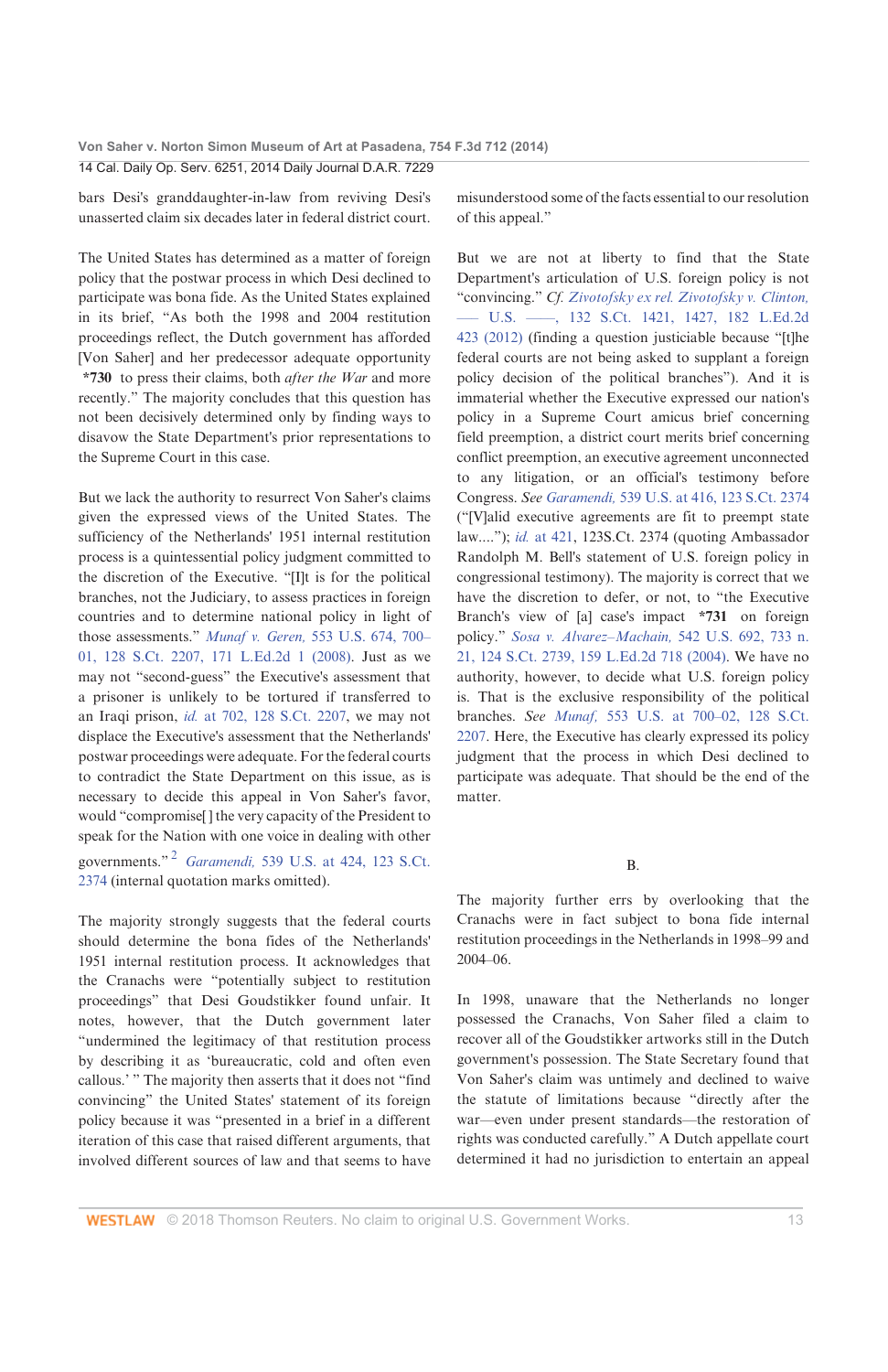from this decision and declined to exercise its ex officio authority to grant relief because Desi had "made a conscious and well considered decision" not to pursue restitution after the war.

In 2004, after the Netherlands revised its restitution policy to adopt a more equitable approach in response to the Washington Principles, Von Saher filed another claim. A governmental advisory committee recommended that the claim be granted, reasoning that the claim was "still admissible" despite the prior decisions by the State Secretary and the appellate court. The State Secretary rejected this reasoning, finding that Von Saher's "restoration of rights" had been "settled" as a legal matter and that her claim fell outside the scope of the Dutch restitution policy. The State Secretary nonetheless decided, as a matter of discretion, to return to Von Saher all of the Goudstikker artworks still in the government's possession. The Netherlands transferred to Von Saher more than two hundred of the 267 artworks she soughtbut not the Cranachs, which had long ago been moved to California.<sup>3</sup>

The majority implausibly concludes that these were not restitution proceedings at all because Von Saher's restitution claims were time-barred and because the Cranachs were outside their scope. As an initial matter, the United States has expressly determined that the Cranachs were subject to a "1998 restitution proceeding" and a "2004 restitution proceeding" in the Netherlands, and that our nation "has a substantial interest in respecting the outcome of that nation's proceedings." This policy assessment is probably sufficient to foreclose the majority's contrary view.<sup>4</sup> See \*732 Munaf, 553 U.S. at 702, 128 S.Ct. 2207. Even if it is not, Von Saher did seek "restitution" of the Cranachs, and her filing of claims and the official disposition of those claims do constitute "proceedings." See BLACK'S LAW DICTIONARY 1428 (9th ed.2009) (defining "restitution" as "[r]eturn or restoration of some specific thing to its rightful owner or status"); id. at 1324, 128 S.Ct. 2207 (defining "proceeding" as "[t]he regular and orderly progression of a lawsuit, including all acts and events between the time of commencement and the entry of judgment," or "[a]ny procedural means for seeking redress from a tribunal or agency"). That Von Saher did not succeed in obtaining her requested *relief* with respect to the Cranachs does not imply that there were no proceedings pertaining to the Cranachs.

Von Saher's state law claims conflict with our nation's "substantial" policy interest in respecting the finality of these two more recent rounds of Dutch proceedings. As the district court explained, these proceedings collectively determined that Von Saher was not entitled to the Cranachs' restitution as of right, but that the Cranachs should nonetheless be returned to her as a matter of discretion if the Netherlands possessed them. Put differently, Dutch authorities finally adjudicated Von Saher's legal claim to the Cranachs on the grounds that it was procedurally defaulted as a matter of Dutch law. As is routinely recognized in other contexts, allowing Von Saher to relitigate these claims in U.S. courts would necessarily undermine the finality of the Netherlands' prior proceedings. Cf., e.g., Martinez v. Ryan, - U.S. -, 132 S.Ct. 1309, 1316, 182 L.Ed.2d 272 (2012) (noting that federal litigation concerning claims defaulted in state court undermines the finality of state adjudication). This is precisely what our nation's foreign policy requires us to avoid.

Because the Cranachs were potentially subject to restitution proceedings initiated by Desi in 1951 and actually subject to restitution proceedings initiated by Von Saher in 1998 and 2004, and because we lack the authority to invalidate the United States' policy judgment that all of these proceedings were bona fide, I would conclude that federal foreign policy preempts Von Saher's state law claims.

### Ш.

During their campaign of atrocities in Europe, the Nazis stole precious cultural heritage as they systematically destroyed millions of innocent human lives. Shortly after the Nazi invasion of the Netherlands in 1940, Hermann Göring expropriated a historically significant artwork from the Goudstikker family. Perhaps as restitution for earlier wrongs by another totalitarian regime, George Stroganoff-Scherbatoff later obtained the artwork from the Dutch government in 1966. An acclaimed Southern California museum then acquired the Cranachs in 1971, presumably at a substantial price. Today, they hang in the gallery of the Norton Simon without the consent of the Goudstikkers' sole heir.

**WESTLAW** © 2018 Thomson Reuters. No claim to original U.S. Government Works.